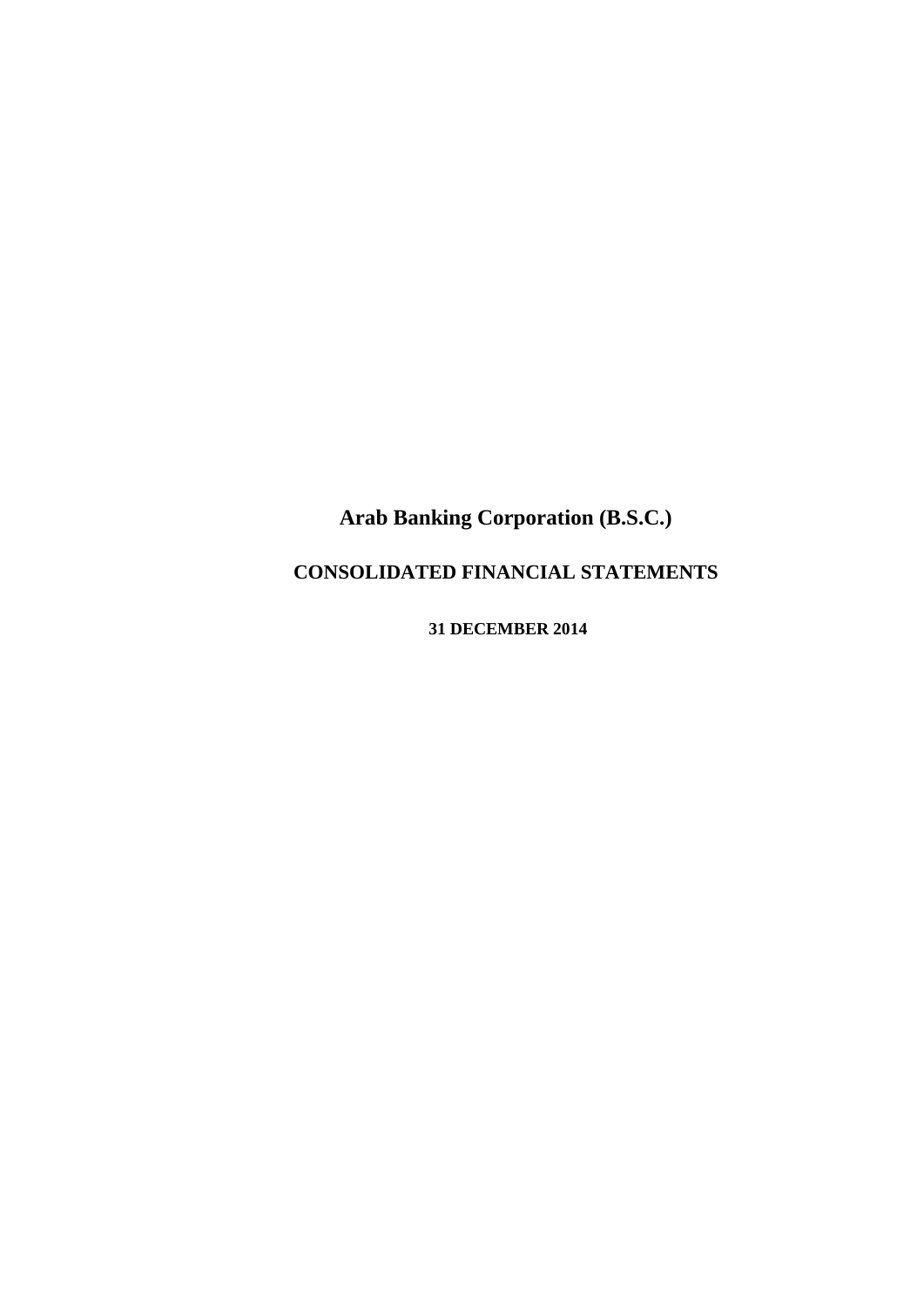

Ernst & Young P.O. Box 140 14th Floor, South Tower Bahrain World Trade Center Manama Kingdom of Bahrain

Tel: +973 1753 5455 Fax: +973 1753 5405 manama@bh.ey.com ev.com/mena C.R. No. 6700

# **INDEPENDENT AUDITORS' REPORT TO THE SHAREHOLDERS OF ARAB BANKING CORPORATION (B.S.C.)**

## Report on the consolidated financial statements

We have audited the accompanying consolidated financial statements of Arab Banking Corporation (B.S.C.) [the Bank] and its subsidiaries [together 'the Group'] which comprise the consolidated statement of financial position as at 31 December 2014, and the consolidated statement of income, consolidated statement of comprehensive income, consolidated statement of cash flows and consolidated statement of changes in equity for the year then ended, and a summary of significant accounting policies and other explanatory information.

## Board of Directors' responsibility for the consolidated financial statements

The Board of Directors of the Bank is responsible for the preparation and fair presentation of these consolidated financial statements in accordance with International Financial Reporting Standards, and for such internal control as the Board of Directors determines is necessary to enable the preparation of consolidated financial statements that are free from material misstatement, whether due to fraud or error.

### **Auditors' responsibility**

Our responsibility is to express an opinion on these consolidated financial statements based on our audit. We conducted our audit in accordance with International Standards on Auditing. Those standards require that we comply with ethical requirements and plan and perform the audit to obtain reasonable assurance about whether the consolidated financial statements are free from material misstatement.

An audit involves performing procedures to obtain audit evidence about the amounts and disclosures in the consolidated financial statements. The procedures selected depend on the auditors' judgement, including the assessment of the risks of material misstatement of the consolidated financial statements, whether due to fraud or error. In making those risk assessments, the auditor considers internal control relevant to the entity's preparation and fair presentation of the consolidated financial statements in order to design audit procedures that are appropriate in the circumstances, but not for the purpose of expressing an opinion on the effectiveness of the entity's internal control. An audit also includes evaluating the appropriateness of accounting policies used and the reasonableness of accounting estimates made by the Board of Directors, as well as evaluating the overall presentation of the consolidated financial statements.

We believe that the audit evidence we have obtained is sufficient and appropriate to provide a basis for our audit opinion.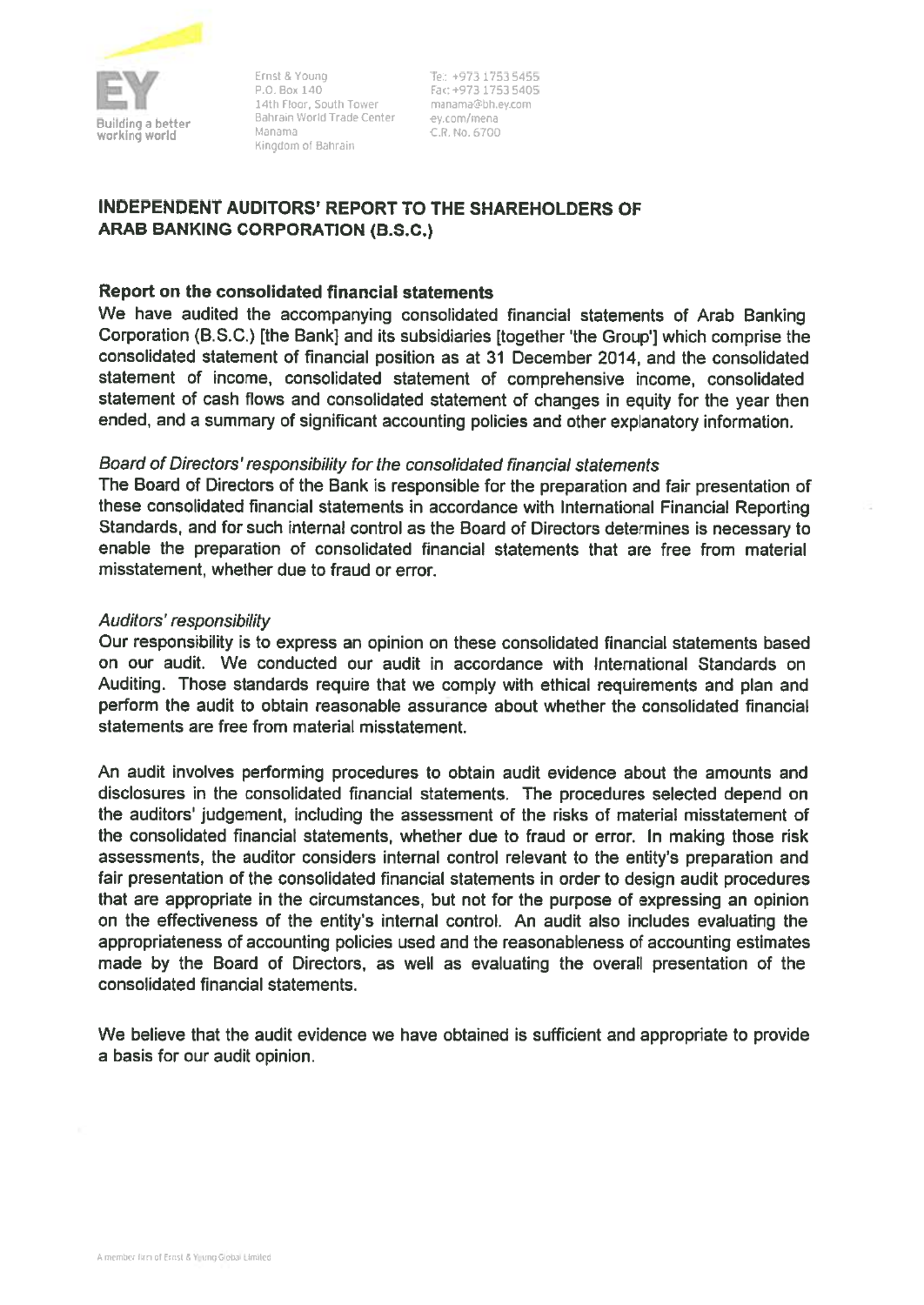

## **INDEPENDENT AUDITORS' REPORT TO THE SHAREHOLDERS OF ARAB BANKING CORPORATION (B.S.C.) (continued)**

## Opinion

In our opinion, the consolidated financial statements present fairly, in all material respects. the consolidated financial position of the Group as of 31 December 2014, and its consolidated financial performance and consolidated cash flows for the year then ended in accordance with International Financial Reporting Standards.

## Report on other regulatory requirements

As required by the Bahrain Commercial Companies Law and the Central Bank of Bahrain (CBB) Rule Book (Volume 1), we report that:

- $a)$ the Bank has maintained proper accounting records and the consolidated financial statements are in agreement therewith; and
- $b)$ the financial information contained in the Report of the Board of Directors is consistent with the consolidated financial statements.

We are not aware of any violations of the Bahrain Commercial Companies Law, the Central Bank of Bahrain and Financial Institutions Law, the CBB Rule Book (Volume 1 and applicable provisions of Volume 6) and CBB directives, regulations and associated resolutions, rules and procedures of the Bahrain Bourse or the terms of the Bank's memorandum and articles of association during the year ended 31 December 2014 that might have had a material adverse effect on the business of the Bank or on its financial position. Satisfactory explanations and information have been provided to us by management in response to all our requests.

Ernet + Young

Partner's registration no:145 28 February 2015 Manama, Kingdom of Bahrain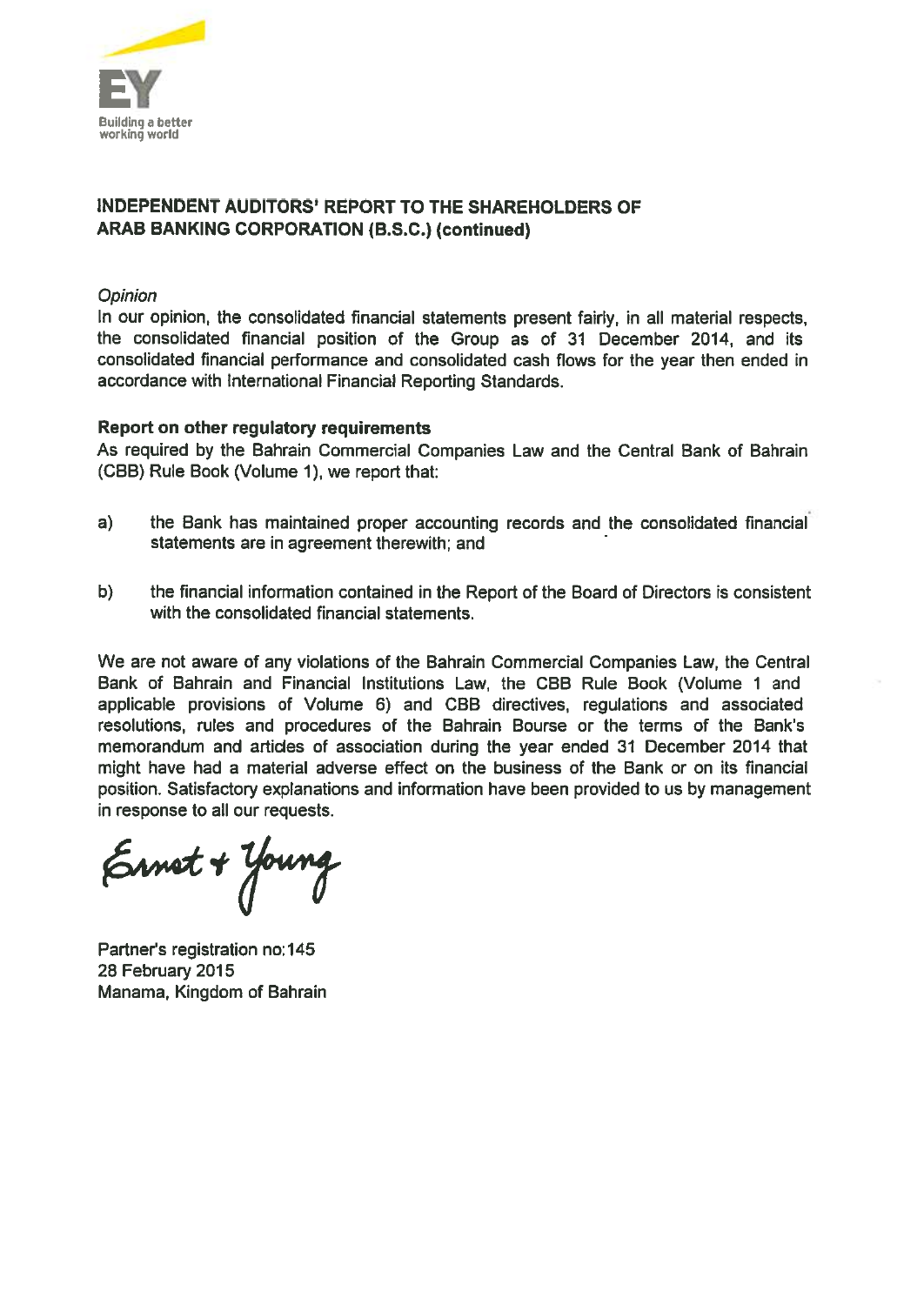# CONSOLIDATED STATEMENT OF FINANCIAL POSITION

31 December 2014

All figures in US\$ Million

|                                                          | Note | 2014   | 2013   |
|----------------------------------------------------------|------|--------|--------|
| <b>ASSETS</b>                                            |      |        |        |
| Liquid funds                                             | 6    | 909    | 1,055  |
| Trading securities                                       |      | 539    | 194    |
| Placements with banks and other financial institutions   |      | 5,870  | 5,018  |
| Securities bought under repurchase agreements            | 26   | 987    | 349    |
| Non-trading securities                                   | 7    | 4,627  | 5,116  |
| Loans and advances                                       | 9    | 14,819 | 13,653 |
| Interest receivable                                      |      | 387    | 345    |
| Other assets                                             | 11   | 1,090  | 685    |
| Premises and equipment                                   |      | 128    | 130    |
| <b>TOTAL ASSETS</b>                                      |      | 29,356 | 26,545 |
| <b>LIABILITIES</b>                                       |      |        |        |
| Deposits from customers                                  |      | 13,945 | 13,030 |
| Deposits from banks and other financial institutions     |      | 5,668  | 5,255  |
| Certificates of deposit                                  |      | 47     | 29     |
| Securities sold under repurchase agreements              | 26   | 87     | 175    |
| Interest payable                                         |      | 319    | 274    |
| Taxation                                                 | 12   | 51     | 76     |
| Other liabilities                                        | 13   | 922    | 584    |
| TERM NOTES, BONDS AND OTHER TERM FINANCING               | 14   | 3,891  | 2,763  |
| <b>Total liabilities</b>                                 |      | 24,930 | 22,186 |
|                                                          |      |        |        |
| <b>EQUITY</b>                                            | 15   |        |        |
| Share capital                                            |      | 3,110  | 3,110  |
| Reserves                                                 |      | 896    | 830    |
| EQUITY ATTRIBUTABLE TO THE SHAREHOLDERS OF<br>THE PARENT |      | 4,006  | 3,940  |
| Non-controlling interests                                |      | 420    | 419    |
| Total equity                                             |      | 4,426  | 4,359  |
| TOTAL LIABILITIES AND EQUITY                             |      | 29,356 | 26,545 |
|                                                          |      |        |        |

The consolidated financial statements were authorised for issue by the Board of Directors on 28 February 2015 and signed on their behalf by the Chairman, Deputy Chairman and the Group Chief Executive Officer.

 $\leq$  . Note Saddek El Kaber

Chairman

Hilal Mishari Al Mutairi Deputy Chairman

Khaled Kawan Group Chief Executive Officer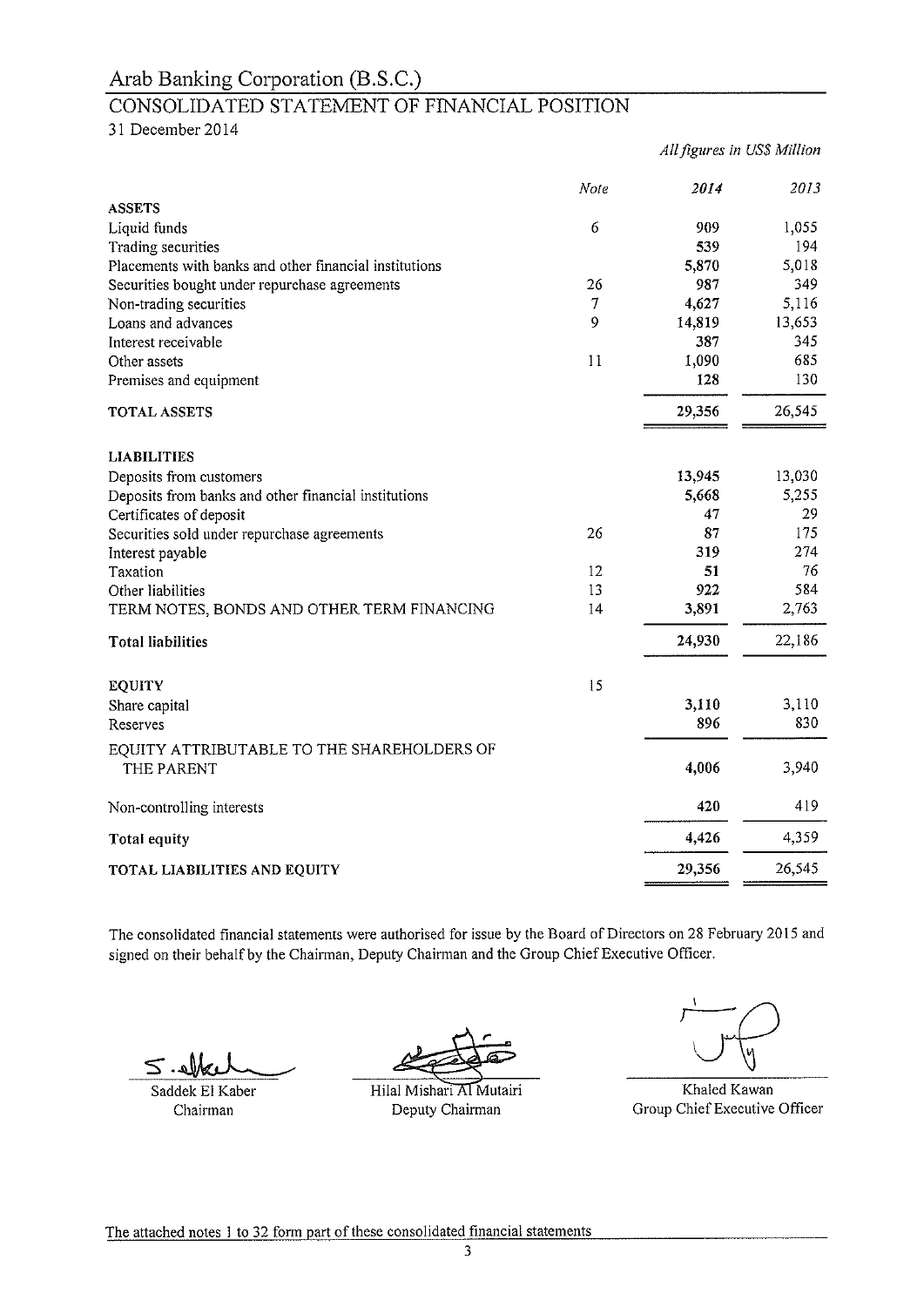# CONSOLIDATED STATEMENT OF INCOME

Year ended 31 December 2014

|                                                             |          | All figures in US\$ Million |                 |  |
|-------------------------------------------------------------|----------|-----------------------------|-----------------|--|
|                                                             | Note     | 2014                        | 2013            |  |
| <b>OPERATING INCOME</b>                                     |          |                             |                 |  |
| Interest and similar income<br>Interest and similar expense | 16<br>17 | 1,147<br>(606)              | 1,027<br>(523)  |  |
| Net interest income                                         |          | 541                         | 504             |  |
| Other operating income                                      | 18       | 347                         | 353             |  |
| Total operating income                                      |          | 888                         | 857             |  |
| Impairment provisions - net                                 | 10       | (64)                        | (49)            |  |
| NET OPERATING INCOME AFTER PROVISIONS                       |          | 824                         | 808             |  |
| <b>OPERATING EXPENSES</b>                                   |          |                             |                 |  |
| Staff<br>Premises and equipment<br>Other                    |          | 304<br>35<br>100            | 314<br>37<br>89 |  |
| Total operating expenses                                    |          | 439                         | 440             |  |
| PROFIT BEFORE TAXATION                                      |          | 385                         | 368             |  |
| Taxation on foreign operations                              | 12       | (67)                        | (71)            |  |
| PROFIT FOR THE YEAR                                         |          | 318                         | 297             |  |
| Income attributable to non-controlling interests            |          | (62)                        | (58)            |  |
| PROFIT ATTRIBUTABLE TO THE SHAREHOLDERS<br>OF THE PARENT    |          | 256                         | 239             |  |
| <b>BASIC AND DILUTED EARNINGS PER SHARE</b>                 |          |                             |                 |  |
| (EXPRESSED IN USS)                                          | 31       | 0.08                        | 0.08            |  |
|                                                             |          |                             |                 |  |

Saddek El Kaber Chairman

Hilal Mishari Al Mutairi Deputy Chairman

Khaled Kawan Group Chief Executive Officer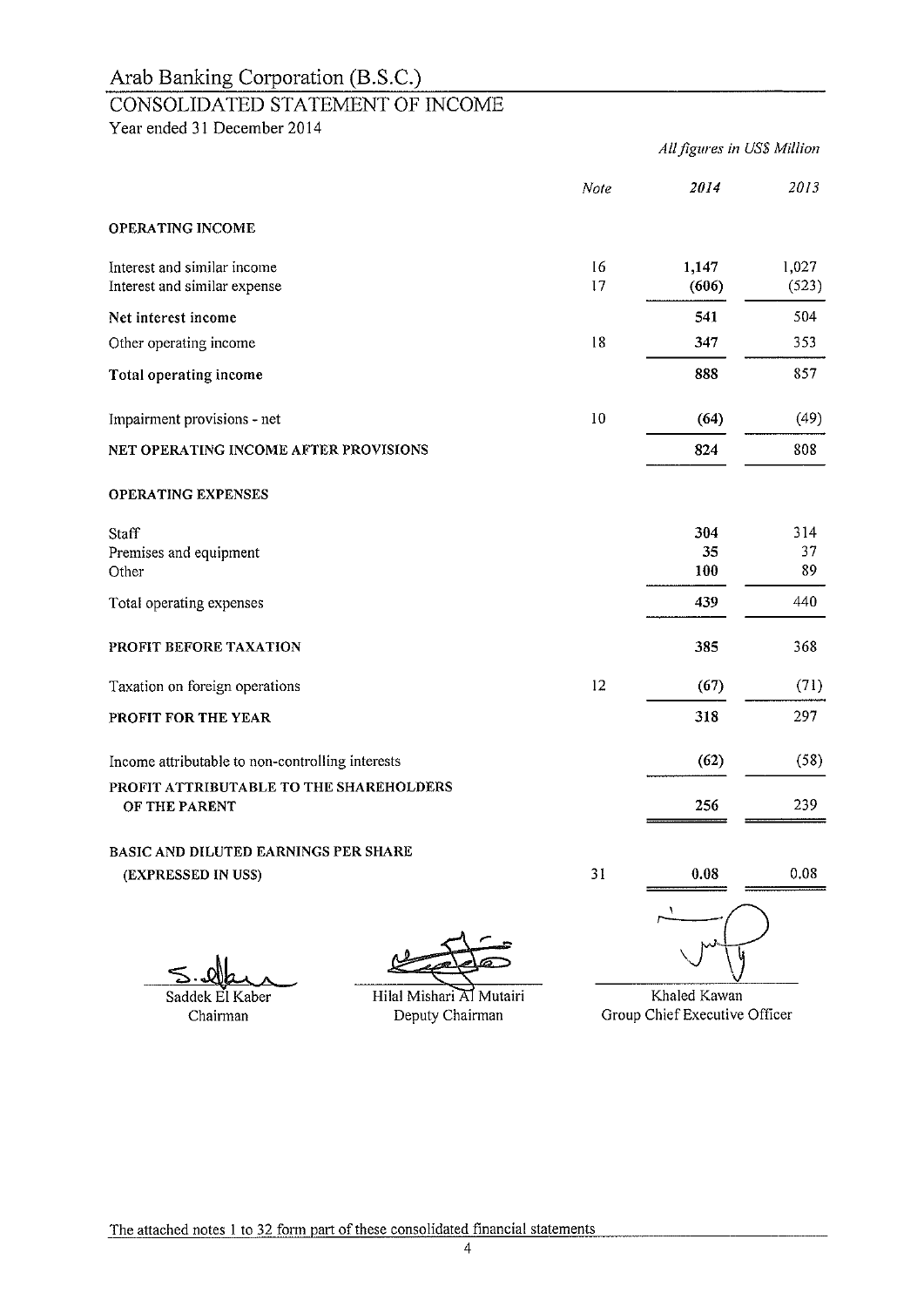# CONSOLIDATED STATEMENT OF COMPREHENSIVE INCOME

Year ended 31 December 2014

*Note 2014 2013* **PROFIT FOR THE YEAR** 318 297 **Other comprehensive income:** *Other comprehensive income that could be reclassified (or recycled) to profit or loss in subsequent periods:* Net fair value movements during the year after impairment effect 15 18 18 Amortisation of fair value shortfall on reclassified securities 15 7 12 Unrealised loss on exchange translation in foreign subsidiaries (110) (146)  **(85)** (130) *Other comprehensive income that cannot be reclassified (or recycled) to profit or loss in subsequent periods:* Net change in pension fund reserve (4) (1)  **(4)** (1) Total other comprehensive loss for the year **(89)** (131) **TOTAL COMPREHENSIVE INCOME FOR THE YEAR** 229 29 166 Total comprehensive income attributable to non-controlling interests (12) (4) **TOTAL COMPREHENSIVE INCOME ATTRIBUTABLE TO SHAREHOLDERS OF THE PARENT 217** 217 162 *All figures in US\$ Million*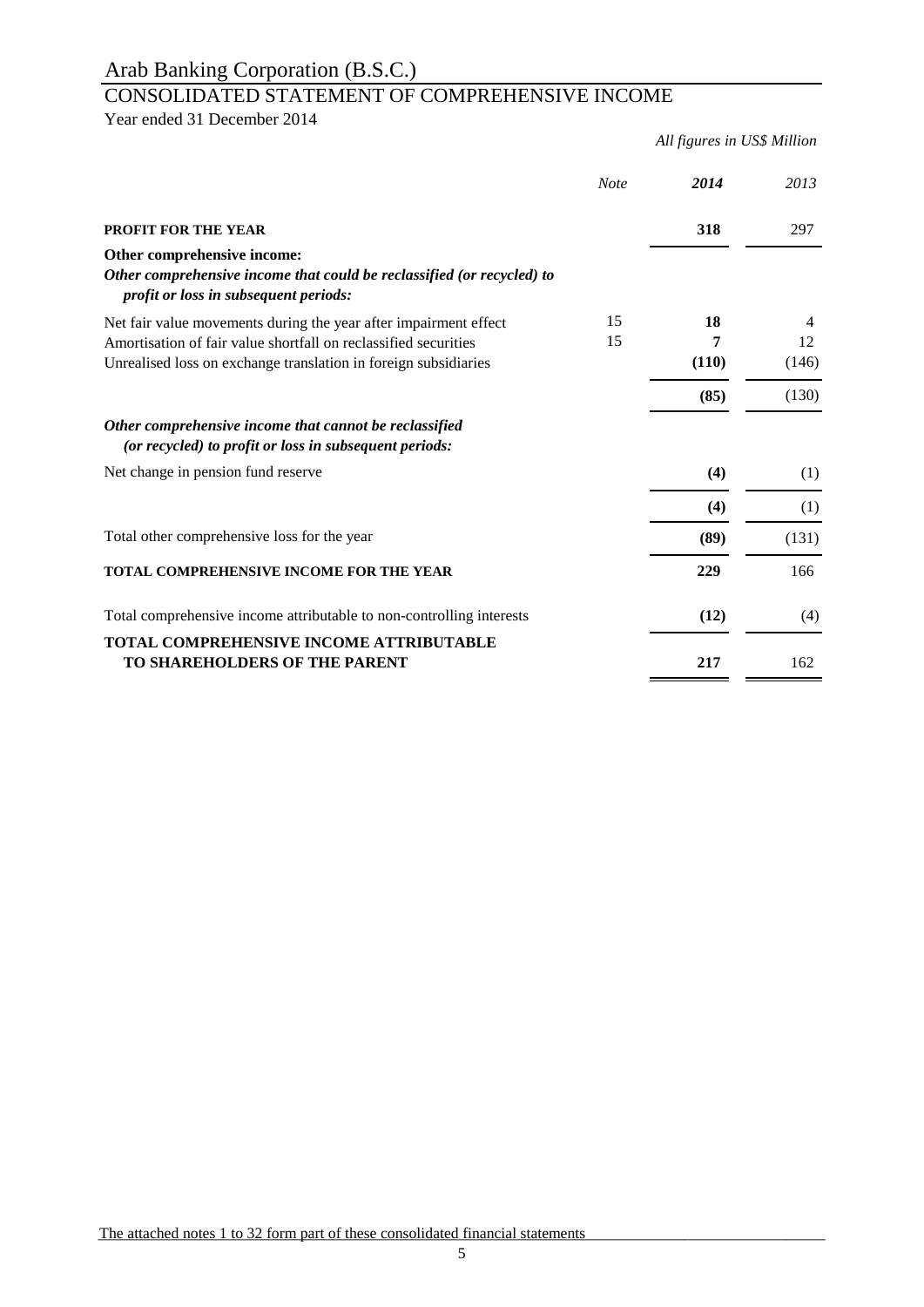# CONSOLIDATED STATEMENT OF CASH FLOWS

Year ended 31 December 2014

*All figures in US\$ Million*

|                                                                 | <b>Note</b> | 2014     | 2013     |
|-----------------------------------------------------------------|-------------|----------|----------|
| <b>OPERATING ACTIVITIES</b>                                     |             |          |          |
| Profit for the year                                             |             | 318      | 297      |
| Adjustments for:                                                |             |          |          |
| Impairment provisions - net                                     | 10          | 64       | 49       |
| Depreciation and amortisation                                   |             | 12       | 13       |
| Amortisation of fair value shortfall on reclassified securities | 15          | 7        | 12       |
| Gain on disposal of non-trading securities - net                | 18          | (35)     | (15)     |
| Changes in operating assets and liabilities:                    |             |          |          |
| Treasury bills and other eligible bills                         |             | 39       | 100      |
| Trading securities                                              |             | (404)    | (148)    |
| Placements with banks and other financial institutions          |             | (982)    | (791)    |
| Securities bought under repurchase agreements                   |             | (752)    | 177      |
| Loans and advances                                              |             | (2,053)  | (1, 416) |
| Interest receivable and other assets                            |             | (532)    | (59)     |
| Deposits from customers                                         |             | 1,385    | 1,309    |
| Deposits from banks and other financial institutions            |             | 941      | 480      |
| Securities sold under repurchase agreements                     |             | (87)     | (240)    |
| Interest payable and other liabilities                          |             | 425      | 87       |
| Other non-cash movements                                        |             | 219      | (440)    |
| Net cash used in operating activities                           |             | (1, 435) | (585)    |
| <b>INVESTING ACTIVITIES</b>                                     |             |          |          |
| Purchase of non-trading securities                              |             | (2,858)  | (2,043)  |
| Sale and redemption of non-trading securities                   |             | 3,264    | 1,320    |
| Purchase of premises and equipment                              |             | (15)     | (23)     |
| Sale of premises and equipment                                  |             | 6        | 5        |
| Additional investment in a subsidiary                           |             | (7)      | (7)      |
| Net cash from (used in) investing activities                    |             | 390      | (748)    |
| <b>FINANCING ACTIVITIES</b>                                     |             |          |          |
| Redemption (issue) of certificates of deposit - net             |             | 21       | (5)      |
| Issue of term notes, bonds and other term financing             |             | 1,126    | 1,000    |
| Dividend paid to Group shareholders                             |             | (156)    |          |
| Dividend paid to non-controlling interests                      |             | (17)     | (18)     |
| Net cash from financing activities                              |             | 974      | 977      |
|                                                                 |             |          |          |
| Net change in liquid funds                                      |             | (71)     | (356)    |
| Effect of exchange rate changes on liquid funds                 |             | (36)     | (21)     |
| Cash and cash equivalents at beginning of the year              |             | 866      | 1,243    |
| CASH AND CASH EQUIVALENTS AT END OF THE YEAR                    | 6           | 759      | 866      |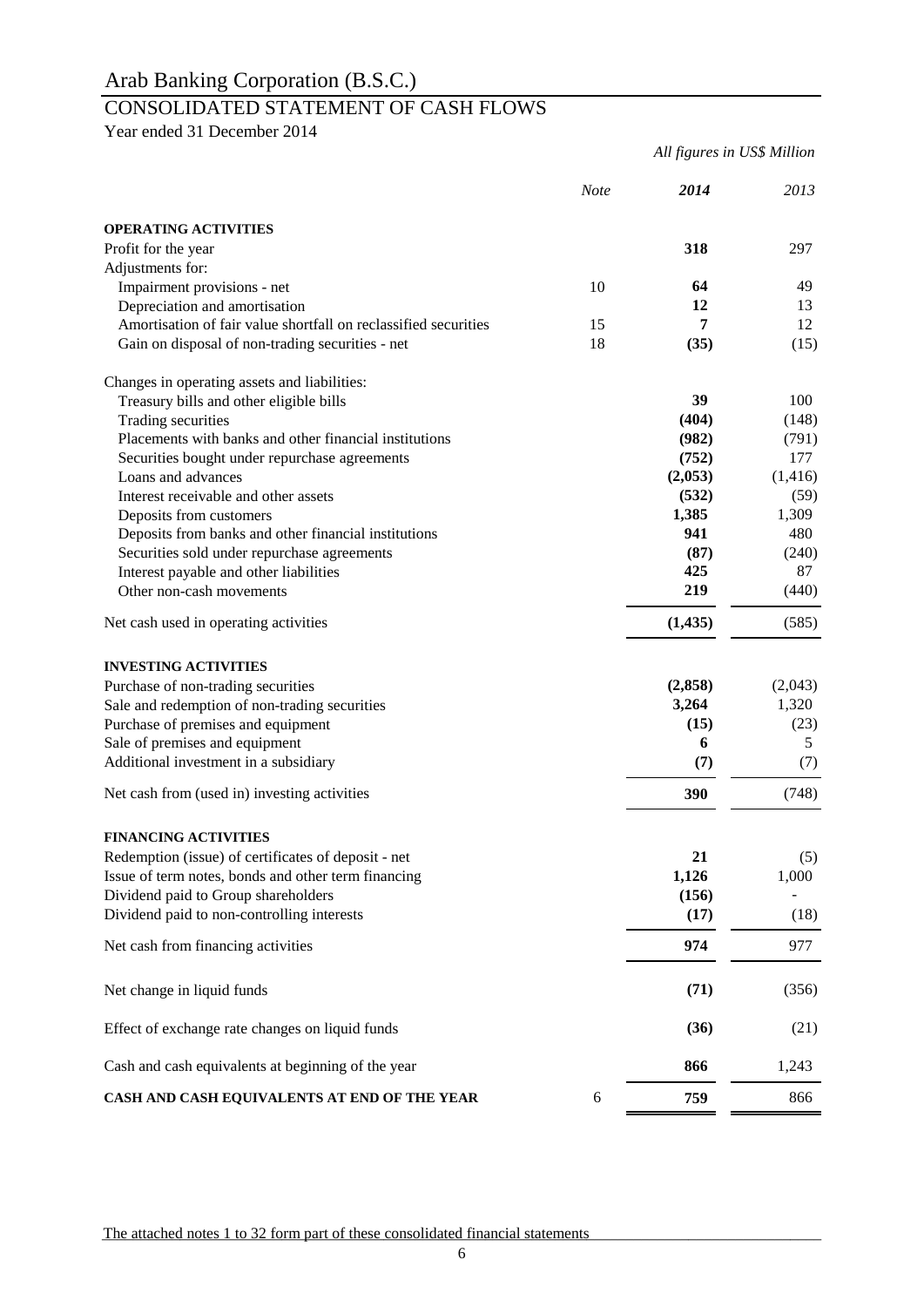# CONSOLIDATED STATEMENT OF CHANGES IN EQUITY

Year ended 31 December 2014

*All figures in US\$ Million*

|                                                          |                         |                      |                    |                         |                                                       |                                        |                            |       | Non-           |        |
|----------------------------------------------------------|-------------------------|----------------------|--------------------|-------------------------|-------------------------------------------------------|----------------------------------------|----------------------------|-------|----------------|--------|
|                                                          |                         |                      |                    |                         |                                                       |                                        |                            |       | controlling    | Total  |
|                                                          |                         |                      |                    |                         | Equity attributable to the shareholders of the parent |                                        |                            |       | interests      | equity |
|                                                          | <b>Share</b><br>capital | Statutory<br>reserve | General<br>reserve | Retained<br>$earnings*$ | Foreign<br>exchange<br>translation<br>adjustments     | Cumulative<br>changes in<br>fair value | Pension<br>fund<br>reserve | Total |                |        |
| At 31 December 2012                                      | 3,110                   | 376                  | 150                | 340                     | (132)                                                 | (48)                                   | (18)                       | 3,778 | 426            | 4,204  |
| Profit for the year                                      |                         |                      |                    | 239                     |                                                       |                                        | $\sim$                     | 239   | 58             | 297    |
| Other comprehensive (loss) income<br>for the year        |                         |                      |                    |                         | (92)                                                  | 16                                     | (1)                        | (77)  | (54)           | (131)  |
| Total comprehensive income (loss)<br>for the year        |                         |                      |                    | 239                     | (92)                                                  | 16                                     | (1)                        | 162   | $\overline{4}$ | 166    |
| Transfers during the year                                |                         | 24                   |                    | (24)                    |                                                       |                                        |                            |       |                |        |
| Other equity movements in subsidiaries                   |                         |                      |                    |                         | ٠                                                     |                                        |                            |       | (11)           | (11)   |
| At 31 December 2013                                      | 3,110                   | 400                  | 150                | 555                     | (224)                                                 | (32)                                   | (19)                       | 3,940 | 419            | 4,359  |
| Profit for the year<br>Other comprehensive (loss) income |                         |                      |                    | 256                     |                                                       |                                        | $\sim$                     | 256   | 62             | 318    |
| for the year                                             |                         |                      |                    |                         | (60)                                                  | 25                                     | (4)                        | (39)  | (50)           | (89)   |
| Total comprehensive income (loss)<br>for the year        |                         |                      |                    | 256                     | (60)                                                  | 25                                     | (4)                        | 217   | 12             | 229    |
| Dividend paid                                            |                         |                      |                    | (156)                   |                                                       |                                        |                            | (156) |                | (156)  |
| Transfers during the year                                |                         | 26                   | (50)               | 24                      |                                                       |                                        |                            |       |                |        |
| Other equity movements in subsidiaries                   |                         |                      |                    | 5                       |                                                       |                                        |                            | 5     | (11)           | (6)    |
| At 31 December 2014                                      | 3,110                   | 426                  | 100                | 684                     | (284)                                                 | (7)                                    | (23)                       | 4,006 | 420            | 4,426  |

\* Retained earnings include non-distributable reserves arising from consolidation of subsidiaries amounting to US\$ 406 million (2013: US\$ 406 million).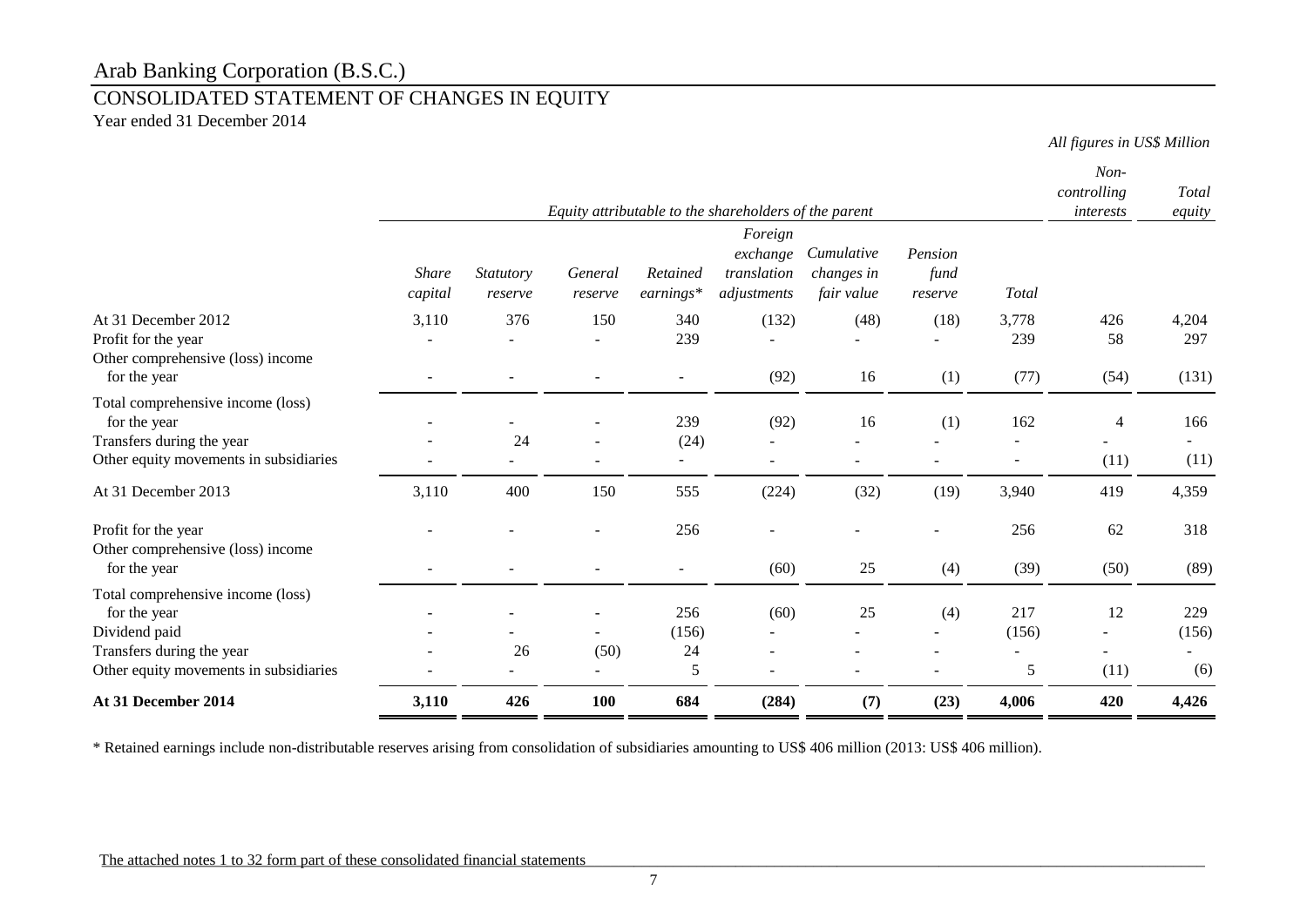31 December 2014

### **1 INCORPORATION AND ACTIVITIES**

Arab Banking Corporation (B.S.C.) [the Bank] is incorporated in the Kingdom of Bahrain by an Amiri decree and operates under a wholesale banking licence issued by the Central Bank of Bahrain. The Bank is a Bahraini Shareholding Company with limited liability and is listed on the Bahrain Bourse. The Central Bank of Libya is the ultimate parent of the Bank and its subsidiaries (together 'the Group').

The Bank's registered office is at ABC Tower, Diplomatic Area, P.O. Box 5698, Manama, Kingdom of Bahrain. The Bank is registered under commercial registration number 10299 issued by the Ministry of Industry and Commerce, Kingdom of Bahrain.

The Group offers a range of international wholesale banking services including Corporate Banking & Financial Institutions, Project & Structured Finance, Syndications, Treasury, Trade Finance services and Islamic Banking. Retail banking services are only provided in the MENA region.

### **2 BASIS OF PREPARATION**

### **2.1 Statement of compliance**

The consolidated financial statements of the Bank and its subsidiaries [together 'the Group'] have been prepared in accordance with International Financial Reporting Standards [IFRS] issued by the International Accounting Standards Board [IASB] and the relevant provisions of the Bahrain Commercial Companies Law and the Central Bank of Bahrain and Financial Institutions Law and the CBB Rule Book (Volume 1 and applicable provisions of Volume 6) and CBB directives.

### **2.2 Accounting convention**

The consolidated financial statements are prepared under the historical cost convention, as modified by the measurement at fair value of derivatives, trading and available-for-sale financial assets. In addition, as more fully discussed below, assets and liabilities that are hedged items in fair value hedges, and are otherwise carried at cost, are adjusted to record changes in fair values attributable to the risk being hedged.

The Group's consolidated financial statements are presented in United States Dollars, which is also the parent's functional currency. All values are rounded to the nearest million (US\$ million), except when otherwise indicated.

### **2.3 Basis of consolidation**

The consolidated financial statements comprise the financial statements of the Group and its subsidiaries as at 31 December 2014. Control is achieved when the Group is exposed, or has rights, to variable returns from its involvement with the investee and has the ability to affect those returns through its power over the investee. Specifically, the Group controls an investee if and only if the Group has:

- $\bullet$ Power over the investee (i.e. existing rights that give it the current ability to direct the relevant activities of the investee);
- Exposure, or rights, to variable returns from its involvement with the investee, and
- The ability to use its power over the investee to affect its returns.

When the Group has less than a majority of the voting or similar rights of an investee, the Group considers all relevant facts and circumstances in assessing whether it has power over an investee, including:

- $\bullet$ The contractual arrangement with the other vote holders of the investee;
- Rights arising from other contractual arrangements; and
- The Group's voting rights and potential voting rights.

The Group re-assesses whether or not it controls an investee if facts and circumstances indicate that there are changes to one or more of the three elements of control. Consolidation of a subsidiary begins when the Group obtains control over the subsidiary and ceases when the Group loses control of the subsidiary. Assets, liabilities, income and expenses of a subsidiary acquired or disposed of during the year are included in the statement of comprehensive income from the date the Group gains control until the date the Group ceases to control the subsidiary.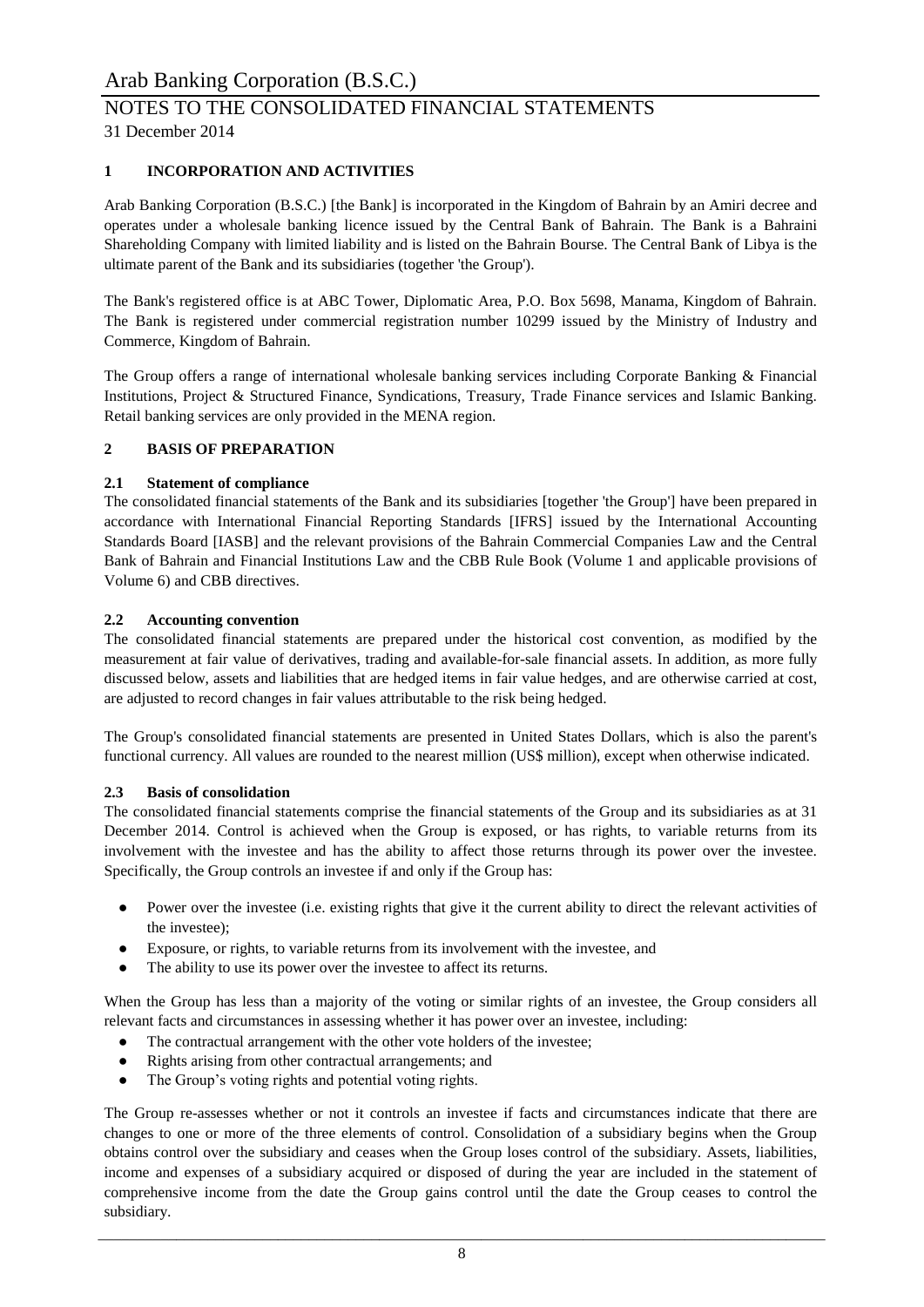# NOTES TO THE CONSOLIDATED FINANCIAL STATEMENTS

31 December 2014

## **2 BASIS OF PREPARATION (continued)**

### **2.3 Basis of consolidation (continued)**

Profit or loss and each component of other comprehensive income (OCI) are attributed to the equity holders of the parent of the Group and to the non-controlling interests, even if this results in the non-controlling interests having a deficit balance. When necessary, adjustments are made to the financial statements of subsidiaries to bring their accounting policies into line with the Group's accounting policies. All intra-group assets and liabilities, equity, income, expenses and cash flows relating to transactions between members of the Group are eliminated in full on consolidation.

A change in the ownership interest of a subsidiary, without a loss of control, is accounted for as an equity transaction. If the Group loses control over a subsidiary, it:

- Derecognises the assets (including goodwill) and liabilities of the subsidiary;
- Derecognises the carrying amount of any non-controlling interests;
- Derecognises the cumulative translation differences recorded in equity;
- Recognises the fair value of the consideration received;
- Recognises the fair value of any investment retained;
- Recognises any surplus or deficit in profit or loss; and
- Reclassifies the parent's share of components previously recognised in OCI to profit or loss or retained earnings, as appropriate, as would be required if the Group had directly disposed of the related assets or liabilities.

#### **3 NEW AND AMENDED STANDARDS AND INTERPRETATIONS**

### **3.1 Standards effective for the year**

The accounting policies used in the preparation of these financial statements are consistent with those used in previous year, except for the adoption of the following amendments to IFRS, applicable to the Group, and which are effective from 1 January 2014:

### *Investment Entities - Amendments to IFRS 10, IFRS 12 and IAS 27*

These amendments provide an exception to the consolidation requirement for entities that meet the definition of an investment entity under *IFRS 10 Consolidated Financial Statements* and must be applied retrospectively, subject to certain transition relief. The exception to consolidation requires investment entities to account for subsidiaries at fair value through profit or loss. These amendments have no impact on the Group, since none of the entities in the Group qualifies to be an investment entity under IFRS 10.

### *Offsetting Financial Assets and Financial Liabilities - Amendments to IAS 32*

These amendments clarify the meaning of 'currently has a legally enforceable right to set-off' and the criteria for non-simultaneous settlement mechanisms of clearing houses to qualify for offsetting and is applied retrospectively. These amendments have no impact on the Group.

### *Novation of Derivatives and Continuation of Hedge Accounting – Amendments to IAS 39*

These amendments provide relief from discontinuing hedge accounting when novation of a derivative designated as a hedging instrument meets certain criteria and retrospective application is required. The Group has not novated its derivatives during the current or prior periods.

## *Recoverable Amount Disclosures for Non-Financial Assets – Amendments to IAS 36*

These amendments remove the unintended consequences of IFRS 13 Fair Value Measurement on the disclosures required under IAS 36 Impairment of Assets. In addition, these amendments require disclosure of the recoverable amounts for the assets or cash-generating units (CGUs) for which an impairment loss has been recognised or reversed during the period. These amendments have no impact on the Group.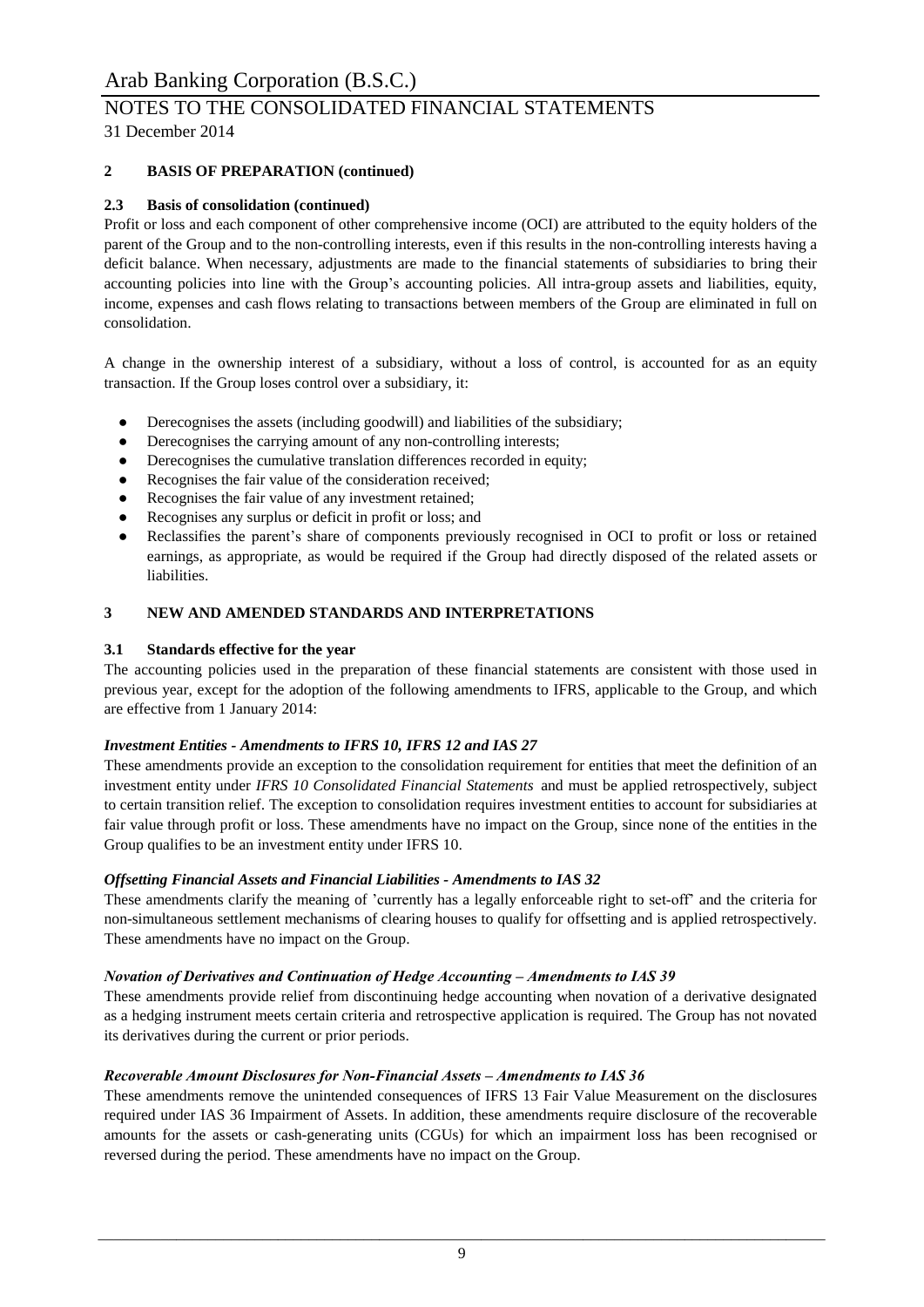## NOTES TO THE CONSOLIDATED FINANCIAL STATEMENTS 31 December 2014

### **3 NEW AND AMENDED STANDARDS AND INTERPRETATIONS (continued)**

### **3.2 Standards issued but not yet effective**

The standards and interpretations that are issued, but not yet effective, up to the date of issuance of the Group's financial statements are disclosed below:

### *IFRS 9 Financial Instruments*

In July 2014, the IASB issued the final version of IFRS 9 Financial Instruments which reflects all phases of the financial instruments project and replaces IAS 39 Financial Instruments: Recognition and Measurement and all previous versions of IFRS 9. The standard introduces new requirements for classification and measurement, impairment, and hedge accounting. IFRS 9 is effective for annual periods beginning on or after 1 January 2018, with early application permitted. Retrospective application is required, but comparative information is not compulsory. Early application of previous versions of IFRS 9 (2009, 2010 and 2013) is permitted if the date of initial application is before 1 February 2015. The adoption of IFRS 9 will have an effect on the classification and measurement of the Group's financial assets, but no impact on the classification and measurement of the Group's financial liabilities. Management is considering the implications of this standard and its impact on the Group's financial position and results.

### *Amendments to IAS 19 Defined Benefit Plans: Employee Contributions*

IAS 19 requires an entity to consider contributions from employees or third parties when accounting for defined benefit plans. Where the contributions are linked to service, they should be attributed to periods of service as a negative benefit. These amendments clarify that, if the amount of the contributions is independent of the number of years of service, an entity is permitted to recognise such contributions as a reduction in the service cost in the period in which the service is rendered, instead of allocating the contributions to the periods of service. This amendment is effective for annual periods beginning on or after 1 July 2014. Management is considering the implications of this amendment, its impact on the Group's financial position and results.

## *IFRS 15 Revenue from Contracts with Customers*

IFRS 15 was issued in May 2014 and establishes a new five-step model that will apply to revenue arising from contracts with customers. Under IFRS 15 revenue is recognised at an amount that reflects the consideration to which an entity expects to be entitled in exchange for transferring goods or services to a customer. The principles in IFRS 15 provide a more structured approach to measuring and recognising revenue.

The new revenue standard is applicable to all entities and will supersede all current revenue recognition requirements under IFRS. Either a full or modified retrospective application is required for annual periods beginning on or after 1 January 2017 with early adoption permitted. The Group is currently assessing the impact of IFRS 15 and plans to adopt the new standard on the required effective date.

In addition to the above, the IASB issued the following new standards and amendments which are not expected to have a material impact on the Group:

- Annual improvements 2010-2012 Cycle
- Annual improvements 2011-2013 Cycle
- IFRS 14 *Regulatory Deferral Accounts*
- Amendments to IFRS 11 *Joint Arrangements: Accounting for Acquisitions of Interests*
- Amendments to IAS 16 and IAS 38: *Clarification of Acceptable Methods of Depreciation and Amortisation*
- Amendments to IAS 27: *Equity Method in Separate Financial Statements*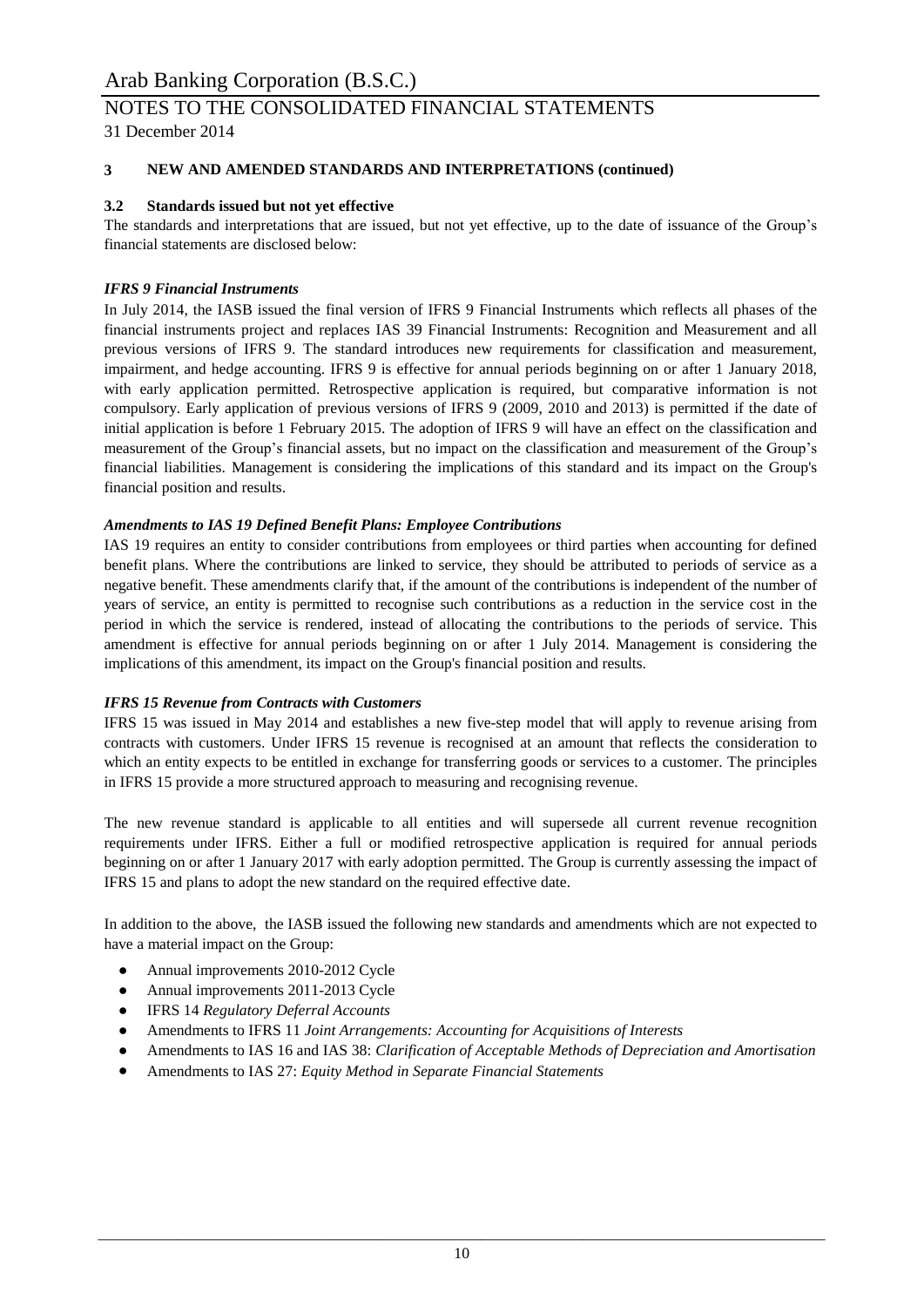# NOTES TO THE CONSOLIDATED FINANCIAL STATEMENTS

31 December 2014

### **4 SUMMARY OF SIGNIFICANT ACCOUNTING POLICIES**

## **Liquid funds**

Liquid funds comprise of cash, nostro balances, balances with central banks and treasury bills and other eligible bills. Liquid funds are initially measured at their fair value and subsequently remeasured at amortised cost.

## **Cash and cash equivalents**

Cash and cash equivalents referred to in the consolidated statement of cash flows comprise of cash and nonrestricted balances with central banks, deposits with banks and financial institutions and treasury bills with original maturities of three months or less.

### **Trading securities**

Trading securities are initially recorded at fair value. Subsequent to initial measurement, gains and losses arising from changes in fair values are included in the consolidated statement of income in the period in which they arise. Interest earned and dividends received are included in 'interest and similar income' and 'other operating income' respectively, in the consolidated statement of income.

### **Placements with banks and other financial institutions**

Placements with banks and other financial institutions are initially measured at fair value and subsequently remeasured at amortised cost, net of any amounts written off and provision for impairment. The carrying values of such assets which are being effectively hedged for changes in fair value are adjusted to the extent of the changes in fair value being hedged, with the resultant changes being recognised in the consolidated statement of income.

### **Non-trading securities**

These are classified as follows:

- Held to maturity;
- Available-for-sale; and
- $\bullet$ Other non-trading securities.

All non-trading securities are initially recognised at cost, being the fair value of the consideration given including incremental acquisition charges associated with the security.

### *Held to maturity*

Securities which have fixed or determinable payments, fixed maturities and are intended to be held to maturity. After initial measurement, these are remeasured at amortised cost, less provision for impairment in value.

### *Available-for-sale*

Available-for-sale investments include equity and debt securities. Equity investments classified as available-forsale are those which are neither classified as held for trading nor designated at fair value through profit or loss. Debt securities in this category are those which are intended to be held for an indefinite period of time and which may be sold in response to needs for liquidity or in response to changes in market conditions.

After initial recognition, these are remeasured at fair value, unless fair value cannot be reliably determined in which case they are measured at cost less impairment. That portion of any fair value changes relating to an effective hedging relationship is recognised directly in the consolidated statement of income. Fair value changes which are not part of an effective hedging relationship, are reported under fair value movements during the year in the consolidated statement of comprehensive income until the investment is derecognised or the investment is determined to be impaired. On derecognition or impairment the cumulative gain or loss previously reported as "cumulative changes in fair values" within equity, is included in consolidated statement of income for the year.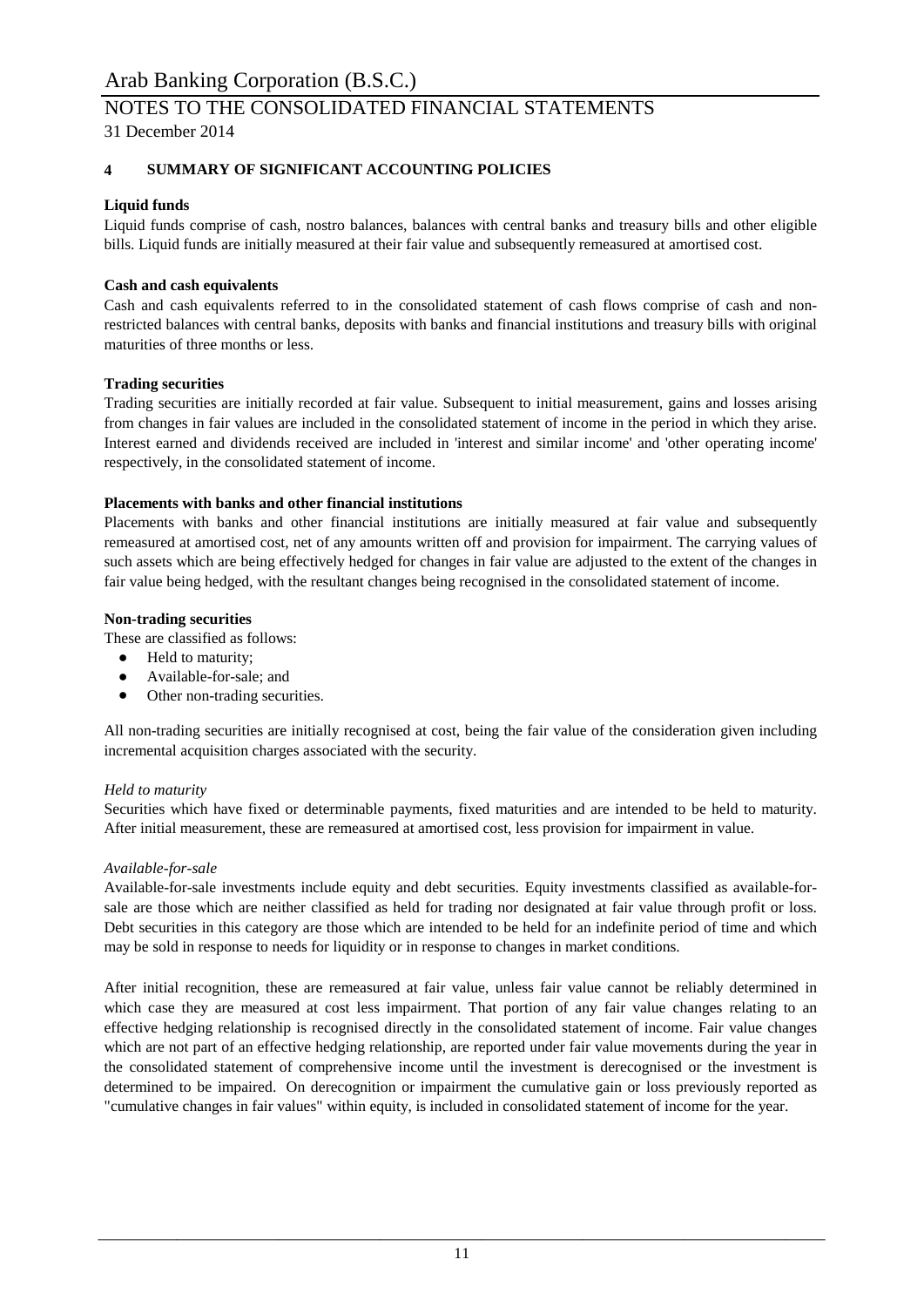# NOTES TO THE CONSOLIDATED FINANCIAL STATEMENTS 31 December 2014

### **4 SUMMARY OF SIGNIFICANT ACCOUNTING POLICIES (continued)**

### **Non-trading securities (continued)**

### *Other non-trading securities*

Other non-trading securities are financial assets with fixed or determinable payments and fixed maturities that are not quoted in an active market. These instruments are not being held with the intent of sale in the near term. These investments are valued at fair value as at 1 July 2008, in accordance with the amendments to IAS 39 'Reclassification of Financial Assets'. Through the effective interest method, the new cost is amortised to the security's expected recoverable amount over the expected remaining life.

### **Loans and advances**

Loans and advances are financial assets with fixed or determinable payments and fixed maturities that are not quoted in an active market. After initial measurement, loans and advances are subsequently measured at amortised cost using the effective interest rate method, adjusted for effective fair value hedges less any amounts written off and provision for impairment. The losses arising from impairment of such loans and advances are recognised in the consolidated statement of income in 'impairment provisions - net' and in an impairment allowance account in the consolidated statement of financial position. Amortised cost is calculated by taking into account any discount or premium on acquisition and fees that are an integral part of the effective interest rate. The amortisation is recognised as 'interest and similar income' in the consolidated statement of income.

In relation to loans and advances which are part of an effective hedging relationship, any gain or loss arising from a change in fair value is recognised directly in the consolidated statement of income. The carrying values of loans and advances which are being effectively hedged for changes in fair value are adjusted to the extent of the changes in fair value being hedged.

### **Derecognition of financial assets and financial liabilities**

A financial asset (or, where applicable a part of a financial asset or part of a group of similar financial assets) is derecognised where the rights to receive cash flows from the asset have expired, or the Group has transferred its rights to receive cash flows from the asset or has assumed an obligation to pay the received cash flows in full without material delay to a third party under a 'pass-through' arrangement; and either (a) the Group has transferred substantially all the risks and rewards of the asset, or (b) the Group has neither transferred nor retained substantially all the risks and rewards of the asset, but has transferred control of the asset.

When the Group has transferred its rights to receive cash flows from an asset or has entered into a pass–through arrangement, and has neither transferred nor retained substantially all the risks and rewards of the asset nor transferred control of the asset, the asset is recognised to the extent of the Group's continuing involvement in the asset. In that case, the Group also recognises an associated liability. The transferred asset and the associated liability are measured on a basis that reflects the rights and obligations that the Group has retained.

Continuing involvement that takes the form of a guarantee over the transferred asset is measured at the lower of the original carrying amount of the asset and the maximum amount of consideration that the Group could be required to repay.

A financial liability is derecognised when the obligation under the liability is discharged or cancelled or expires.

### **Investments in associates**

An associate is an entity over which the Group has significant influence. Significant influence is the power to participate in the financial and operating policy decisions of the investee, but is not control or joint control over those policies.

The considerations made in determining significant influence or joint control are similar to those necessary to determine control over subsidiaries. Investments in associates are accounted for under the equity method.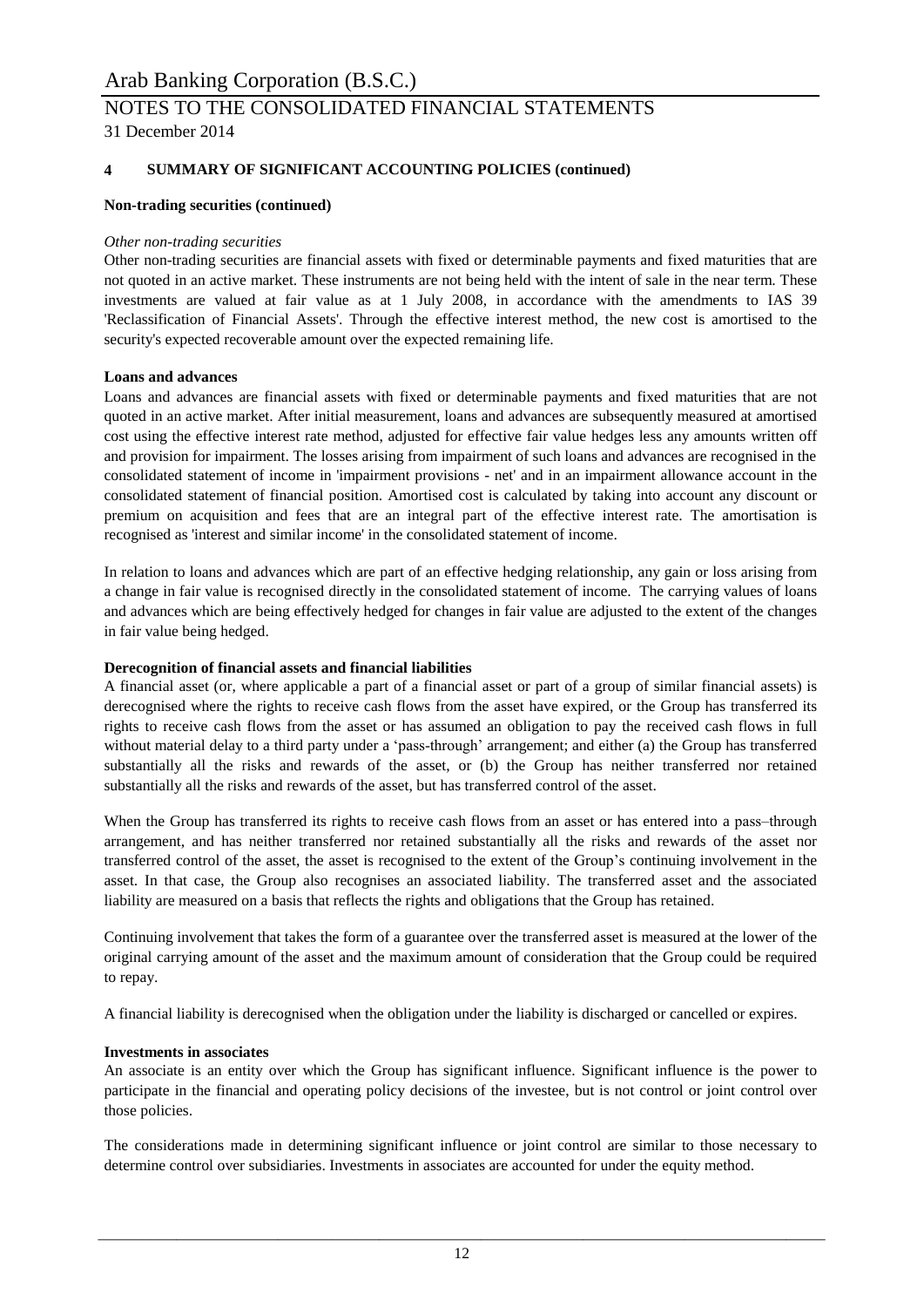# NOTES TO THE CONSOLIDATED FINANCIAL STATEMENTS 31 December 2014

### **4 SUMMARY OF SIGNIFICANT ACCOUNTING POLICIES (continued)**

### **Premises and equipment**

Premises and equipment are stated at cost, less accumulated depreciation and provision for impairment in value, if any.

Freehold land is not depreciated. Depreciation on other premises and equipment is provided on a straight-line basis over their estimated useful lives.

### **Impairment and uncollectability of financial assets**

An assessment is made at each statement of financial position date to determine whether there is objective evidence that a specific financial asset or group of financial assets may be impaired. If such evidence exists, an impairment loss is recognised in the consolidated statement of income.

Evidence of impairment may include indications that the borrower or a group of borrowers is experiencing significant financial difficulty, default or delinquency in interest or principal payments, the probability that they will enter bankruptcy or other financial reorganisation and where observable data indicates that there is a measurable decrease in the estimated future cash flows, such as changes in arrears or economic conditions that correlate with defaults.

### *Financial assets carried at amortised cost and loans and receivables*

For financial assets carried at amortised cost (such as amounts due from banks, loans and advances and held-tomaturity investments), the Group first assesses individually whether objective evidence of impairment exists individually for financial assets that are individually significant, or collectively for financial assets that are not individually significant. If the Group determines that no objective evidence of impairment exists for an individually assessed financial asset, it includes the asset in a group of financial assets with similar credit risk characteristics and collectively assesses them for impairment. Assets that are individually assessed for impairment and for which an impairment loss is, or continues to be, recognised are not included in a collective assessment of impairment.

If there is objective evidence that an impairment loss has been incurred, the amount of the loss is measured as the difference between the asset's carrying amount and the present value of estimated future cash flows (excluding future expected credit losses that have not yet been incurred). The carrying amount of the asset is reduced through the use of an allowance account and the amount of the loss is recognised in the consolidated statement of income. Interest income continues to be accrued on the reduced carrying amount and is accrued using the rate of interest used to discount the future cash flows for the purpose of measuring the impairment loss. The interest income is recorded as part of 'interest and similar income'. Loans together with the associated allowance are written off when there is no realistic prospect of future recovery and all collateral has been realised or has been transferred to the Group.

If, in a subsequent year, the amount of the estimated impairment loss increases or decreases because of an event occurring after the impairment was recognised, the previously recognised impairment loss is increased or reduced by adjusting the allowance account. If a written-off financial asset is later recovered, the recovery is credited to 'other operating income'.

The present value of the estimated future cash flows is discounted at the financial asset's original effective interest rate. If a loan has a variable interest rate, the discount rate for measuring any impairment loss is the current effective interest rate. If the Group has reclassified trading assets to loans and advances, the discount rate for measuring any impairment loss is the new effective interest rate determined at the reclassification date. The calculation of the present value of the estimated future cash flows of a collateralised financial asset reflects the cash flows that may result from foreclosure less costs for obtaining and selling the collateral, whether or not foreclosure is probable.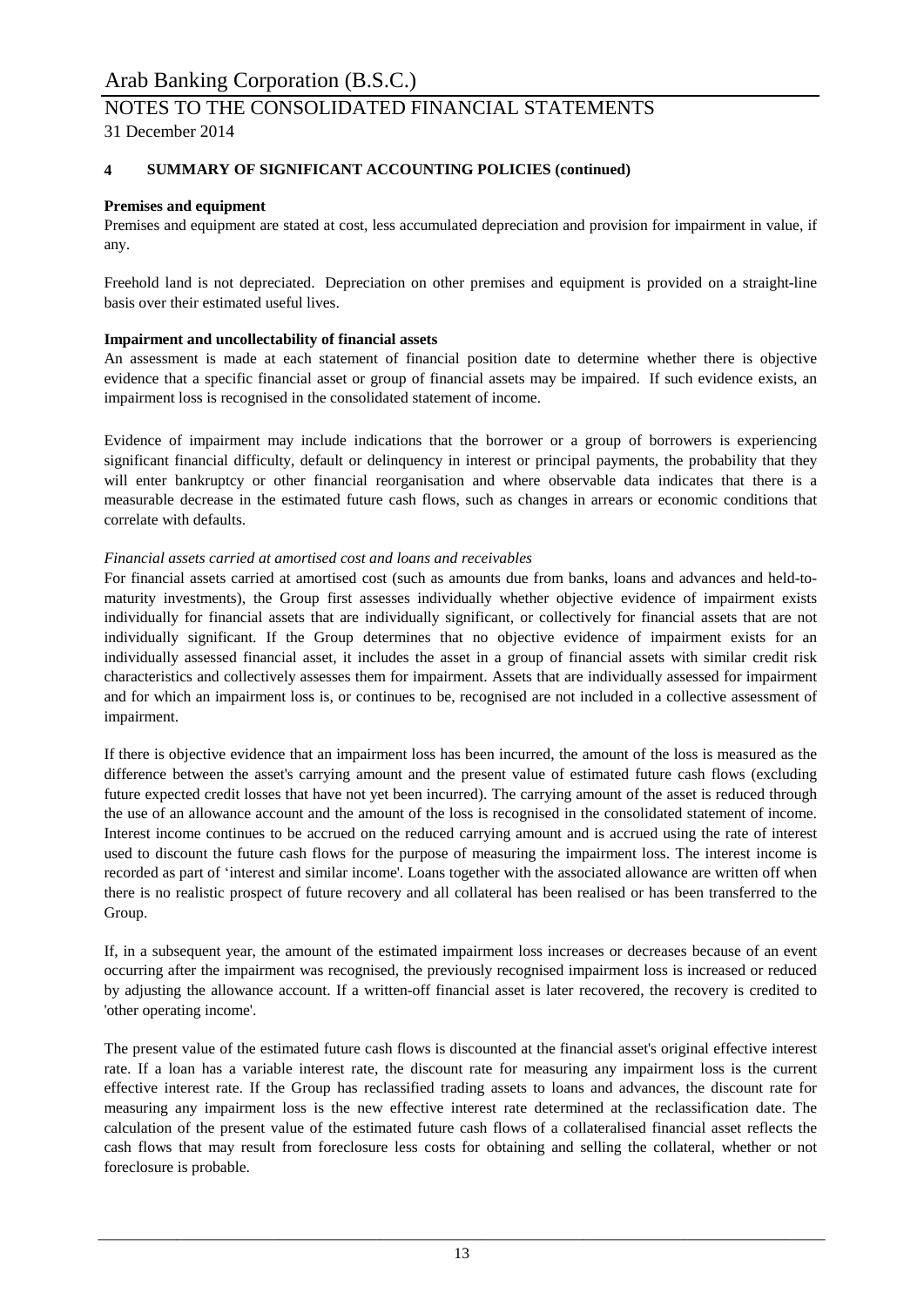# NOTES TO THE CONSOLIDATED FINANCIAL STATEMENTS 31 December 2014

#### **4 SUMMARY OF SIGNIFICANT ACCOUNTING POLICIES (continued)**

### **Impairment and uncollectability of financial assets (continued)**

### *Financial assets carried at amortised cost and loans and receivables (continued)*

For the purpose of a collective evaluation of impairment, financial assets are grouped on the basis of the Group's internal credit grading system, that considers credit risk characteristics such as asset type, industry, geographical location, collateral type, past-due status and other relevant factors.

Future cash flows on a group of financial assets that are collectively evaluated for impairment are estimated on the basis of historical loss experience for assets with credit risk characteristics similar to those in the group. Historical loss experience is adjusted on the basis of current observable data to reflect the effects of current conditions on which the historical loss experience is based and to remove the effects of conditions in the historical period that do not exist currently. Estimates of changes in future cash flows reflect, and are directionally consistent with, changes in related observable data from year to year (such as changes in unemployment rates, property prices, commodity prices, payment status, or other factors that are indicative of incurred losses in the group and their magnitude). The methodology and assumptions used for estimating future cash flows are reviewed regularly to reduce any differences between loss estimates and actual loss experience.

### *Available-for-sale financial assets*

For available-for-sale financial assets, the Group assesses at each statement of financial position date whether there is objective evidence that an investment is impaired.

In the case of debt instruments classified as available-for-sale, the Group assesses individually whether there is objective evidence of impairment based on the same criteria as financial assets carried at amortised cost. However, the amount recorded for impairment is the cumulative loss measured as the difference between the amortised cost and the current fair value, less any impairment loss on that asset previously recognised in the consolidated statement of income. Future interest income is based on the reduced carrying amount and is accrued using the rate of interest used to discount the future cash flows for the purpose of measuring the impairment loss. The interest income is recorded as part of 'interest and similar income'. If, in a subsequent period, the fair value of a debt instrument increases and the increase can be objectively related to a credit event occurring after the impairment loss was recognised in the consolidated statement of income, the impairment loss is reversed through the consolidated statement of income.

In the case of equity investments classified as available-for-sale, objective evidence would also include a 'significant' or 'prolonged' decline in the fair value of the investment below its cost. Where there is evidence of impairment, the cumulative loss measured as the difference between the acquisition cost and the current fair value, less any impairment loss on that investment previously recognised in the consolidated statement of income is removed from equity and recognised in the consolidated statement of income. Impairment losses on equity investments are not reversed through the consolidated statement of income. Increases in the fair value after impairment are recognised directly in equity.

### **Deposits**

All money market and customer deposits are initially measured at fair value and subsequently remeasured at amortised cost. An adjustment is made to these, if part of an effective fair value hedging strategy, to adjust the value of the deposit for the fair value being hedged with the resultant changes being recognised in the consolidated statement of income.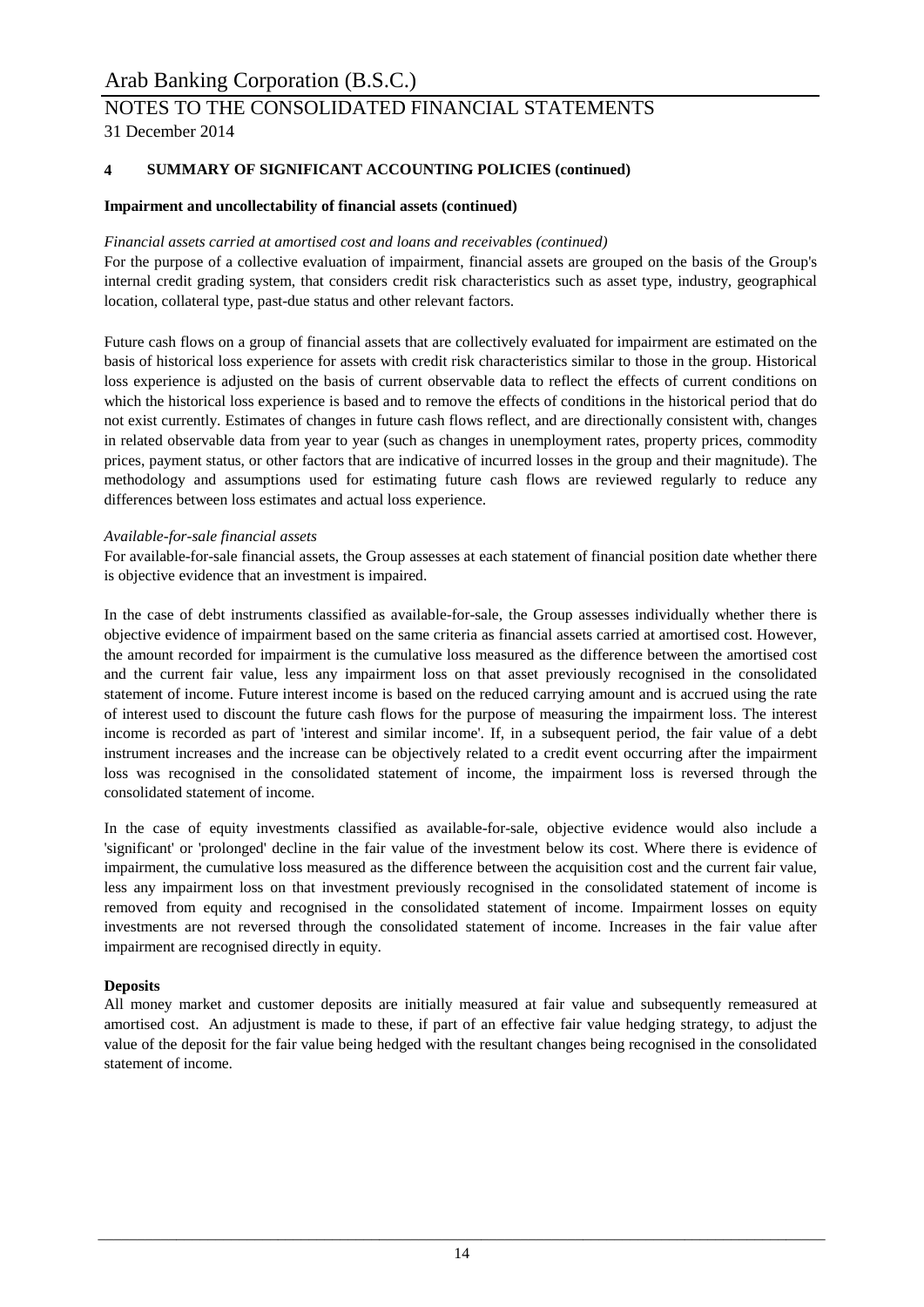## NOTES TO THE CONSOLIDATED FINANCIAL STATEMENTS 31 December 2014

### **4 SUMMARY OF SIGNIFICANT ACCOUNTING POLICIES (continued)**

### **Repurchase and reverse repurchase agreements**

Assets sold with a simultaneous commitment to repurchase at a specified future date (repos) are not derecognised. The counterparty liability for amounts received under these agreements are shown as sale of securities under repurchase agreement in the consolidated statement of financial position. The difference between sale and repurchase price is treated as interest expense using the effective yield method. Assets purchased with a corresponding commitment to resell at a specified future date (reverse repos) are not recognised in the consolidated statement of financial position, as the Group does not obtain control over the assets. The difference between purchase and resale price is treated as interest income using the effective yield method.

### **Provisions**

Provisions are recognised when the bank has a present obligation (legal or constructive) as a result of a past event, and it is probable that an outflow of resources embodying economic benefits will be required to settle the obligation and a reliable estimate can be made of the amount of the obligation. The expense relating to any provision is presented in the consolidated statement of income net of any reimbursement.

### **Financial guarantees**

In the ordinary course of business, the Group gives financial guarantees, consisting of letters of credit, guarantees and acceptances. Financial guarantees are initially recognised in the consolidated financial statements at fair value, in 'other liabilities', being the premium received. Subsequent to initial recognition, the Group's liability under each guarantee is measured at the higher of the amortised premium and the best estimate of expenditure required to settle any financial obligation arising as a result of the guarantee.

Any increase in the liability relating to financial guarantees is taken to the consolidated statement of income in 'impairment provisions - net'. The premium received is recognised in the consolidated statement of income in 'other income' on a straight line basis over the life of the guarantee.

### **Employee pension and other end of service benefits**

Costs relating to employee pension and other end of service benefits are generally accrued in accordance with actuarial valuations based on prevailing regulations applicable in each location.

### **Recognition of income and expenses**

For all financial instruments measured at amortised cost and interest bearing financial instruments classified as available-for-sale, interest income or expense is recorded at the effective interest rate, which is the rate that discounts estimated future cash payments or receipts through the expected life of the financial instrument or a shorter period, where appropriate, to the net carrying amount of the financial asset or financial liability. The calculation takes into account all contractual terms of the financial instrument and includes any fees or incremental costs that are directly attributable to the instrument and are an integral part of the effective interest rate, but not future credit losses. The carrying amount of the financial asset or financial liability is adjusted if the Group revises its estimates of payments or receipts. The adjusted carrying amount is calculated based on the original effective interest rate and the change in carrying amount is recorded as interest income or expense. Other fee income and expense are recognised when earned or incurred.

Once the recorded value of a financial asset or a group of similar financial assets has been reduced due to an impairment loss, interest income continues to be recognised using the original effective interest rate applied to the new carrying amount.

Where the Group enters into an interest rate swap to change interest from fixed to floating (or vice versa) the amount of interest income or expense is adjusted by the net interest on the swap.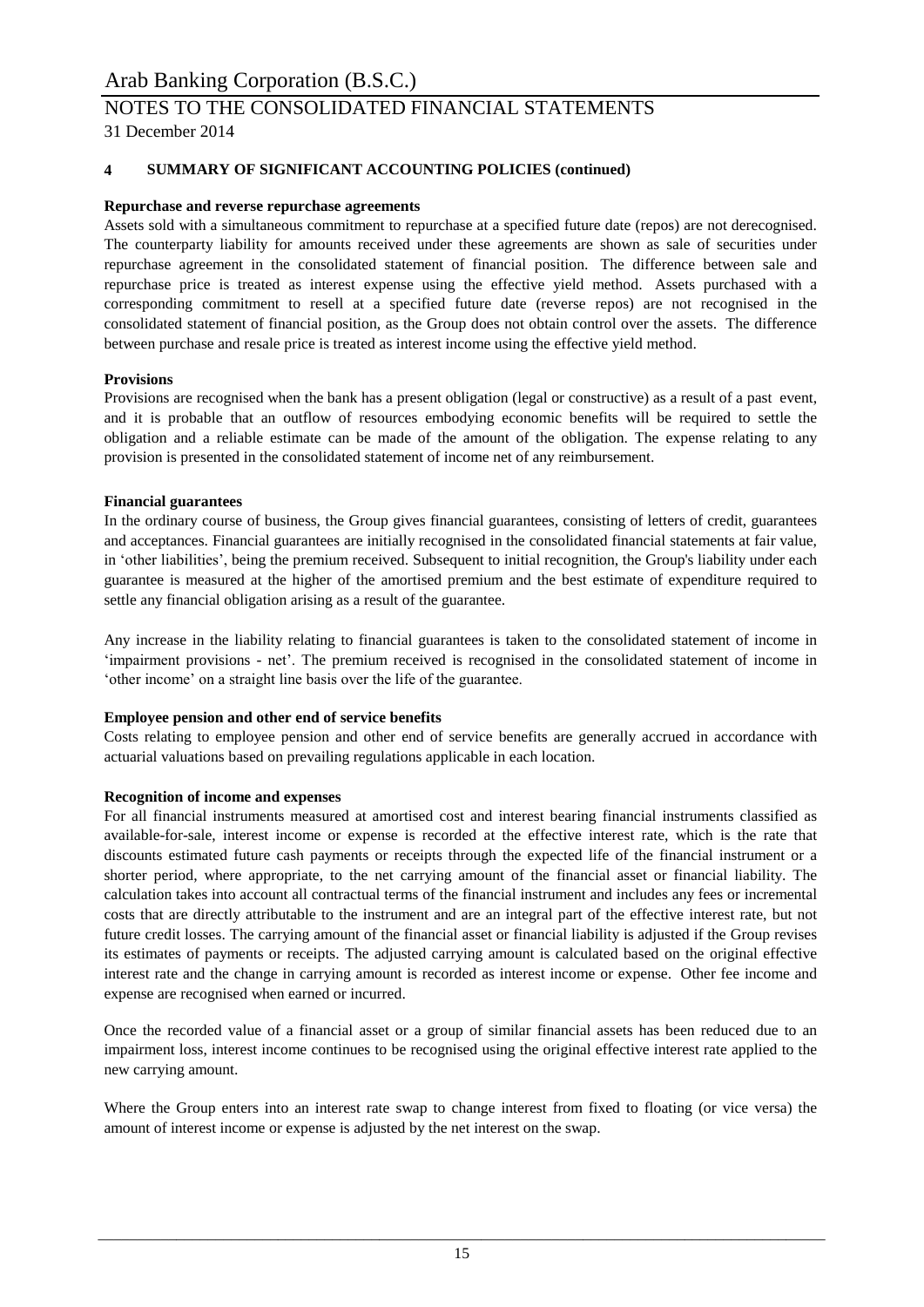## NOTES TO THE CONSOLIDATED FINANCIAL STATEMENTS 31 December 2014

### **4 SUMMARY OF SIGNIFICANT ACCOUNTING POLICIES (continued)**

### **Recognition of income and expenses (continued)**

Fees earned for the provision of services over a period of time are accrued over that period. These fees include commission income and asset management, custody and other management and advisory fees. Loan commitment fees for loans that are likely to be drawn down and other credit related fees are deferred (together with any incremental costs) and recognised as an adjustment to the effective interest rate on the loan. When it is unlikely that a loan will be drawn down, the loan commitment fees are recognised over the commitment period on a straight line basis.

Fees arising from negotiating or participating in the negotiation of a transaction for a third party, such as the arrangement of the acquisition of shares or other securities are recognised on completion of the underlying transaction. Fees or components of fees that are linked to a certain performance are recognised after fulfilling the corresponding criteria.

Results arising from trading activities include all gains and losses from changes in fair value and related interest income or expense and dividends for financial assets and financial liabilities held for trading. This includes any ineffectiveness recorded in hedging transactions.

### **Fair value measurement**

The Group measures financial instruments at fair value at each balance sheet date.

Fair value is the price that would be received to sell an asset or paid to transfer a liability in an orderly transaction between market participants at the measurement date. The fair value measurement is based on the presumption that the transaction to sell the asset or transfer the liability takes place either:

- In the principal market for the asset or liability, or
- In the absence of a principal market, in the most advantageous market for the asset or liability.

The principal or the most advantageous market must be accessible by the Group. The fair value of an asset or a liability is measured using the assumptions that market participants would use when pricing the asset or liability, assuming that market participants act in their economic best interests.

A fair value measurement of a non-financial asset takes into account a market participant's ability to generate economic benefits by using the asset in its highest and best use or by selling it to another market participant that would use the asset in its highest and best use.

The Group uses valuation techniques that are appropriate in the circumstances and for which sufficient data is available to measure fair value, maximising the use of relevant observable inputs and minimising the use of unobservable inputs.

All assets and liabilities for which fair value is measured or disclosed in the financial statements are categorised within the fair value hierarchy, described as follows, based on the lowest level input that is significant to the fair value measurement as a whole:

- $\bullet$ Level 1 valuation: Directly observable quotes for the same instrument (market prices).
- Level 2 valuation: Directly observable proxies for the same instrument accessible at valuation date (mark-tomodel with market data).
- $\bullet$ Level 3 valuation: Derived proxies (interpolation of proxies) for similar instruments that have not been observed (mark-to-model with deduced proxies).

For assets and liabilities that are recognised in the financial statements on a recurring basis, the Group determines whether transfers have occurred between Levels in the hierarchy by re-assessing categorisation (based on the lowest level input that is significant to the fair value measurement as a whole) at the end of each reporting period.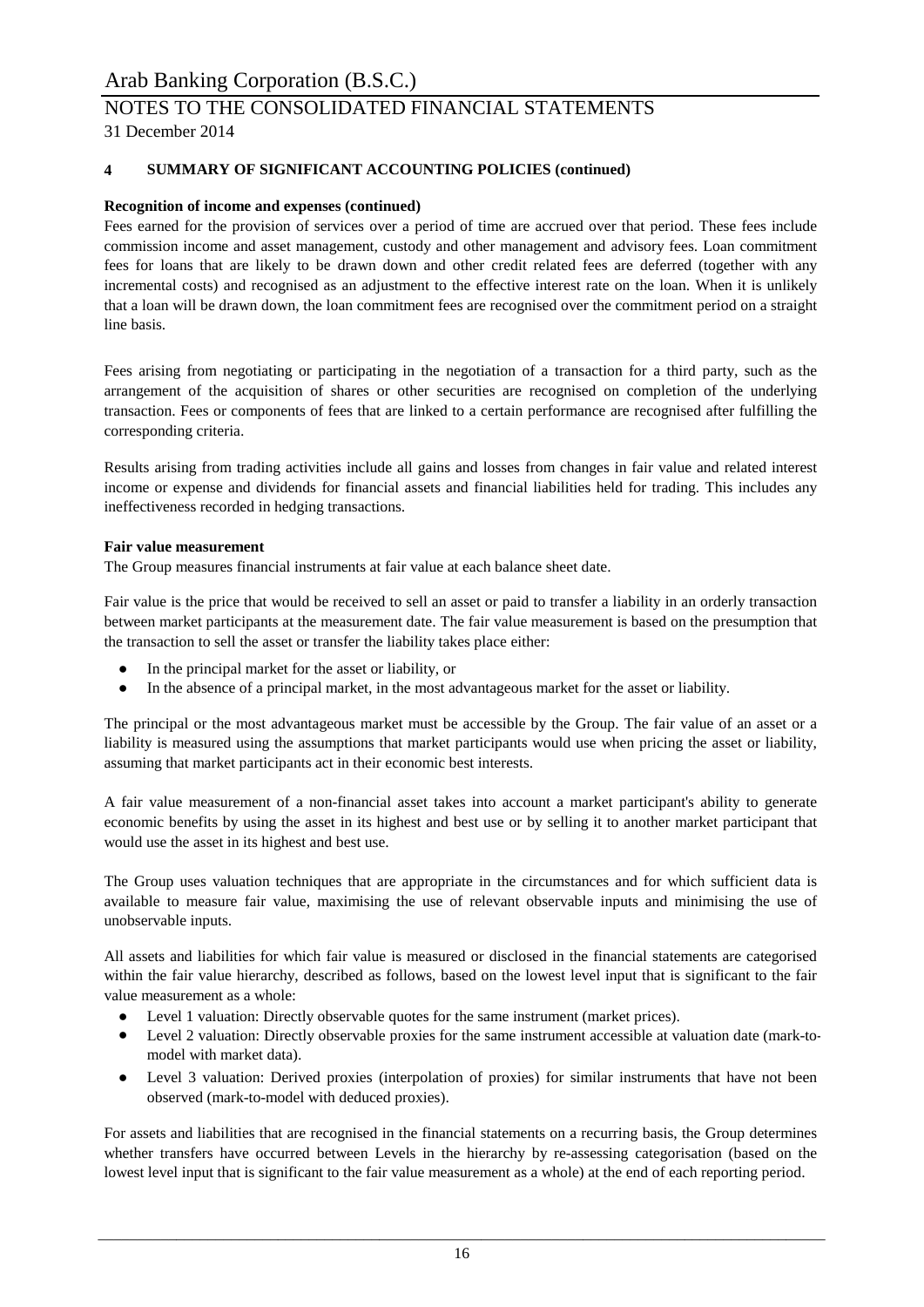## NOTES TO THE CONSOLIDATED FINANCIAL STATEMENTS 31 December 2014

### **4 SUMMARY OF SIGNIFICANT ACCOUNTING POLICIES (continued)**

### **Taxation on foreign operations**

There is no tax on corporate income in the Kingdom of Bahrain. Taxation on foreign operations is provided for in accordance with the fiscal regulations applicable in each location. No provision is made for any liability that may arise in the event of distribution of the reserves of subsidiaries. A substantial portion of such reserves is required to be retained to meet local regulatory requirements.

### **Foreign currencies**

### *Transactions and balances*

Transactions in foreign currencies are initially recorded at the spot rate of exchange ruling at the date of the transaction.

Monetary assets and liabilities in foreign currencies are translated into the Group's functional currency at the rates of exchange ruling at the date of the statement of financial position. Any gains or losses are taken to the consolidated statement of income.

Non-monetary items that are measured in terms of historical cost in a foreign currency are translated using the exchange rates as at the dates of the initial transactions. Non-monetary items measured at fair value in a foreign currency are translated using the exchange rates at the date when the fair value was determined.

### *Group companies*

As at the reporting date, the assets and liabilities of foreign operations are translated into the Bank's functional currency at rates of exchange ruling at the date of the statement of financial position. Income and expense items are translated at average exchange rates for the year. Exchange differences arising on translation are recorded in the consolidated statement of comprehensive income under unrealised gain (loss) on exchange translation in foreign subsidiaries. On disposal of a foreign operation, the component of other comprehensive income relating to that particular foreign operation is recognised in profit of loss.

### **Trade and settlement date accounting**

All "regular way" purchases and sales of financial assets are recognised on the trade date, i.e. the date that the Group commits to purchase or sell the asset.

### **Derivatives and hedge accounting**

The Group enters into derivative instruments including forwards, futures, forward rate agreements, swaps and options in the foreign exchange, interest rate and capital markets. These are stated at fair value. Derivatives with positive market values (unrealised gains) are included in other assets and derivatives with negative market values (unrealised losses) are included in other liabilities in the consolidated statement of financial position.

Changes in the fair values of derivatives held for trading activities or to offset other trading positions or which do not qualify for hedge accounting are included in other operating income in the consolidated statement of income.

For the purposes of hedge accounting, hedges are classified into three categories: (a) fair value hedges which hedge the exposure to changes in the fair value of a recognised asset or liability; (b) cash flow hedges which hedge the exposure to variability in cash flows that is attributable to a particular risk associated with a recognised asset or liability or a forecasted transaction; and (c) net investment hedges which hedge the exposure to a net investment in a foreign operation.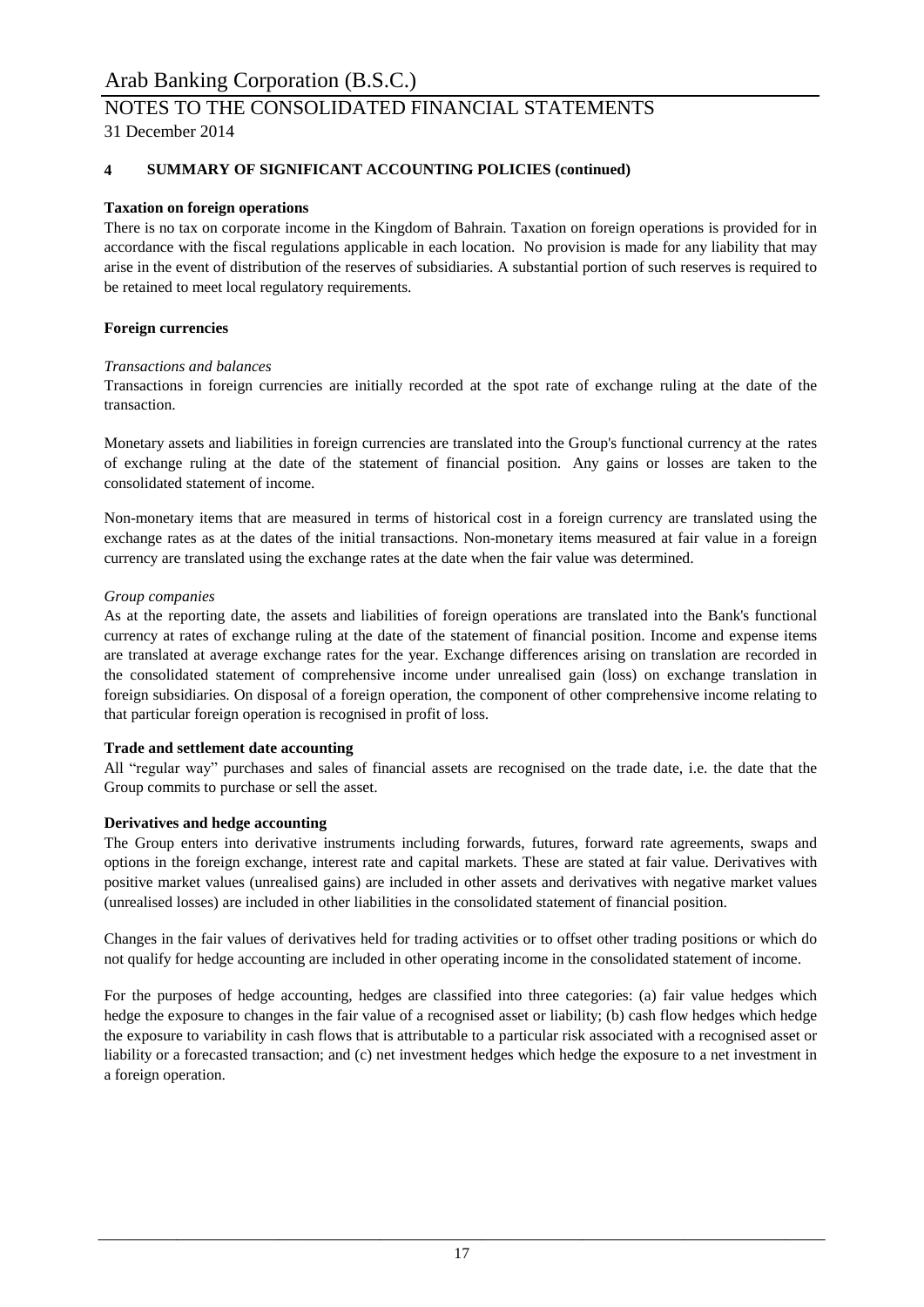# NOTES TO THE CONSOLIDATED FINANCIAL STATEMENTS 31 December 2014

### **4 SUMMARY OF SIGNIFICANT ACCOUNTING POLICIES (continued)**

### **Derivatives and hedge accounting (continued)**

At the inception of a hedge relationship, the Group formally designates and documents the hedge relationship to which the Group wishes to apply hedge accounting and the risk management objectives and strategy for undertaking the hedge. The documentation includes identification of the hedging instrument, the hedged item or transaction, the nature of the risk being hedged and how the Group will assess the effectiveness of changes in the hedging instrument's fair value in offsetting the exposure to changes in the hedged item's fair value or cash flows attributable to the hedged risk. Such hedges are expected to be highly effective in achieving offsetting changes in fair value or cash flows and are assessed on an ongoing basis to determine that they actually have been highly effective throughout the financial reporting periods for which they were designated.

Changes in the fair value of derivatives that are designated, and qualify as fair value hedges and that prove to be highly effective in relation to the hedged risk, are included in other operating income along with the corresponding changes in the fair value of the hedged assets or liabilities which are attributable to the risk being hedged.

Changes in the fair value of derivatives that are designated, and qualify, as cash flow hedges and that prove to be highly effective in relation to the hedged risk are recognised in the statement of comprehensive income and the ineffective portion recognised in the consolidated statement of income. The gains or losses on cash flow hedges recognised initially in equity are transferred to the consolidated statement of income in the period in which the hedged transaction impacts the income. Where the hedged transaction results in the recognition of an asset or a liability the associated gain or loss that had been initially recognised in equity is included in the initial measurement of the cost of the related asset or liability.

Changes in fair value of derivatives or non-derivatives that are designated and qualify as net investment hedges and that prove to be highly effective in relation to the hedged risk are accounted for in a way similar to cash flow hedges.

Hedge accounting is discontinued when the derivative hedging instrument either expires or is sold, terminated or exercised, no longer qualifies for hedge accounting or is revoked. Upon such discontinuance:

- in the case of fair value hedges of interest-bearing financial instruments any adjustment to the carrying amount relating to the hedged risk is amortised in the consolidated statement of income over the remaining term to maturity.
- in the case of cash flow hedges, any cumulative gain or loss on the hedging instrument recognised in equity is retained in equity until the forecasted transaction occurs. When such transaction occurs the gain or loss retained in equity is recognised in the consolidated statement of income or included in the initial measurement of the cost of the related asset or liability, as appropriate. Where the hedged transaction is no longer expected to occur, the net cumulative gain or loss recognised in equity is transferred to the consolidated statement of income.

Certain derivatives embedded in other financial instruments are treated as separate derivatives when their economic characteristics and risks are not closely related to those of the host contract and the host contract is not carried at fair value through the consolidated statement of income. These embedded derivatives are measured at fair value with the changes in fair value recognised in the consolidated statement of income.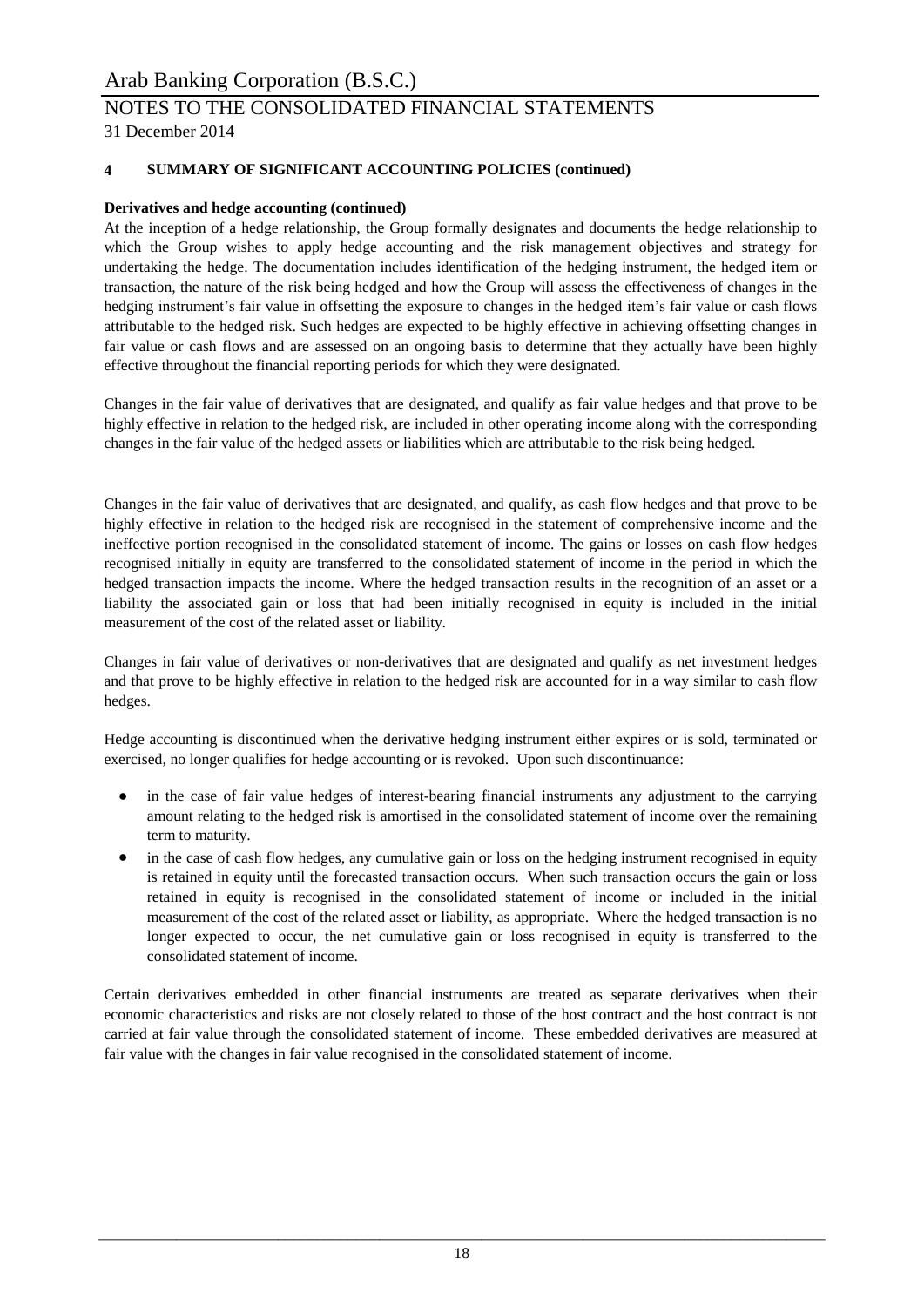## NOTES TO THE CONSOLIDATED FINANCIAL STATEMENTS 31 December 2014

### **4 SUMMARY OF SIGNIFICANT ACCOUNTING POLICIES (continued)**

### **Fiduciary assets**

Assets held in trust or in a fiduciary capacity are not treated as assets of the Group and, accordingly, are not included in the consolidated statement of financial position.

### **Offsetting**

Financial assets and financial liabilities are only offset and the net amount reported in the statement of financial position when there is a legally enforceable right to offset the recognised amounts and the Group intends to settle on a net basis, or to realise the asset and settle the liability simultaneously. This is not generally the case with master netting agreements, and the related assets and liabilities are presented gross in the statement of financial position.

### **Term notes, bonds and other term financing**

Issued financial instruments (or their components) are classified as liabilities under 'Term notes, bonds and other term financing', where the substance of the contractual arrangement results in the Group having an obligation either to deliver cash or another financial asset to the holder.

Term notes, bonds and other term financing are initially measured at fair value plus transaction costs. After initial measurement, the term notes, bonds and other term financing are subsequently measured at amortised cost using the effective interest rate method. Amortised cost is calculated by taking into account any discount or premium on the issue and costs that are an integral part of the effective interest rate.

### **Significant accounting judgments, estimates and assumptions**

In the process of applying the Group's accounting policies, management has exercised judgment and estimates in determining the amounts recognised in the financial statements. The most significant uses of judgment and estimates are as follows:

### *Going concern*

The Bank's management has made an assessment of the Group's ability to continue as a going concern and is satisfied that the Group has the resources to continue in business for the foreseeable future. Furthermore, the management is not aware of any material uncertainties that may cast significant doubt upon the Group's ability to continue as a going concern. Therefore, the financial statements continue to be prepared on the going concern basis.

### *Fair value of financial instruments*

Where the fair values of financial assets and financial liabilities recorded in the statement of financial position cannot be derived from active markets, they are determined using a variety of valuation techniques that include the use of mathematical models. The inputs to these models are derived from observable market data where possible, but if this is not available, judgment is required to establish fair values. Refer to note 23 for further disclosures.

### *Impairment losses on loans and advances*

The Group reviews its individually significant loans and advances at each statement of financial position date to assess whether an impairment loss should be recorded in the consolidated statement of income. In particular, judgment by management is required in the estimation of the amount and timing of future cash flows when determining the impairment loss. These estimates are based on assumptions about a number of factors and actual results may differ, resulting in future changes to the allowance.

Loans and advances that have been assessed individually and found not to be impaired and all individually insignificant loans and advances are then assessed collectively, in groups of assets with similar risk characteristics, to determine whether provision should be made due to incurred loss events for which there is objective evidence but whose effects are not yet evident. The collective assessment takes account of data from the loan portfolio (such as credit quality, levels of arrears, credit utilisation, loan to collateral ratios etc.), concentrations of risks and economic data (including levels of unemployment, real estate prices indices, country risk and the performance of different individual groups). \_\_\_\_\_\_\_\_\_\_\_\_\_\_\_\_\_\_\_\_\_\_\_\_\_\_\_\_\_\_\_\_\_\_\_\_\_\_\_\_\_\_\_\_\_\_\_\_\_\_\_\_\_\_\_\_\_\_\_\_\_\_\_\_\_\_\_\_\_\_\_\_\_\_\_\_\_\_\_\_\_\_\_\_\_\_\_\_\_\_\_\_\_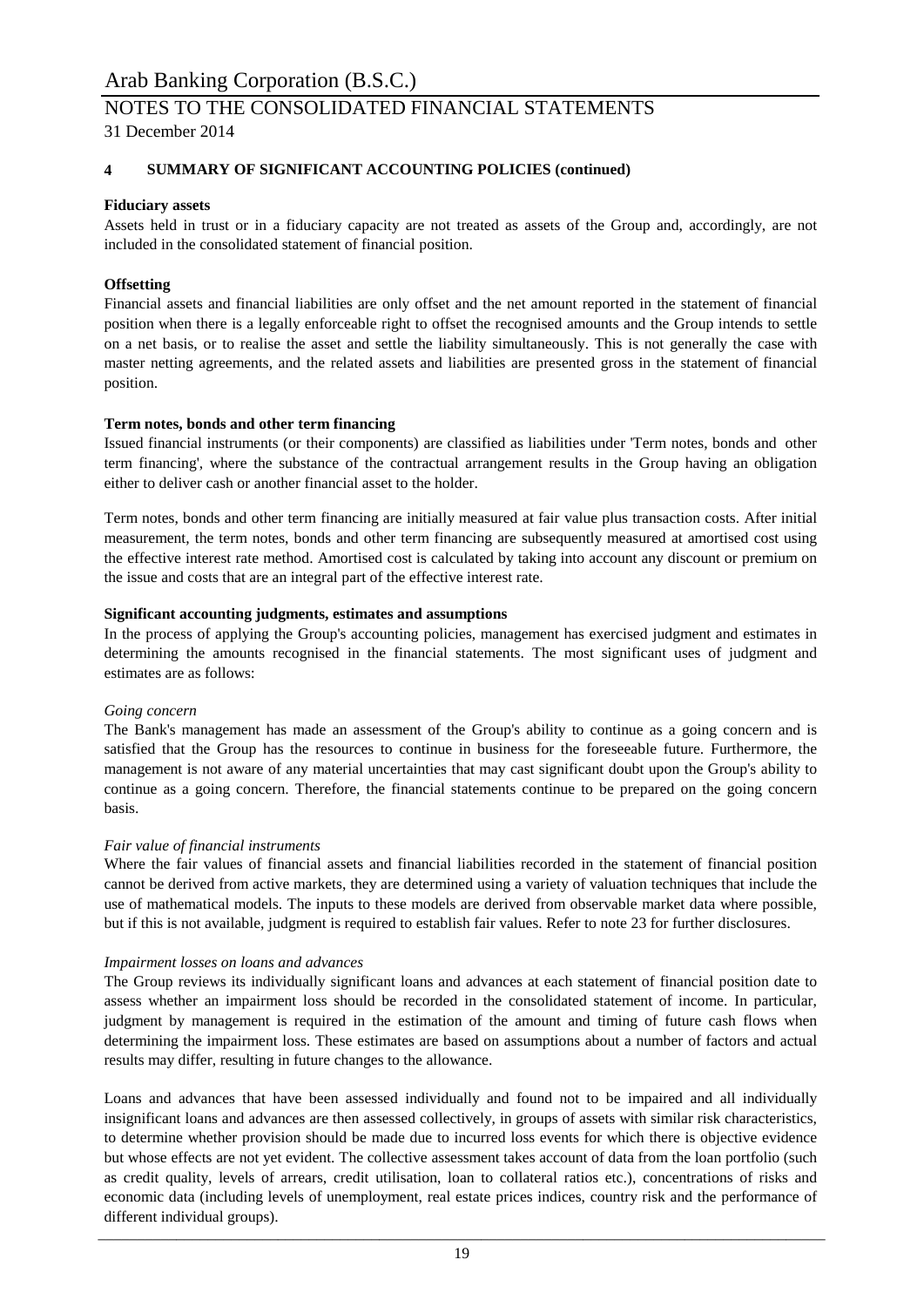31 December 2014

*All figures in US\$ Million*

#### **4 SUMMARY OF SIGNIFICANT ACCOUNTING POLICIES (continued)**

### **Significant accounting judgments, estimates and assumptions (continued)**

### *Impairment losses on loans and advances (continued)*

The Group's internal grading process takes into consideration factors such as collateral held, deterioration in country risk, industry, technological obsolescence as well as identified structural weakness or deterioration in cash flows.

The impairment loss on loans and advances is disclosed in more detail in note 9.

### *Impairment losses on available-for-sale investments*

The Group reviews its debt securities classified as available-for-sale investments at each statement of financial position date to assess whether they are impaired. This requires similar judgment as applied to the individual assessment of loans and advances.

The Group also records impairment charges on available-for-sale equity investments when there has been a significant or prolonged decline in the fair value below their cost. The determination of what is 'significant' or 'prolonged' requires judgment. In making this judgment, the Group evaluates, among other factors, historical share price movements and duration and extent to which the fair value of an investment is less than its cost.

### **5 CLASSIFICATION OF FINANCIAL INSTRUMENTS**

As at 31 December, financial instruments have been classified for the purpose of measurement under IAS 39 *Financial Instruments: Recognition and Measurement* as follows:

|                                                  |                 |                         | <b>Amortised</b><br>cost/ |               |
|--------------------------------------------------|-----------------|-------------------------|---------------------------|---------------|
|                                                  |                 | Held for Available-for- | <b>Loans</b> and          |               |
| At 31 December 2014                              | trading         | sale                    | receivables               | <b>T</b> otal |
| <b>ASSETS</b>                                    |                 |                         |                           |               |
| Liquid funds                                     |                 |                         | 909                       | 909           |
| Trading securities                               | 539             |                         |                           | 539           |
| Placements with banks and other                  |                 |                         |                           |               |
| financial institutions                           |                 |                         | 5,870                     | 5,870         |
| Securities bought under repurchase agreements    |                 |                         | 987                       | 987           |
| Non-trading securities *                         |                 | 3,796                   | 831                       | 4,627         |
| Loans and advances                               |                 |                         | 14,819                    | 14,819        |
| Interest receivable and other assets             | 481             |                         | 974                       | 1,455         |
|                                                  | 1,020           | 3,796                   | 24,390                    | 29,206        |
|                                                  | <b>Held for</b> | Available-for-          | <b>Amortised</b>          |               |
|                                                  | trading         | sale                    | cost                      | <b>T</b> otal |
| <b>LIABILITIES</b>                               |                 |                         |                           |               |
| Deposits from customers                          |                 |                         | 13,945                    | 13,945        |
| Deposits from banks and other                    |                 |                         |                           |               |
| financial institutions                           |                 |                         | 5,668                     | 5,668         |
| Certificates of deposit                          |                 |                         | 47                        | 47            |
| Securities sold under repurchase agreements      |                 |                         | 87                        | 87            |
| Interest payable, taxation and other liabilities | 480             |                         | 812                       | 1,292         |
| Term notes, Bonds and other term financing       |                 |                         | 3,891                     | 3,891         |
|                                                  | 480             |                         | 24,450                    | 24,930        |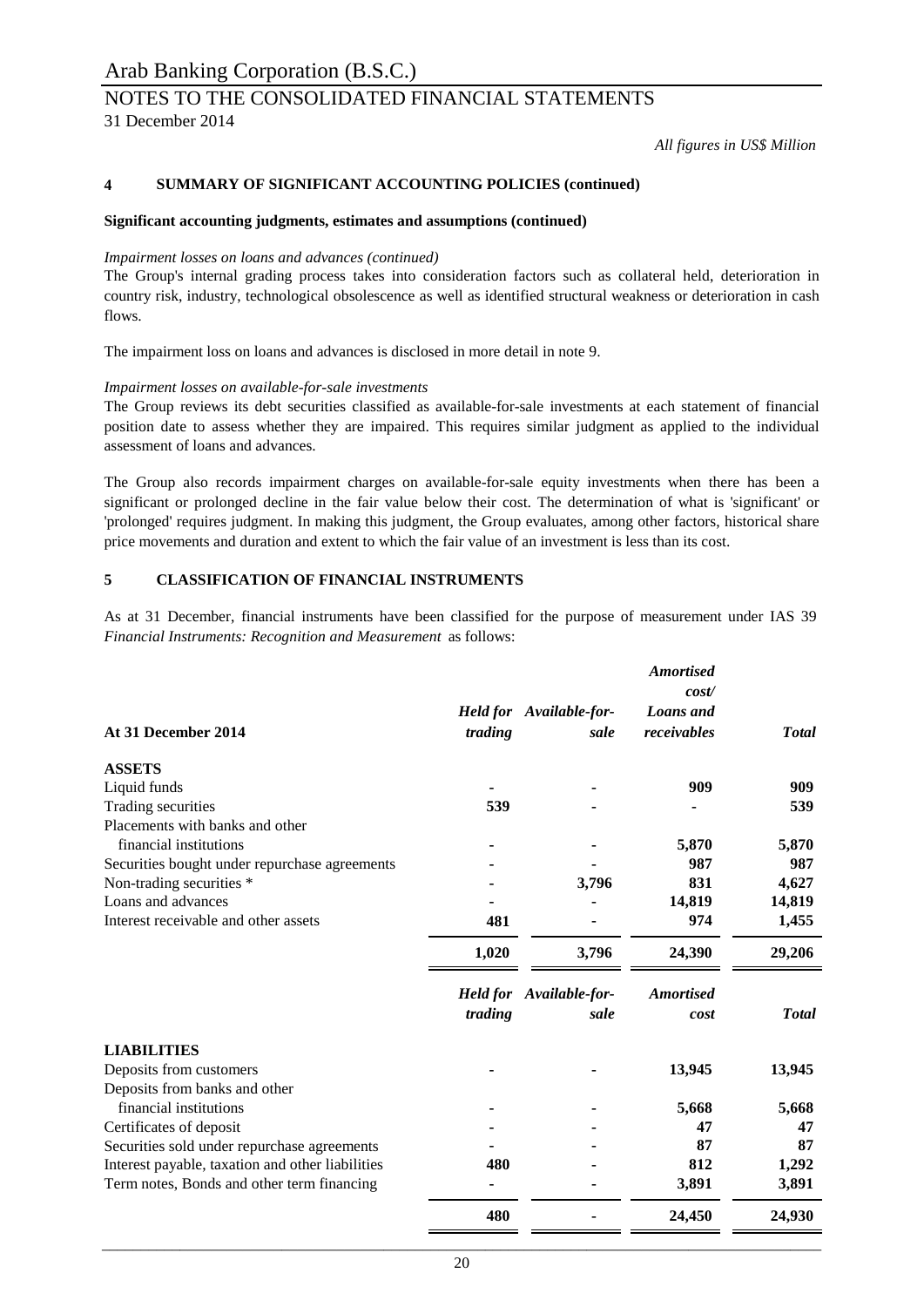31 December 2014

*All figures in US\$ Million*

## **5 CLASSIFICATION OF FINANCIAL INSTRUMENTS (continued)**

|                                                  |                     |                        | Amortised<br>cost/<br>Loans and |        |
|--------------------------------------------------|---------------------|------------------------|---------------------------------|--------|
| At 31 December 2013                              | Held for<br>trading | Available-for-<br>sale | receivables                     | Total  |
| <b>ASSETS</b>                                    |                     |                        |                                 |        |
| Liquid funds                                     |                     |                        | 1,055                           | 1,055  |
| Trading securities                               | 194                 |                        |                                 | 194    |
| Placements with banks and other                  |                     |                        |                                 |        |
| financial institutions                           |                     |                        | 5,018                           | 5,018  |
| Securities bought under repurchase agreements    |                     |                        | 349                             | 349    |
| Non-trading securities *                         |                     | 3,589                  | 1,527                           | 5,116  |
| Loans and advances                               |                     |                        | 13,653                          | 13,653 |
| Interest receivable and other assets             | 177                 |                        | 830                             | 1,007  |
|                                                  | 371                 | 3,589                  | 22,432                          | 26,392 |
|                                                  | Held for            | Available-for-         | Amortised                       |        |
|                                                  | trading             | sale                   | cost                            | Total  |
| <b>LIABILITIES</b>                               |                     |                        |                                 |        |
| Deposits from customers                          |                     |                        | 13,030                          | 13,030 |
| Deposits from banks and other                    |                     |                        |                                 |        |
| financial institutions                           |                     |                        | 5,255                           | 5,255  |
| Certificates of deposit                          |                     |                        | 29                              | 29     |
| Securities sold under repurchase agreements      |                     |                        | 175                             | 175    |
| Interest payable, taxation and other liabilities | 171                 |                        | 763                             | 934    |
| Term notes, Bonds and other term financing       |                     |                        | 2,763                           | 2,763  |
|                                                  | 171                 |                        | 22,015                          | 22,186 |

\* Included in the above are other non-trading securities amounting to US\$ 613 million (2013: US\$ 1,209 million) which were reclassified effective 1 July 2008. Refer note 8 for details.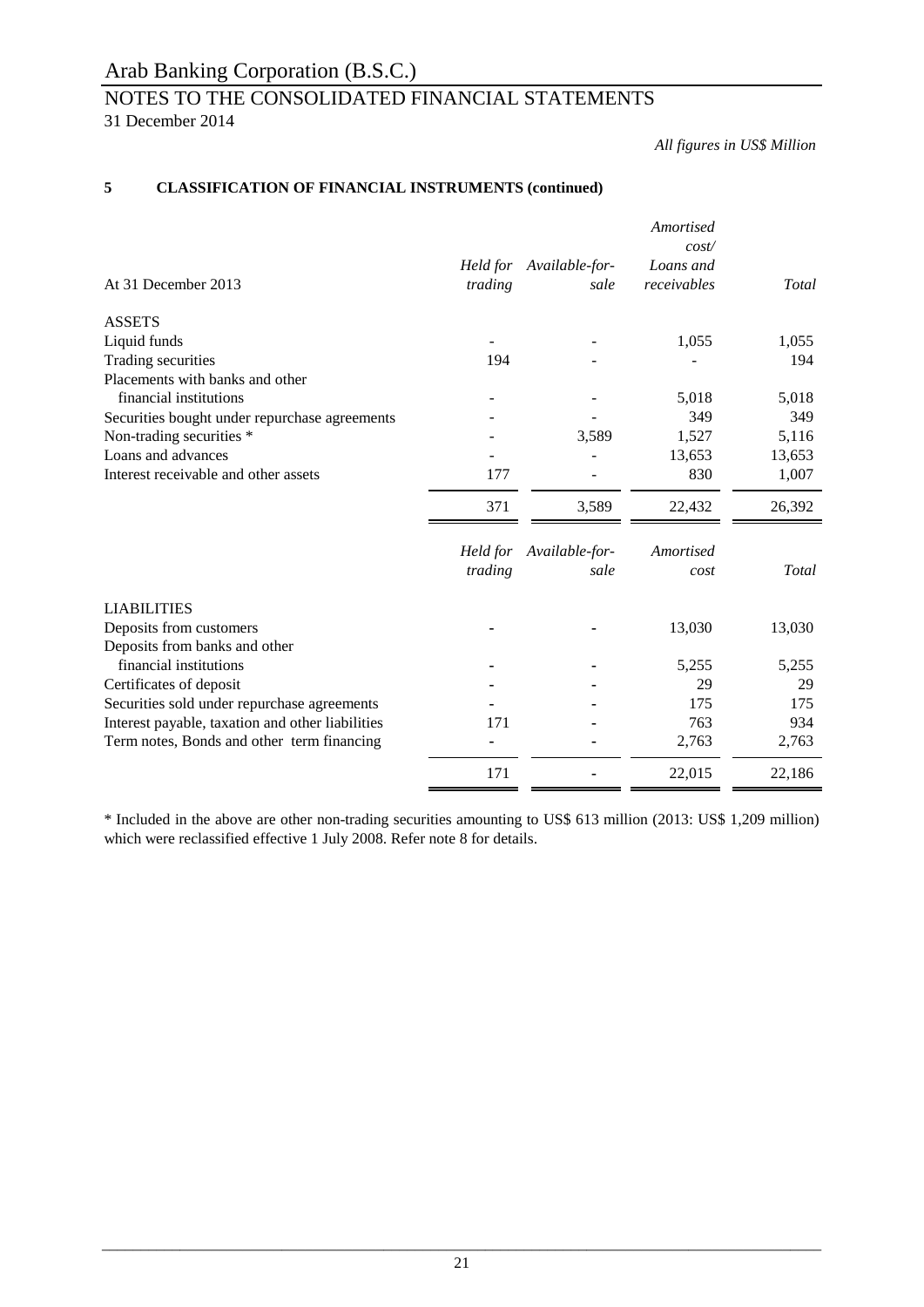## NOTES TO THE CONSOLIDATED FINANCIAL STATEMENTS

31 December 2014

*All figures in US\$ Million*

| <b>LIQUID FUNDS</b><br>6                      |      |       |
|-----------------------------------------------|------|-------|
|                                               | 2014 | 2013  |
| Cash on hand                                  | 54   | 56    |
| Balances due from banks                       | 281  | 380   |
| Deposits with central banks                   | 249  | 229   |
| Treasury bills and other eligible bills with  |      |       |
| original maturities of three months or less   | 175  | 201   |
| Cash and cash equivalents                     | 759  | 866   |
| Treasury bills and other eligible bills with  |      |       |
| original maturities of more than three months | 150  | 189   |
|                                               | 909  | 1.055 |

### **7 NON-TRADING SECURITIES**

|                              |               | 2014      |               |               | 2013      |       |
|------------------------------|---------------|-----------|---------------|---------------|-----------|-------|
|                              | <b>Ouoted</b> | Unquoted* | <b>T</b> otal | <i>Ouoted</i> | Unquoted* | Total |
| Available-for-sale           |               |           |               |               |           |       |
| Debt securities              | 3,023         | 871       | 3,894         | 2,612         | 1,239     | 3,851 |
| Equity securities            | 9             | 41        | 50            | 10            | 64        | 74    |
| <b>Held to maturity</b>      |               |           |               |               |           |       |
| Debt securities              | 186           |           | 186           |               | 196       | 196   |
| Other non-trading securities |               |           |               |               |           |       |
| carried at amortised cost ** | 623           |           | 623           | 1,294         |           | 1,294 |
|                              | 3,841         | 912       | 4,753         | 3,916         | 1,499     | 5,415 |
| Provisions against non-      |               |           |               |               |           |       |
| trading securities           | (21)          | (105)     | (126)         | (21)          | (278)     | (299) |
|                              | 3,820         | 807       | 4,627         | 3,895         | 1,221     | 5,116 |
|                              |               |           |               |               |           |       |

\* Includes unquoted equity securities carried at cost amounting to US\$ 28 million (2013: US\$ 37 million) net of impairment provisions. This is due to the unpredictable nature of future cash flows and the lack of suitable alternative methods to arrive at a reliable fair value. There is no market for these investments and the Group intends to hold them for the long term.

All other available-for-sale securities and other non-trading securities have been valued using observable market inputs.

\*\* As explained in note 8, the Group has identified assets, eligible under the 2008 amendment to IAS 39, for which it has a clear intent to hold for the foreseeable future. The assets were reclassified with retrospective effect as on 1 July 2008 in accordance with the amendment to IAS 39 and are reflected as other non-trading securities carried at amortised cost.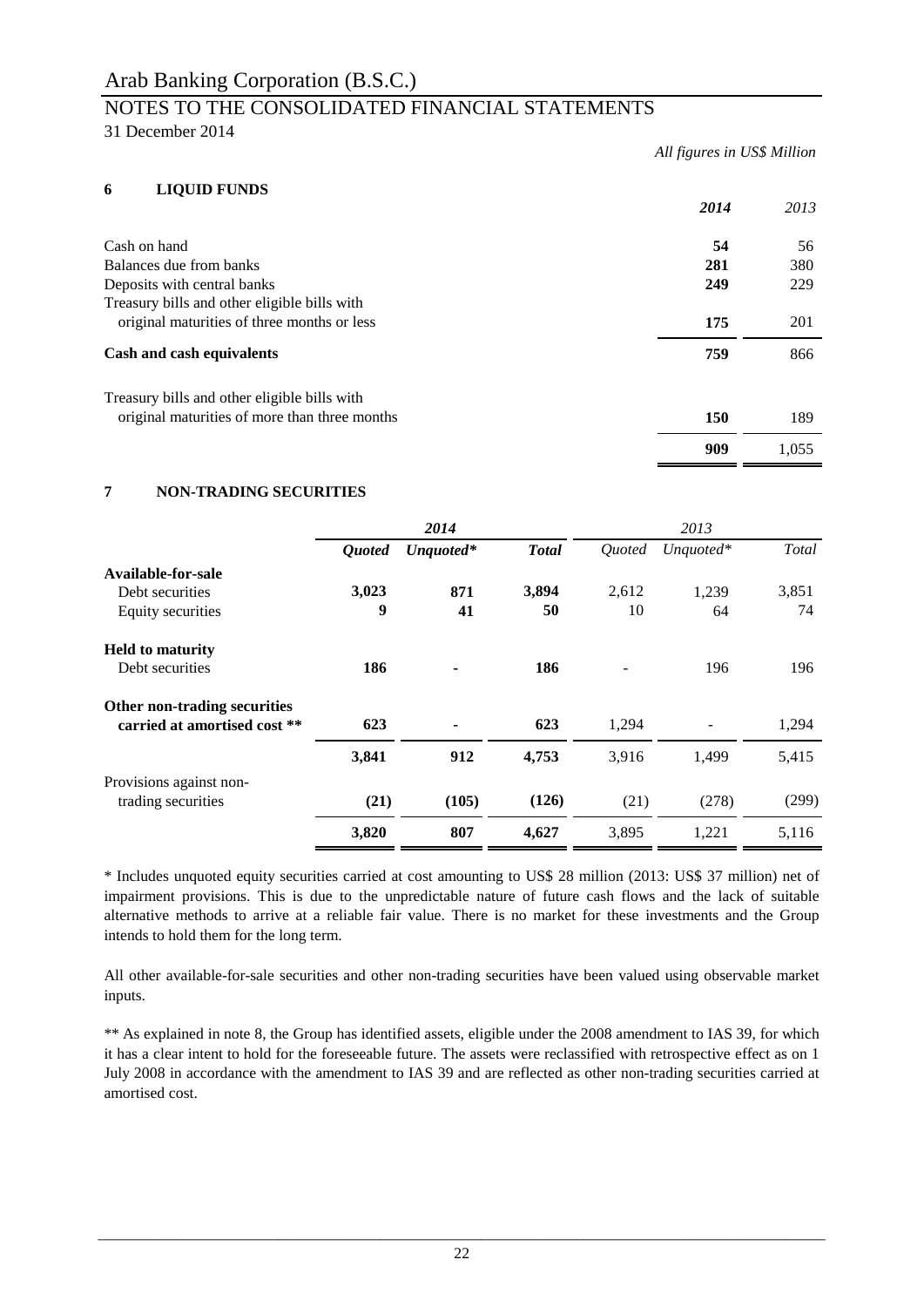# NOTES TO THE CONSOLIDATED FINANCIAL STATEMENTS

31 December 2014

*All figures in US\$ Million*

*2014 2013*

### **7 NON-TRADING SECURITIES (continued)**

Provisions against non-trading securities are primarily due to the impact on collateralized debt obligations (mainly in North America and Europe) which were fully provided for in 2008.

The external ratings distribution of non-trading securities is given below:

|                                            | 201T  | 2012  |
|--------------------------------------------|-------|-------|
| AAA rated debt securities                  | 694   | 806   |
| AA to A rated debt securities              | 850   | 899   |
| Other investment grade debt securities     | 1,315 | 2,126 |
| Other non-investment grade debt securities | 1,390 | 1,179 |
| Unrated debt securities                    | 454   | 331   |
| Equity securities                          | 50    | 74    |
|                                            | 4,753 | 5,415 |
| Provisions against non-trading securities  | (126) | (299) |
|                                            | 4,627 | 5,116 |

The movement in impairment provisions against non-trading securities during the year is as follows:

|                                                    | 2014  | 2013 |
|----------------------------------------------------|-------|------|
| At 1 January                                       | 299   | 368  |
| Charge for the year                                | 2     |      |
| Write backs / recoveries                           | (1)   | (12) |
| Write-offs                                         | (174) | (52) |
| Foreign exchange translation and other adjustments | -     | (5)  |
| At 31 December                                     | 126   | 299  |

The gross amount of non-trading securities individually determined to be impaired, before deducting any individually assessed impairment losses, amounts to US\$ 163 million (2013: US\$ 332 million). Interest income received during the year on impaired securities amounted to US\$ 1 million (2013: US\$ 1 million).

#### **8 RECLASSIFICATION OF FINANCIAL ASSETS**

In October 2008, the IASB issued amendments to IAS 39 "Financial Instruments: Recognition and Measurement" and IFRS 7 "Financial Instruments: Disclosures" titled "Reclassification of Financial Assets". The amendments to IAS 39 permitted reclassification of financial assets from the available-for-sale category to the other non-trading securities category in certain circumstances.

The amendments to IFRS 7 introduced additional disclosure requirements if an entity had reclassified financial assets in accordance with the IAS 39 amendments. The amendments were effective retrospectively to 1 July 2008.

Per the amendments to IAS 39 and IFRS 7, "Reclassification of Financial Assets", the Group reclassified certain available-for-sale securities to other non-trading securities carried at amortised cost. The Group identified assets, eligible under the amendments, for which it had a clear intent to hold for the foreseeable future. The assets were reclassified with retrospective effect as on 1 July 2008. The significant market dislocations witnessed in the financial sector in 2008 is considered as a rare event.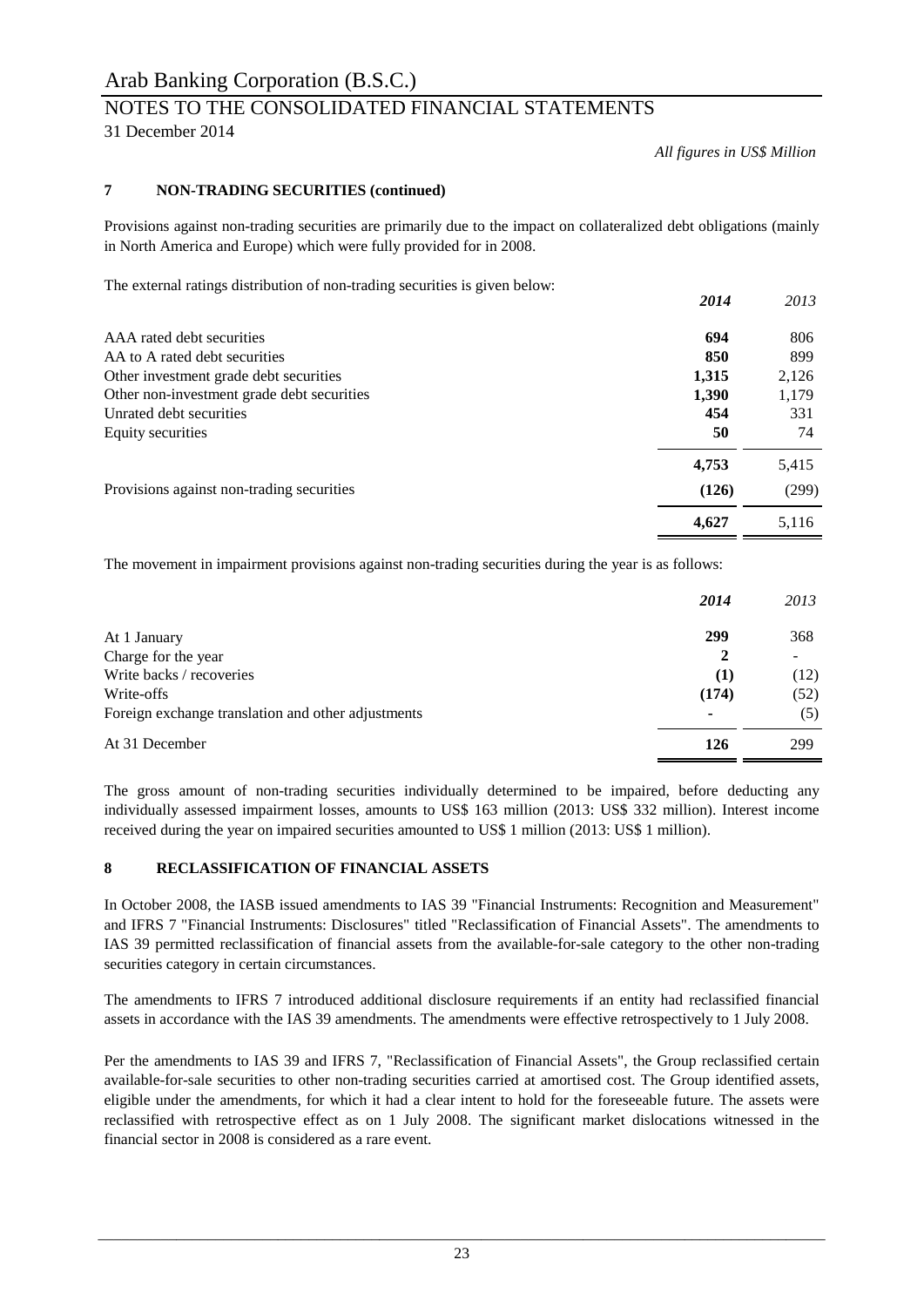## NOTES TO THE CONSOLIDATED FINANCIAL STATEMENTS

31 December 2014

*All figures in US\$ Million*

 $=$   $=$ 

#### **8 RECLASSIFICATION OF FINANCIAL ASSETS (continued)**

The carrying values and fair values of the assets reclassified are as follows:

|                | 2014 | 2013  |
|----------------|------|-------|
| Carrying value | 613  | 1,209 |
| Fair value     | 625  | 1,240 |

Fair value losses that would have been recognised in other comprehensive income for the year ended 31 December 2014 had the other non-trading securities not been reclassified amounts to US\$ 19 million (2013: fair value gains of US\$ 15 million).

The Group earns an effective interest rate of 1% to 9% (2013: 1% to 9%) on these investments and the carrying values reflect the cash flows expected to be recovered as of year-end. Reclassified available-for-sale financial assets at cost include US\$ 98 million (2013: US\$ 124 million) which have been hedged for changes in fair value, on account of changes in interest rates.

### **9 LOANS AND ADVANCES**

|                                               | 2014   | 2013           |
|-----------------------------------------------|--------|----------------|
| <i>i</i> ) By industrial sector               |        |                |
| <b>Financial services</b>                     | 3,776  | 3,274          |
| Other services                                | 2,497  | 2,187          |
| Manufacturing                                 | 3,875  | 4,243          |
| Construction                                  | 1,479  | 1,149          |
| Mining and quarrying                          | 859    | 716            |
| Transport                                     | 796    | 584            |
| Personal/Consumer finance                     | 742    | 616            |
| Trade                                         | 610    | 555            |
| Agriculture, fishing and forestry             | 435    | 480            |
| Technology, media and telecommunications      | 175    | 245            |
| Government                                    | 167    | 188            |
|                                               | 15,411 | 14,237         |
| Loan loss provisions                          | (592)  | (584)          |
|                                               | 14,819 | 13,653         |
|                                               | 2014   | 2013           |
| ii) Loan loss provisions by industrial sector |        |                |
| <b>Financial services</b>                     | 124    | 139            |
| Other services                                | 26     | 25             |
| Manufacturing                                 | 56     | 63             |
| Construction                                  | 19     | $\mathfrak{Z}$ |
| Mining and quarrying                          | 4      | $\sqrt{5}$     |
| Transport                                     | 7      | 9              |
| Personal/Consumer finance                     | 19     | 16             |
| Trade                                         | 71     | 73             |
| Agriculture, fishing and forestry             | 3      | $\mathfrak s$  |
| Technology, media and telecommunications      | 22     | 3              |
| Government                                    | 60     | 61             |
| Collective impairment                         | 181    | 182            |
|                                               | 592    | 584            |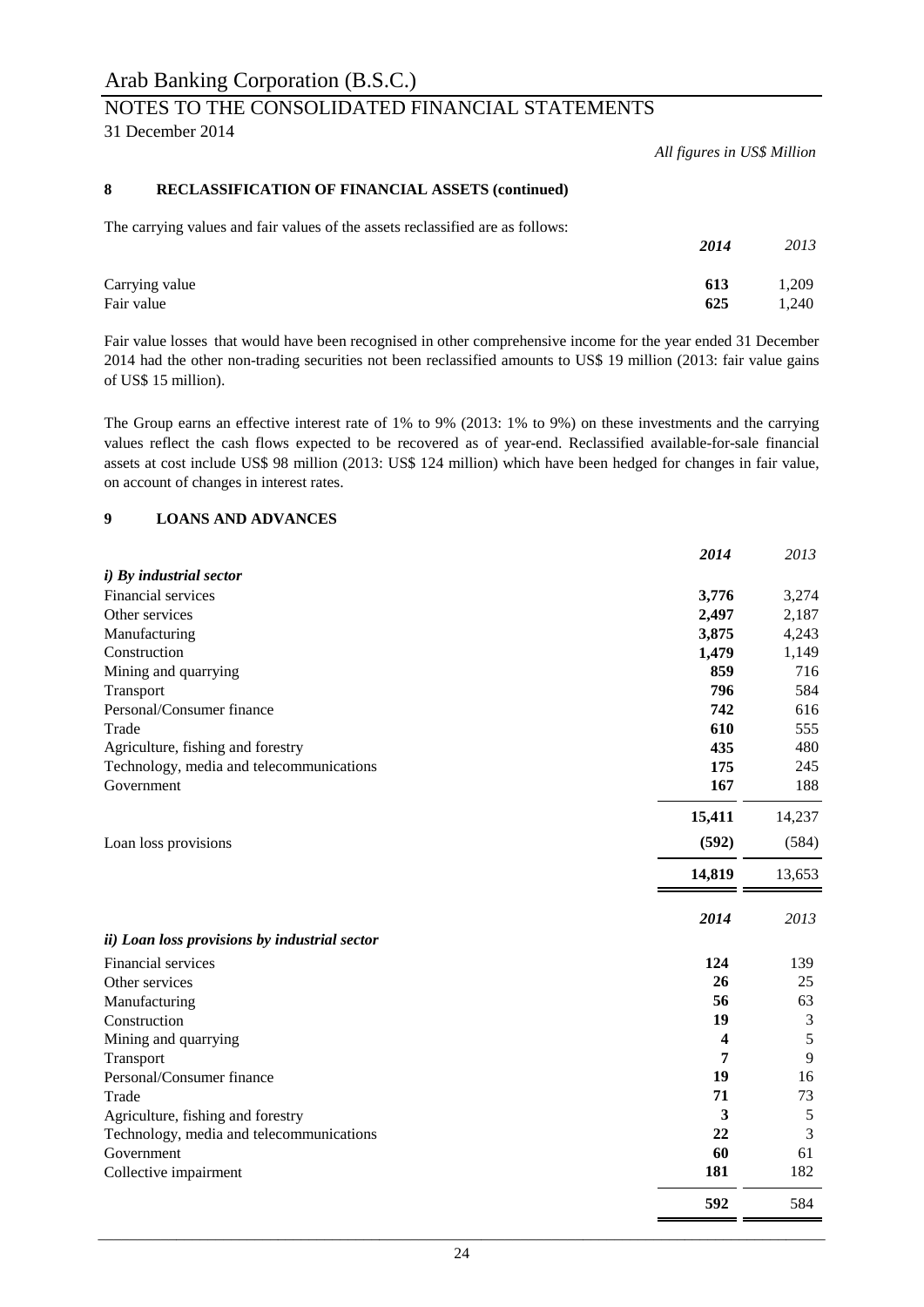# NOTES TO THE CONSOLIDATED FINANCIAL STATEMENTS

31 December 2014

*All figures in US\$ Million*

### **9 LOANS AND ADVANCES (continued)**

The movement in loan loss provisions during the year is as follows:

|                                                    | <b>Specific</b><br>impairment |      | Collective<br>impairment |      |
|----------------------------------------------------|-------------------------------|------|--------------------------|------|
|                                                    | 2014                          | 2013 | 2014                     | 2013 |
| At 1 January                                       | 402                           | 406  | 182                      | 184  |
| Charge for the year                                | 84                            | 80   | $\blacksquare$           |      |
| Write backs / recoveries                           | (20)                          | (18) | (1)                      | (1)  |
| Write-offs                                         | (46)                          | (67) |                          |      |
| Foreign exchange translation and other adjustments | (9)                           |      | $\blacksquare$           | (1)  |
| At 31 December                                     | 411                           | 402  | 181                      | 182  |

The gross amount of loans, individually determined to be impaired before deducting any individually assessed impairment allowance amounts to US\$ 369 million (2013: US\$ 432 million).

The fair value of collateral that the Group holds relating to loans individually determined to be impaired at 31 December 2014 amounts to US\$ 122 million (2013: US\$ 34 million).

At 31 December 2014, interest in suspense on past due loans amounts to US\$ 246 million (2013: US\$ 237 million).

### **10 IMPAIRMENT PROVISIONS - NET**

During the year the Group has made the following provisions for impairment - net:

|                                              | 2014       | 2013 |
|----------------------------------------------|------------|------|
| Non-trading securities (note 7)              | (1)        | 12   |
| Loans and advances (note 9)                  | (63)       | (61) |
|                                              | (64)       | (49) |
| 11<br><b>OTHER ASSETS</b>                    |            |      |
|                                              | 2014       | 2013 |
| Positive fair value of derivatives (note 20) | 620        | 299  |
| Trade receivables                            | 169        | 108  |
| Advances and prepayments                     | 31         | 25   |
| Bank owned life insurance                    | 35         | 35   |
| <b>Staff</b> loans                           | 26         | 27   |
| Investments in associates                    | 22         | 23   |
| Assets acquired on debt settlement           | 15         | 18   |
| Margin dealing accounts                      | 12         | 59   |
| Others                                       | <b>160</b> | 91   |
|                                              | 1,090      | 685  |

The negative fair value of derivatives amounting to US\$ 480 million (2013: US\$ 191 million) is included in other liabilities (note 13). Details of derivatives are given in note 20.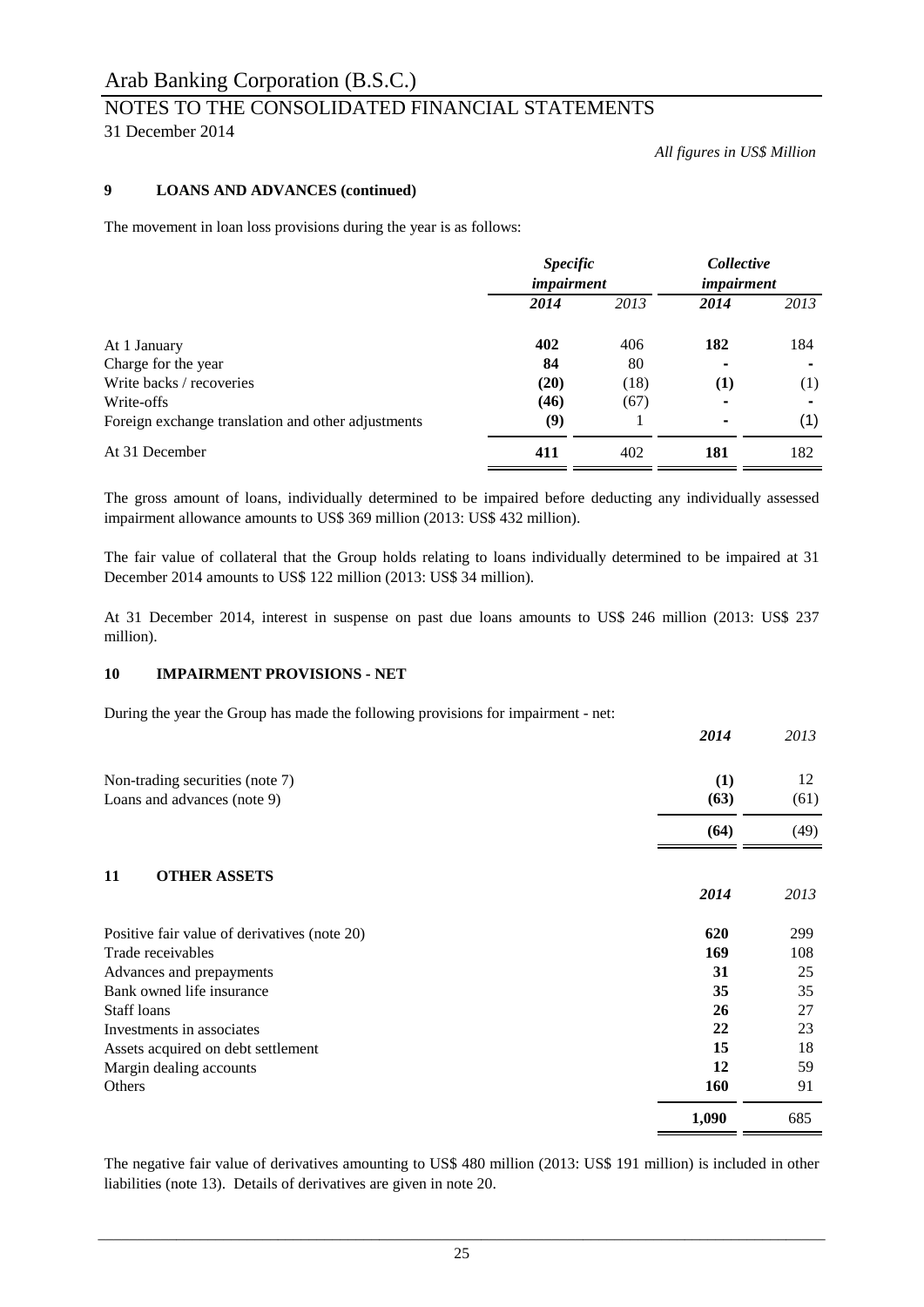## NOTES TO THE CONSOLIDATED FINANCIAL STATEMENTS 31 December 2014

*All figures in US\$ Million*

#### **12 TAXATION ON FOREIGN OPERATIONS**

Determining the Group's taxation charge for the year involves a degree of estimation and judgment.

|                                                                     | 2014 | 2013 |
|---------------------------------------------------------------------|------|------|
| <b>Consolidated statement of financial position</b>                 |      |      |
| Current tax liability                                               | 29   | 55   |
| Deferred tax liability                                              | 22   | 21   |
|                                                                     | 51   | 76   |
| <b>Consolidated statement of income</b>                             |      |      |
| Current tax on foreign operations                                   | 61   | 67   |
| Deferred tax on foreign operations                                  | 6    | 4    |
|                                                                     | 67   | 71   |
|                                                                     |      |      |
| Analysis of tax charge                                              |      |      |
| At Bahrain (income tax rate of nil)                                 |      |      |
| On profits of subsidiaries operating in other jurisdictions         | 67   | 71   |
| Income tax expense reported in the consolidated statement of income | 67   | 71   |

The effective tax rates on the profit of subsidiaries in MENA, Brazil and in United Kingdom were 29% (2013:30%), 20% (2013:25%) and 21% (2013: 19%) as against the actual tax rates of 25% to 35% (2013: 25% to 35%), 40% (2013: 40%) and 21.5% (2013: 23.25%) respectively. For the purpose of determining the tax expense for the year, the accounting profit has been adjusted for tax purposes. Adjustments for tax purposes include items relating to both income and expense. After giving effect to these adjustments at the group level, the average effective tax rate is 17% (2013: 19%).

In view of the operations of the Group being subject to various tax jurisdictions and regulations, it is not practical to provide a reconciliation between the accounting and taxable profits.

### **13 OTHER LIABILITIES**

|                                              | 2014 | 2013 |
|----------------------------------------------|------|------|
| Negative fair value of derivatives (note 20) | 480  | 191  |
| Employee related payables                    | 99   | 74   |
| Margin deposits including cash collateral    | 60   | 60   |
| Cheques for collection                       | 51   | 33   |
| Deferred income                              | 24   | 29   |
| Non-corporate tax payable                    | 13   | 18   |
| Accrued charges and other payables           | 195  | 179  |
|                                              | 922  | 584  |

The positive fair value of derivatives amounting to US\$ 620 million (2013: US\$ 299 million) is included in other assets (note 11). Details of derivatives are given in note 20.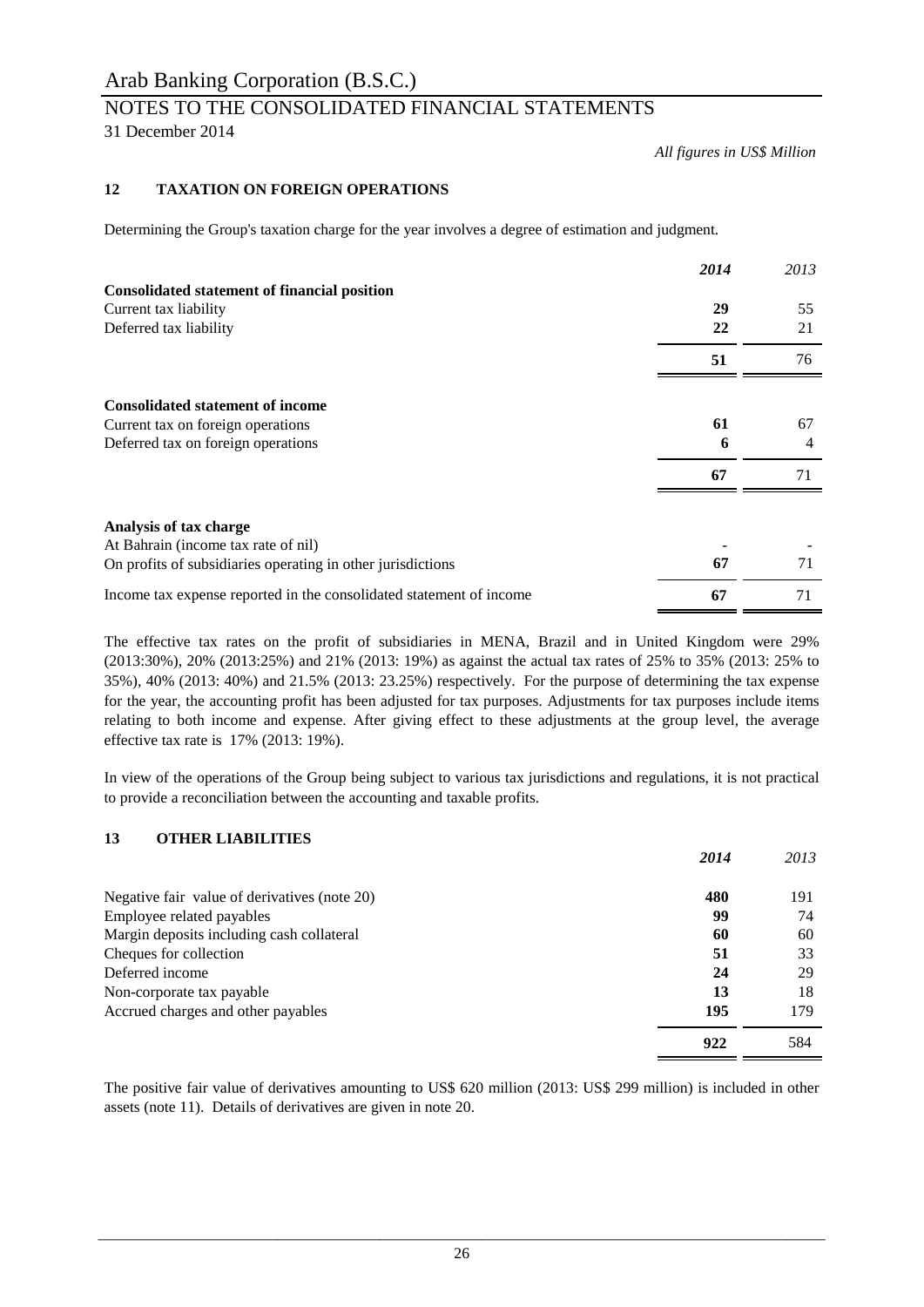## NOTES TO THE CONSOLIDATED FINANCIAL STATEMENTS

31 December 2014

*All figures in US\$ Million*

#### **14 TERM NOTES, BONDS AND OTHER TERM FINANCING**

In the ordinary course of business, the Bank and certain subsidiaries raise term financing through various capital markets at commercial rates.

### **Total obligations outstanding at 31 December 2014**

|                             | <b>Currency</b>                                   | Rate of<br><b>Interest</b> | <b>Parent bank Subsidiaries</b> |     | <b>Total</b> |
|-----------------------------|---------------------------------------------------|----------------------------|---------------------------------|-----|--------------|
| <b>Aggregate maturities</b> |                                                   |                            |                                 |     |              |
| 2017                        | US\$                                              | $Libor + 2.25\%$           | 2,000                           | -   | 2,000        |
| ∗<br>2017                   | US\$                                              | $Libor + 1.35\%$           | 372                             |     | 372          |
| 2017                        | US\$                                              | <i>Libor</i> + $1.20\%$    | 750                             |     | 750          |
| 2017                        | US\$                                              | $Libor + 1.20\%$           | <b>100</b>                      | -   | <b>100</b>   |
| 2018                        | US\$                                              | $Libor + 1.25\%$           | 50                              |     | 50           |
| 2018                        | US\$                                              | $Libor + 1.25%$            | 50                              |     | 50           |
| 2018                        | US\$                                              | Libor + $1.20\%$           |                                 | 175 | 175          |
| *<br>2020                   | <b>BRL</b>                                        | 7.875                      |                                 | 394 | 394          |
|                             |                                                   |                            | 3,322                           | 569 | 3,891        |
|                             | Total obligations outstanding at 31 December 2013 |                            | 2,371                           | 392 | 2,763        |

### \* Subordinated

The Group has not had any defaults of principal, interest or other breaches with regard to any of its liabilities during the years ended 31 December 2014 and 2013.

### **15 EQUITY**

| a)<br><b>Share capital</b>                                                                                                | 2014  | 2013  |
|---------------------------------------------------------------------------------------------------------------------------|-------|-------|
| Authorised $-3,500$ million shares of US\$ 1 each<br>$(2013: 3,500$ million shares of US\$ 1 each)                        | 3.500 | 3,500 |
| Issued, subscribed and fully paid $-3,110$ million shares of US\$ 1 each<br>$(2013: 3,110$ million shares of US\$ 1 each) | 3.110 | 3.110 |

### **b) Statutory reserve**

As required by the Articles of Association of the Bank and the Bahrain Commercial Companies Law, 10% of the profit for the year is transferred to the statutory reserve. Such annual transfers will cease when the reserve totals 50% of the paid up share capital. The reserve is not available except in such circumstances as stipulated in the Bahrain Commercial Companies Law and following the approval of the Central Bank of Bahrain.

### **c) General reserve**

The general reserve underlines the shareholders' commitment to enhance the strong equity base of the Bank. There are no restrictions on the distribution of this reserve after obtaining approval of the Central Bank of Bahrain.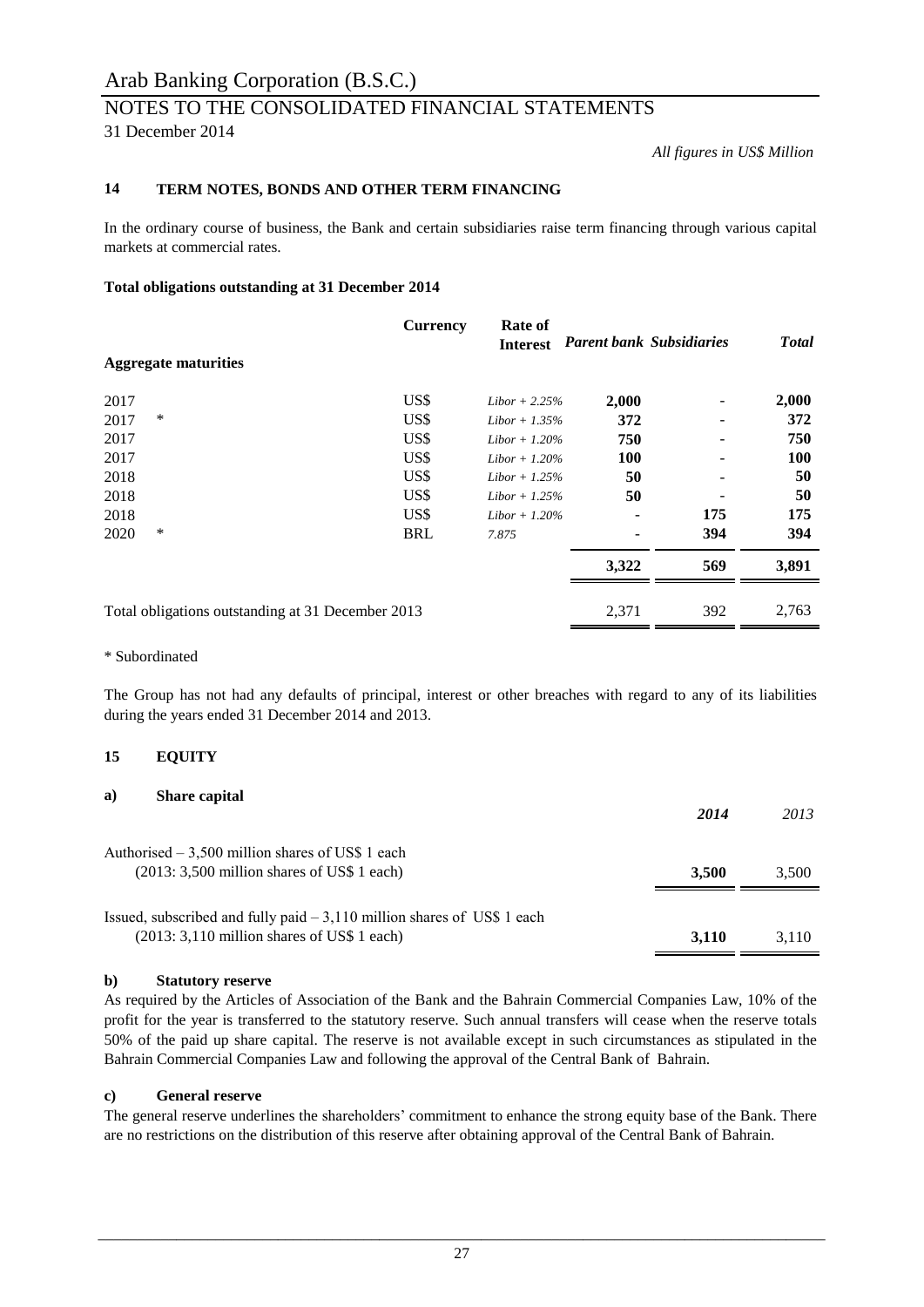# NOTES TO THE CONSOLIDATED FINANCIAL STATEMENTS

31 December 2014

*All figures in US\$ Million*

| 15         | <b>EQUITY</b> (continued)                                                 |                  |                |
|------------|---------------------------------------------------------------------------|------------------|----------------|
| d)         | <b>Cumulative changes in fair value</b>                                   |                  |                |
|            |                                                                           | 2014             | 2013           |
|            | At 1 January                                                              | (32)             | (48)           |
|            | Transferred to consolidated statement of comprehensive income on disposal | (35)             | (13)           |
|            | Net movement in fair value during the year                                | 53               | 17             |
|            | Amortisation of fair value shortfall on reclassified securities           | 7                | 12             |
|            | At 31 December                                                            | (7)              | (32)           |
| 16         | <b>INTEREST AND SIMILAR INCOME</b>                                        |                  |                |
|            |                                                                           | 2014             | 2013           |
|            | Loans and advances                                                        | 671              | 681            |
| Securities |                                                                           | 308              | 229            |
|            | Placements with banks and other financial institutions                    | 150              | 102            |
| Others     |                                                                           | 18               | 15             |
|            |                                                                           | 1,147            | 1,027          |
| 17         | <b>INTEREST AND SIMILAR EXPENSE</b>                                       |                  |                |
|            |                                                                           | 2014             | 2013           |
|            | Deposits from banks and other financial institutions                      | 289              | 282            |
|            | Deposits from customers                                                   | 194              | 158            |
|            | Term notes, bonds and other term financing                                | 121              | 79             |
|            | Certificates of deposit and others                                        | $\boldsymbol{2}$ | $\overline{4}$ |
|            |                                                                           | 606              | 523            |
| 18         | <b>OTHER OPERATING INCOME</b>                                             |                  |                |
|            |                                                                           | 2014             | 2013           |
|            | Fee and commission income                                                 | 218              | 223            |
|            | Fee and commission expense                                                | (6)              | (10)           |
|            | Bureau processing income                                                  | 38               | 36             |
|            | Gain on dealing in derivatives - net                                      | 31               | 51             |
|            | Gain on dealing in foreign currencies - net                               | (1)              | 23             |
|            | Gain on disposal of non-trading securities - net                          | 35               | 15             |
|            | Gain on trading securities - net                                          | (1)              | (1)            |
|            | Other $-$ net                                                             | 33               | 16             |
|            |                                                                           | 347              | 353            |

Included in the fee and commission income is US\$ 16 million (2013: US\$ 13 million) of fee income relating to trust and other fiduciary activities.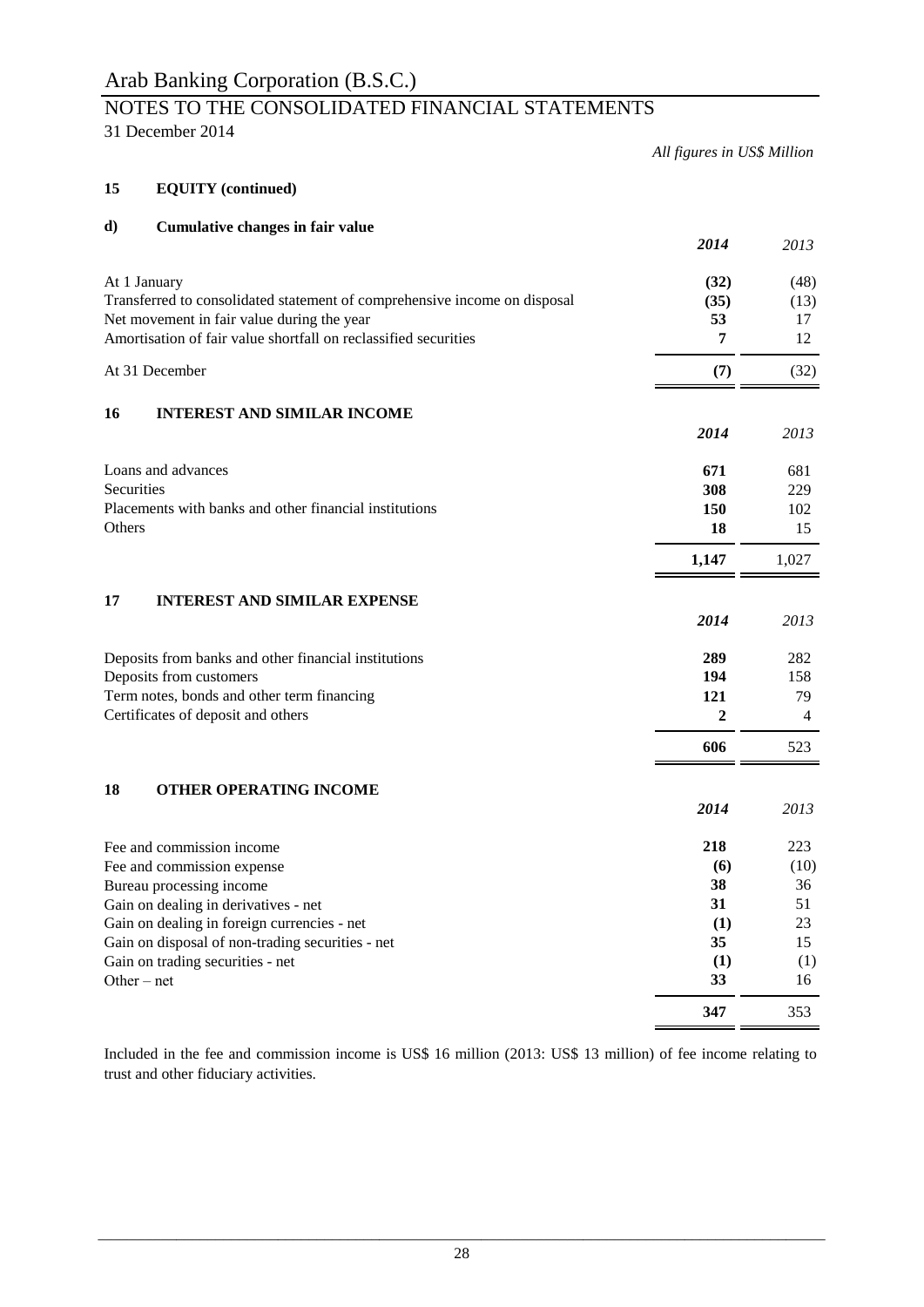# NOTES TO THE CONSOLIDATED FINANCIAL STATEMENTS

31 December 2014

*All figures in US\$ Million*

*2014 2013*

#### **19 GROUP INFORMATION**

### **19.1 Information about subsidiaries**

The principal subsidiaries, all of which have 31 December as their year-end, are as follows:

|                                            | Principal<br>activities | Country of<br>incorporation | Interest of Arab Banking<br>Corporation (B.S.C.) |       |
|--------------------------------------------|-------------------------|-----------------------------|--------------------------------------------------|-------|
|                                            |                         |                             | 2014                                             | 2013  |
|                                            |                         |                             | $\frac{0}{0}$                                    | $\%$  |
| <b>ABC</b> International Bank Plc          | Banking                 | United Kingdom              | <b>100.0</b>                                     | 100.0 |
| ABC Islamic Bank (E.C.)                    | Banking                 | Bahrain                     | 100.0                                            | 100.0 |
| Arab Banking Corporation (ABC) - Jordan    | Banking                 | Jordan                      | 87.0                                             | 87.0  |
| Banco ABC Brasil S.A.                      | <b>Banking</b>          | <i>Brazil</i>               | 59.7                                             | 59.0  |
| ABC Algeria                                | <b>Banking</b>          | Algeria                     | 87.7                                             | 87.6  |
| Arab Banking Corporation - Egypt [S.A.E.]  | <b>Banking</b>          | Egypt                       | 99.6                                             | 99.6  |
| <b>ABC</b> Tunisie                         | <b>Banking</b>          | Tunisia                     | 100.0                                            | 100.0 |
| Arab Financial Services Company B.S.C. (c) | Credit card services    | Bahrain                     | 54.6                                             | 54.6  |

### **19.2 Significant restrictions**

The Group does not have significant restrictions on its ability to access or use its assets and settle its liabilities other than those resulting from supervisory frameworks within which banking subsidiaries operate. The supervisory frameworks require banking subsidiaries to keep certain levels of regulatory capital and liquid assets, limit their exposure to other parts of the Group and comply with other ratios. In certain jurisdictions, distribution of reserves is subject to prior supervisory approval.

### **19.3 Material partly-owned subsidiaries**

Financial information of a subsidiary that has material non-controlling interests is provided below:

**Banco ABC Brasil S.A.** 

|                                                                            | $\sim$ unt | 201.7 |
|----------------------------------------------------------------------------|------------|-------|
| <b>Proportion of equity interest held by non-controlling interests (%)</b> | 40.3       | 41.0  |
| Dividends paid to non-controlling interests                                |            |       |

The summarised financial information of this subsidiary is provided below. This information is based on amounts before inter-company eliminations.

|                                                                      | 2014  | 2013                        |
|----------------------------------------------------------------------|-------|-----------------------------|
| <b>Summarised statement of income:</b>                               |       |                             |
| Interest and similar income                                          | 619   | 543                         |
| Interest and similar expense                                         | (367) | (322)                       |
| Other operating income                                               | 95    | 112                         |
| Impairment provisions - net                                          | (44)  | (36)                        |
| Operating expenses                                                   | (136) | (135)                       |
| <b>Profit before tax</b>                                             | 167   | 162                         |
| Income tax                                                           | (31)  | (38)                        |
| Profit for the year                                                  | 136   | 124                         |
| <b>Profit attributable to non-controlling interests</b>              | 55    | 51                          |
| <b>Total comprehensive income</b>                                    | 61    |                             |
|                                                                      |       |                             |
| Total comprehensive income attributable to non-controlling interests | 25    | $\mathcal{D}_{\mathcal{L}}$ |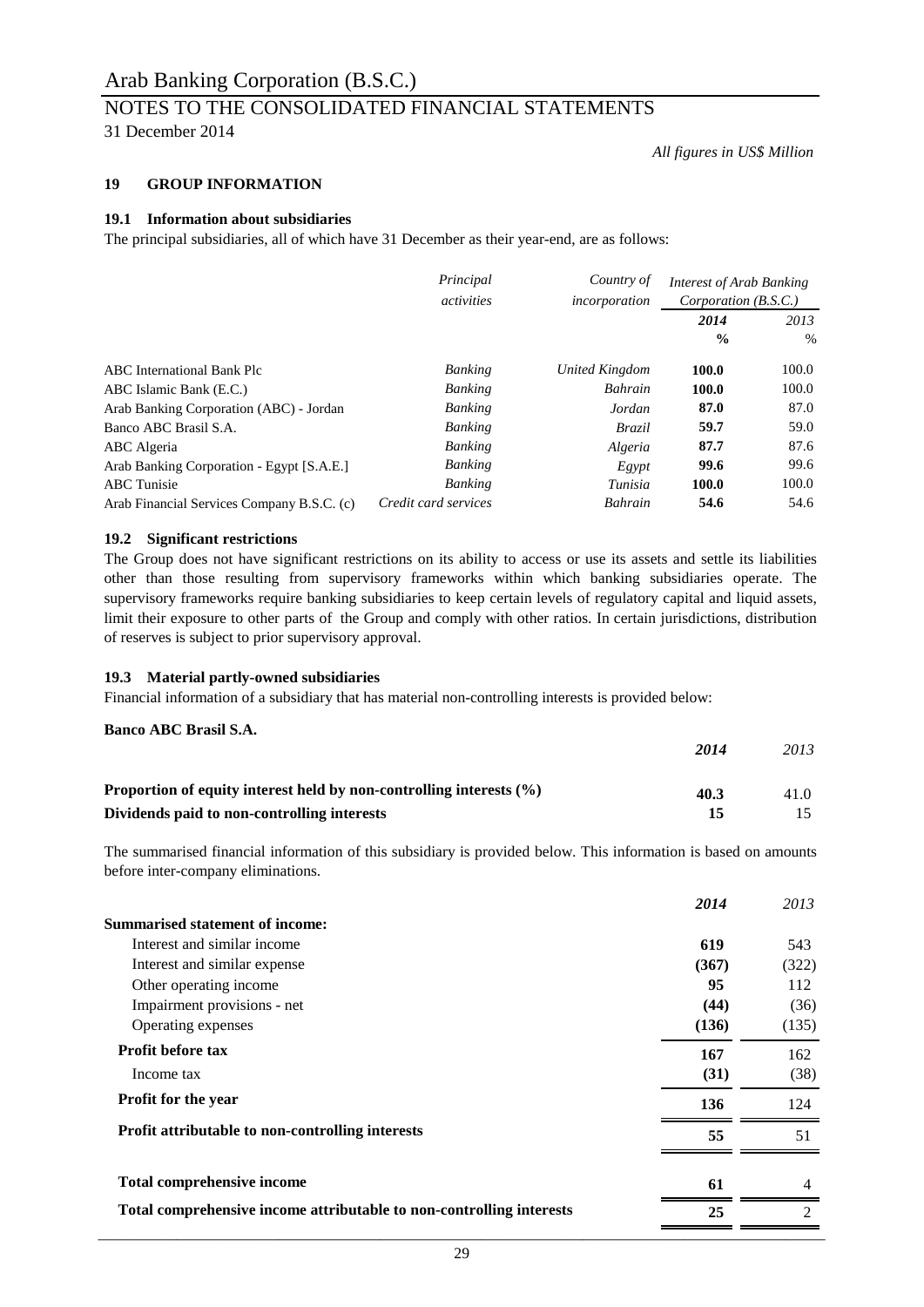# NOTES TO THE CONSOLIDATED FINANCIAL STATEMENTS

31 December 2014

*All figures in US\$ Million*

#### **19 GROUP INFORMATION (continued)**

### **19.3 Material partly-owned subsidiaries (continued)**

| <b>Banco ABC Brasil S.A. (continued)</b>             |       |       |
|------------------------------------------------------|-------|-------|
|                                                      | 2014  | 2013  |
| Summarised statement of financial position:          |       |       |
| Total assets                                         | 7,337 | 6,668 |
| <b>Total liabilities</b>                             | 6,482 | 5,825 |
| <b>Total equity</b>                                  | 855   | 843   |
| Equity attributable to non-controlling interests     | 345   | 346   |
| Summarised cash flow information for the year ended: |       |       |
| Operating activities                                 | (122) | 104   |
| Investing activities                                 | 72    | (60)  |
| Financing activities                                 | (2)   | (3)   |
| Net (decrease) increase in cash and cash equivalents | (52)  | 41    |

### **20 DERIVATIVES AND HEDGING**

In the ordinary course of business the Group enters into various types of transactions that involve derivative financial instruments.

The table below shows the positive and negative fair values of derivative financial instruments. The notional amount is that of a derivative's underlying asset, reference rate or index and is the basis upon which changes in the value of derivatives are measured. The notional amounts indicate the volume of transactions outstanding at year end and are not indicative of either market or credit risk.

|                                                       | 2014            |            |                 | 2013       |            |                 |
|-------------------------------------------------------|-----------------|------------|-----------------|------------|------------|-----------------|
|                                                       | <b>Positive</b> | Negative   | <b>Notional</b> | Positive   | Negative   | <i>Notional</i> |
|                                                       | fair value      | fair value | amount          | fair value | fair value | amount          |
| Derivatives held for trading                          |                 |            |                 |            |            |                 |
| Interest rate swaps                                   | 27              | 23         | 1,337           | 42         | 32         | 1,408           |
| Currency swaps                                        | 9               | 25         | 368             | 11         | 10         | 257             |
| Forward foreign exchange contracts                    | 131             | 104        | 7,450           | 53         | 59         | 3,798           |
| Options                                               | 297             | 299        | 1,211           | 64         | 64         | 617             |
| <b>Futures</b>                                        | 17              | 29         | 3,364           | 7          | 6          | 3,717           |
|                                                       | 481             | 480        | 13,730          | 177        | 171        | 9,797           |
| Derivatives held as hedges                            |                 |            |                 |            |            |                 |
| Interest rate swaps                                   | 3               |            | 1,529           | 10         | 20         | 1,324           |
| Forward foreign exchange contracts                    | 136             |            | 598             | 112        |            | 1,251           |
|                                                       | 139             |            | 2,127           | 122        | 20         | 2,575           |
|                                                       | 620             | 480        | 15,857          | 299        | 191        | 12,372          |
|                                                       |                 |            |                 |            |            |                 |
| Risk weighted equivalents (credit<br>and market risk) |                 |            | 2,135           |            |            | 1,651           |

Derivatives are carried at fair value using valuation techniques based on observable market inputs.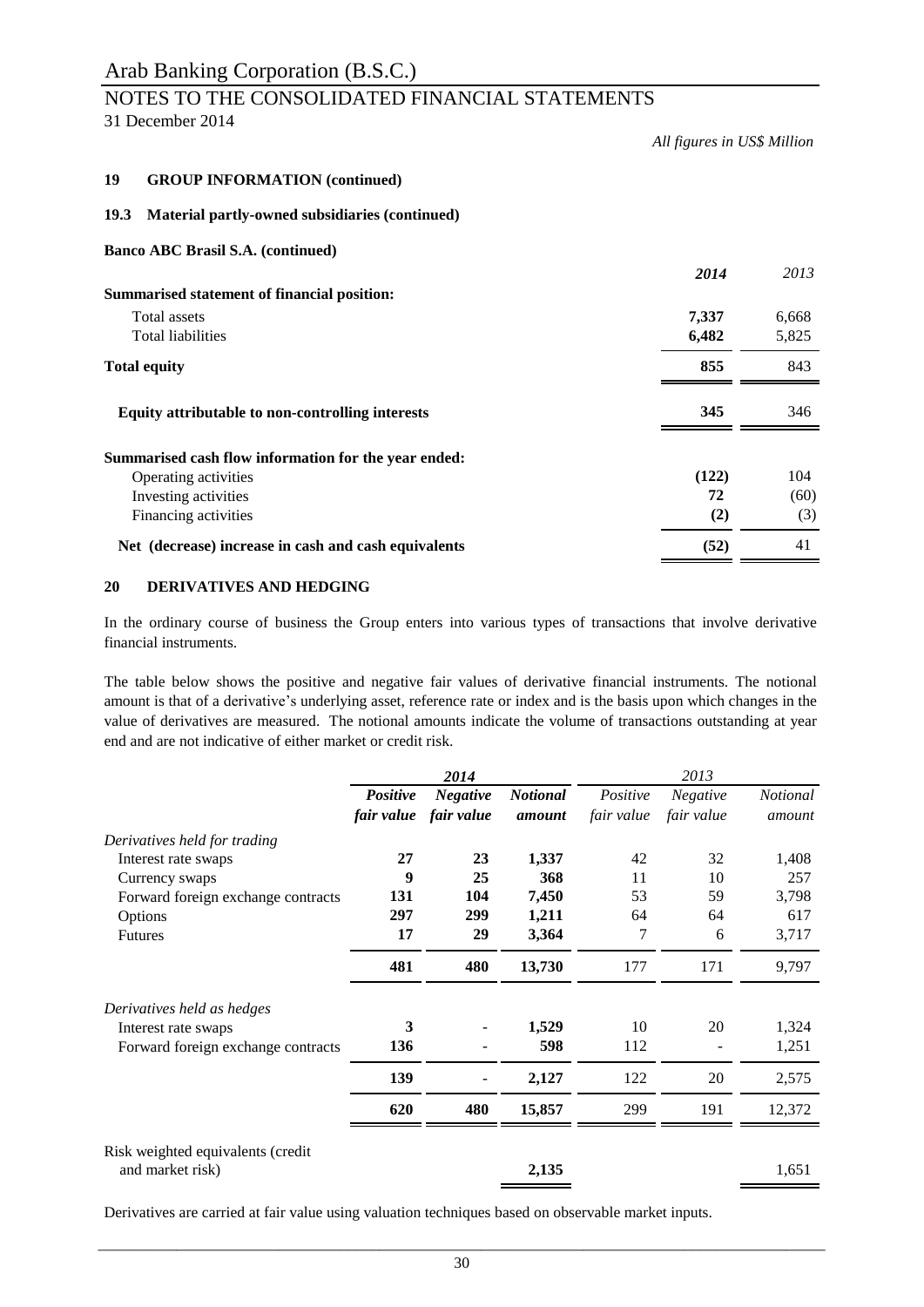31 December 2014

*All figures in US\$ Million*

### **20 DERIVATIVES AND HEDGING (continued)**

Derivatives held as hedges include:

a) Fair value hedges which are predominantly used to hedge fair value changes arising from interest rate fluctuations in loans and advances, placements, deposits, available-for-sale debt securities and subordinated loan of a subsidiary.

For the year ended 31 December 2014, the Group recognised a net loss of US\$ 61 million (2013: gain of US\$ 15 million) on hedging instruments. The total gain on hedged items attributable to the hedged risk amounted to US\$ 61 million (2013: loss of US\$ 15 million).

b) There were no net investment hedges comprising of forward foreign exchange contracts both at the yearend and last year. Hence, the fair value of the forward foreign exchange contracts was nil.

In addition to the forward foreign exchange contracts, the Group uses deposits which are accounted for as hedges of net investment in foreign operations. As at 31 December 2014, the Group had deposits amounting to US\$ 697 million (2013: US\$ 656 million) which were designated as net investment hedges.

### *Derivative product types*

Forwards and futures are contractual agreements to either buy or sell a specified currency, commodity or financial instrument at a specific price and date in the future. Forwards are customised contracts transacted in the over-thecounter market. Foreign currency and interest rate futures are transacted in standardised amounts on regulated exchanges and are subject to daily cash margin requirements. Forward rate agreements are effectively tailor-made interest rate futures which fix a forward rate of interest on a notional loan, for an agreed period of time starting on a specified future date.

Swaps are contractual agreements between two parties to exchange interest or foreign currency amounts based on a specific notional amount. For interest rate swaps, counterparties generally exchange fixed and floating rate interest payments based on a notional value in a single currency. For cross-currency swaps, notional amounts are exchanged in different currencies. For cross-currency interest rate swaps, notional amounts and fixed and floating interest payments are exchanged in different currencies.

Options are contractual agreements that convey the right, but not the obligation, to either buy or sell a specific amount of a commodity or financial instrument at a fixed price, either at a fixed future date or at any time within a specified period.

### *Derivative related credit risk*

Credit risk in respect of derivative financial instruments arises from the potential for a counterparty to default on its contractual obligations and is limited to the positive fair value of instruments that are favourable to the Group. The majority of the Group's derivative contracts are entered into with other financial institutions and there is no significant concentration of credit risk in respect of contracts with positive fair value with any individual counterparty at the date of the statement of financial position.

## *Derivatives held or issued for trading purposes*

Most of the Group's derivative trading activities relate to sales, positioning and arbitrage. Sales activities involve offering products to customers. Positioning involves managing market risk positions with the expectation of profiting from favourable movements in prices, rates or indices. Arbitrage involves identifying and profiting from price differentials between markets or products. Also included under this heading are any derivatives which do not meet IAS 39 hedging requirements.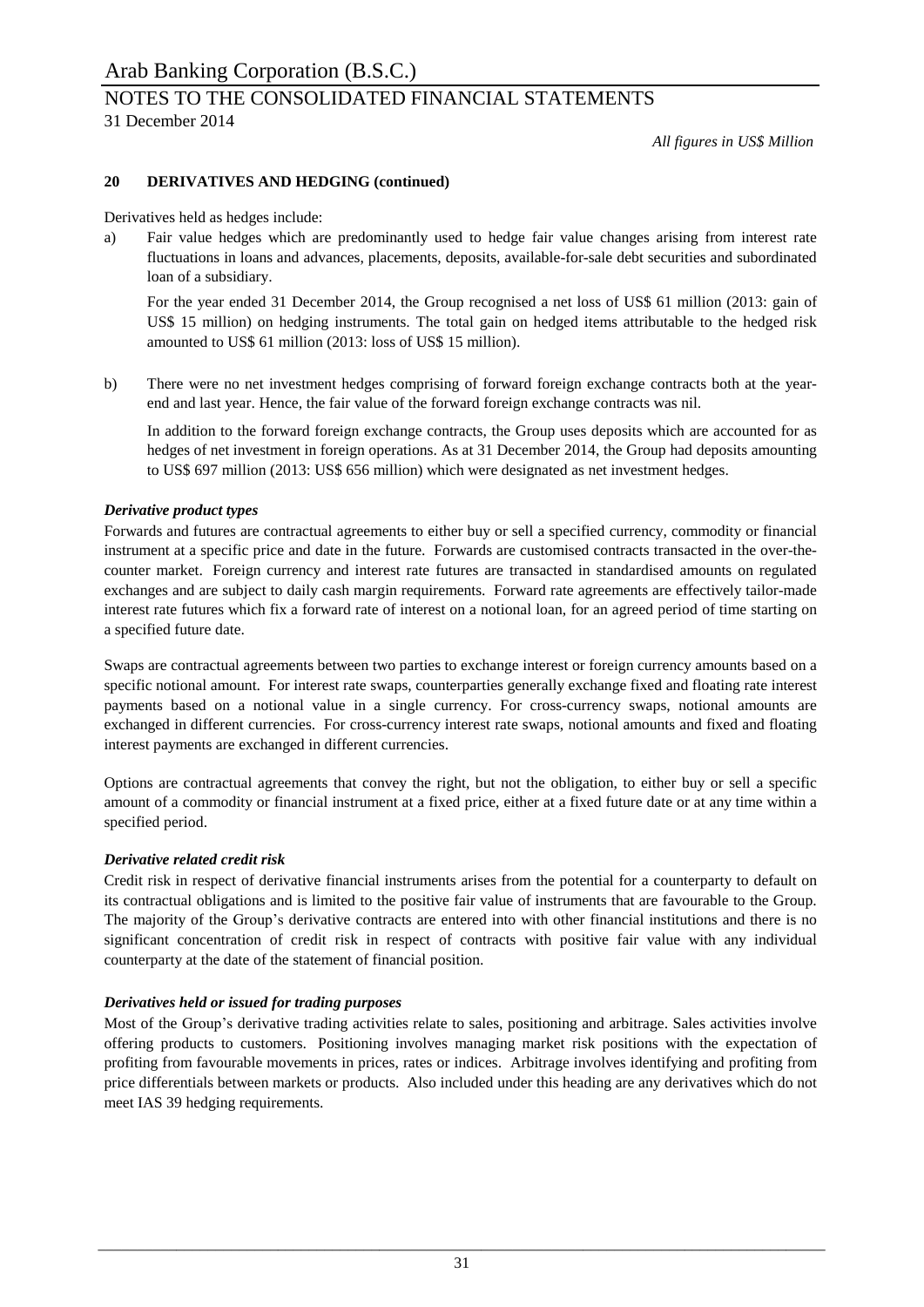31 December 2014

*All figures in US\$ Million*

### **20 DERIVATIVES AND HEDGING (continued)**

### *Derivatives held or issued for hedging purposes*

The Group has adopted a comprehensive system for the measurement and management of risk. Part of the risk management process involves managing the Group's exposure to fluctuations in foreign exchange rates (currency risk) and interest rates through asset and liability management activities. It is the Group's policy to reduce its exposure to currency and interest rate risks to acceptable levels as determined by the Board of Directors. The Board has established levels of currency risk by setting limits on currency position exposures. Positions are monitored on an ongoing basis and hedging strategies used to ensure positions are maintained within established limits. The Board has established levels of interest rate risk by setting limits on the interest rate gaps for stipulated periods. Interest rate gaps are reviewed on an ongoing basis and hedging strategies used to reduce the interest rate gaps to within the limits established by the Board of Directors.

As part of its asset and liability management the Group uses derivatives for hedging purposes in order to reduce its exposure to currency and interest rate risks. This is achieved by hedging specific financial instruments, forecasted transactions as well as strategic hedging against overall statement of financial position exposures. For interest rate risk this is carried out by monitoring the duration of assets and liabilities using simulations to estimate the level of interest rate risk and entering into interest rate swaps and futures to hedge a proportion of the interest rate exposure, where appropriate. Since strategic hedging does not qualify for special hedge accounting related derivatives are accounted for as trading instruments.

The Group uses forward foreign exchange contracts and currency swaps to hedge against specifically identified currency risks. In addition, the Group uses interest rate swaps and interest rate futures to hedge against the interest rate risk arising from specifically identified loans and securities bearing fixed interest rates. In all such cases the hedging relationship and objective, including details of the hedged item and hedging instrument, are formally documented and the transactions are accounted for as hedges.

#### **21 CREDIT COMMITMENTS AND CONTINGENT ITEMS**

Credit commitments and contingent items include commitments to extend credit, standby letters of credit, acceptances and guarantees, which are structured to meet the various requirements of customers.

At the statement of financial position date, the principal outstanding and the risk weighted equivalents were as follows:

|                                                                                                                                                               | 2014                    | 2013                    |
|---------------------------------------------------------------------------------------------------------------------------------------------------------------|-------------------------|-------------------------|
| Short-term self-liquidating trade and transaction-related contingent items<br>Direct credit substitutes and guarantees<br>Undrawn loans and other commitments | 3,333<br>3,603<br>2.070 | 4,385<br>3,487<br>1,880 |
|                                                                                                                                                               | 9.006                   | 9.752                   |
| Risk weighted equivalents                                                                                                                                     | 2,989                   | 3.177                   |

The table below shows the contractual expiry by maturity of the Group's credit commitments and contingent items:

|                 | 2014       | 2013  |
|-----------------|------------|-------|
| On demand       | 1,370      | 1,588 |
| $1 - 6$ months  | 3,195      | 3,242 |
| $6 - 12$ months | 2,187      | 2,288 |
| $1 - 5$ years   | 2,124      | 2,503 |
| Over 5 years    | <b>130</b> | 131   |
|                 | 9,006      | 9,752 |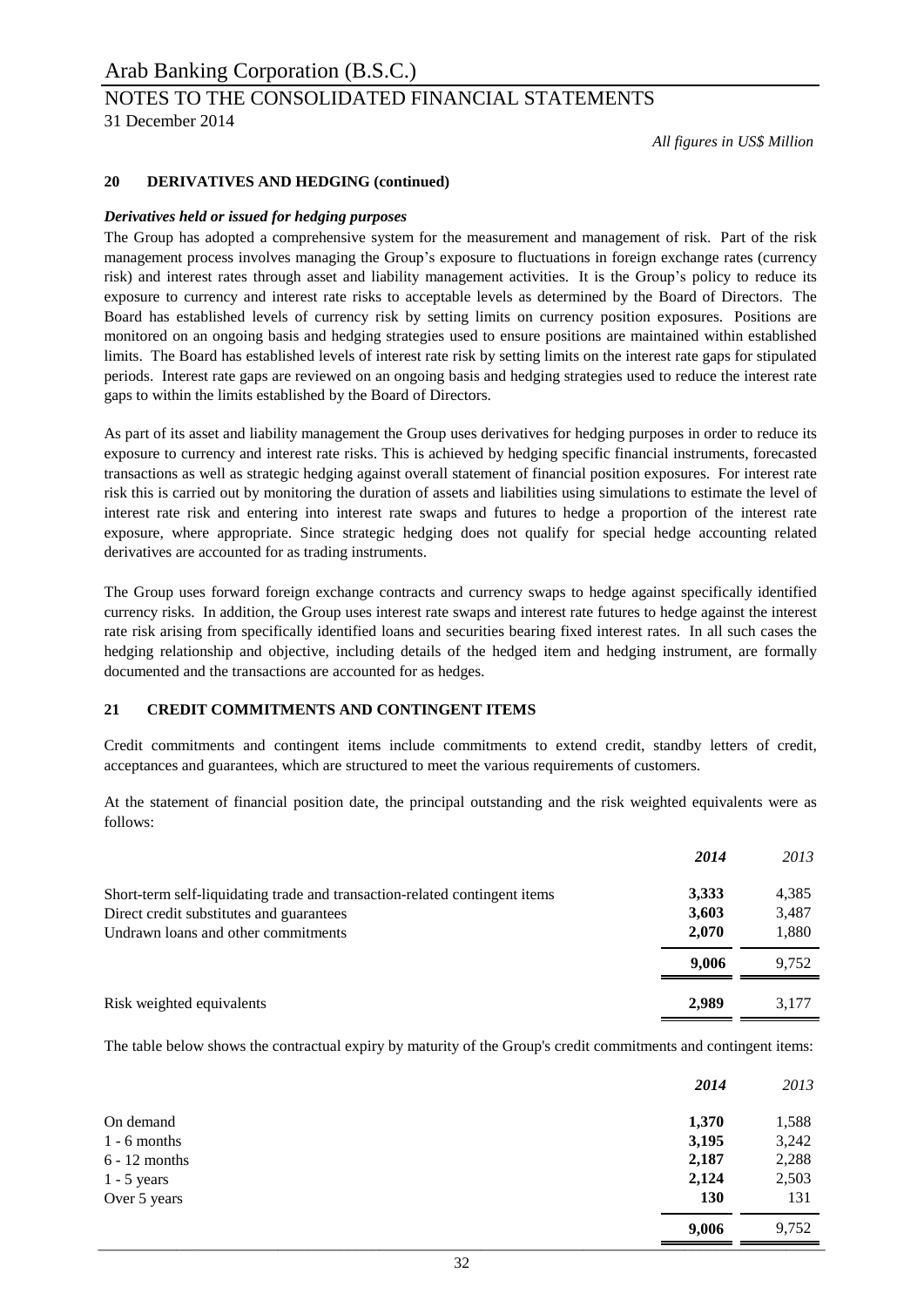31 December 2014

*All figures in US\$ Million*

#### **21 CREDIT COMMITMENTS AND CONTINGENT ITEMS (continued)**

The Group expects that not all of the contingent liabilities or commitments will be drawn before expiry of the commitments.

The Group is engaged in litigation in various jurisdictions. The litigation involves claims by and against the Group which have arisen in the ordinary course of business. The Directors of the Bank, after reviewing the claims pending against Group companies and based on the advice of relevant professional legal advisors, are satisfied that the outcome of these claims will not have a material adverse effect on the financial position of the Group.

### **22 SIGNIFICANT NET FOREIGN CURRENCY EXPOSURES**

Significant net foreign currency exposures, arising mainly from investments in subsidiaries, are as follows:

|                       | 2014<br>2013 |                    |          |                          |
|-----------------------|--------------|--------------------|----------|--------------------------|
| Long (short)          | Currency     | US\$<br>equivalent | Currency | US\$<br>equivalent       |
| Brazilian Real        | 1,320        | 497                | 1,105    | 468                      |
| Jordanian Dinar       | 140          | 197                | 118      | 167                      |
| Algerian Dinar        | 13,985       | 159                | 13,650   | 174                      |
| <b>Egyptian Pound</b> | 1,142        | 160                | 1,104    | 159                      |
| Pound Sterling        | (2)          | (4)                | (10)     | (16)                     |
| Qatari Riyal          | 724          | 199                | -        | $\overline{\phantom{a}}$ |
| Euro                  | 54           | 66                 | 11       | 15                       |
| <b>Swiss Francs</b>   | (60)         | (61)               |          | -                        |

### **23 FAIR VALUE OF FINANCIAL INSTRUMENTS**

The following table provides the fair value measurement hierarchy of the Group's financial assets and financial liabilities.

### **23.1 31 December 2014**

### **Quantitative disclosure of fair value measurement hierarchy for assets as at 31 December 2014:**

### **Financial assets measured at fair value:**

|                                             | Level 1 | Level 2 | <b>T</b> otal |
|---------------------------------------------|---------|---------|---------------|
| Trading securities                          | 466     | 73      | 539           |
| Non-trading securities - available-for-sale |         |         |               |
| Quoted debt securities                      | 3,013   |         | 3,013         |
| Unquoted debt securities                    |         | 779     | 779           |
| Quoted equity shares                        | 4       |         | 4             |
| Unquoted equity shares                      |         |         |               |
| Derivatives held for trading                |         |         |               |
| Interest rate swaps                         |         | 27      | 27            |
| Currency swaps                              |         | 9       | 9             |
| Forward foreign exchange contracts          |         | 131     | 131           |
| <i>Options</i>                              |         | 296     | 297           |
| <b>Futures</b>                              | 17      | ٠       | 17            |
| Derivatives held as hedges                  |         |         |               |
| Interest rate swaps                         |         | 3       | 3             |
| Forward foreign exchange contracts          |         | 136     | 136           |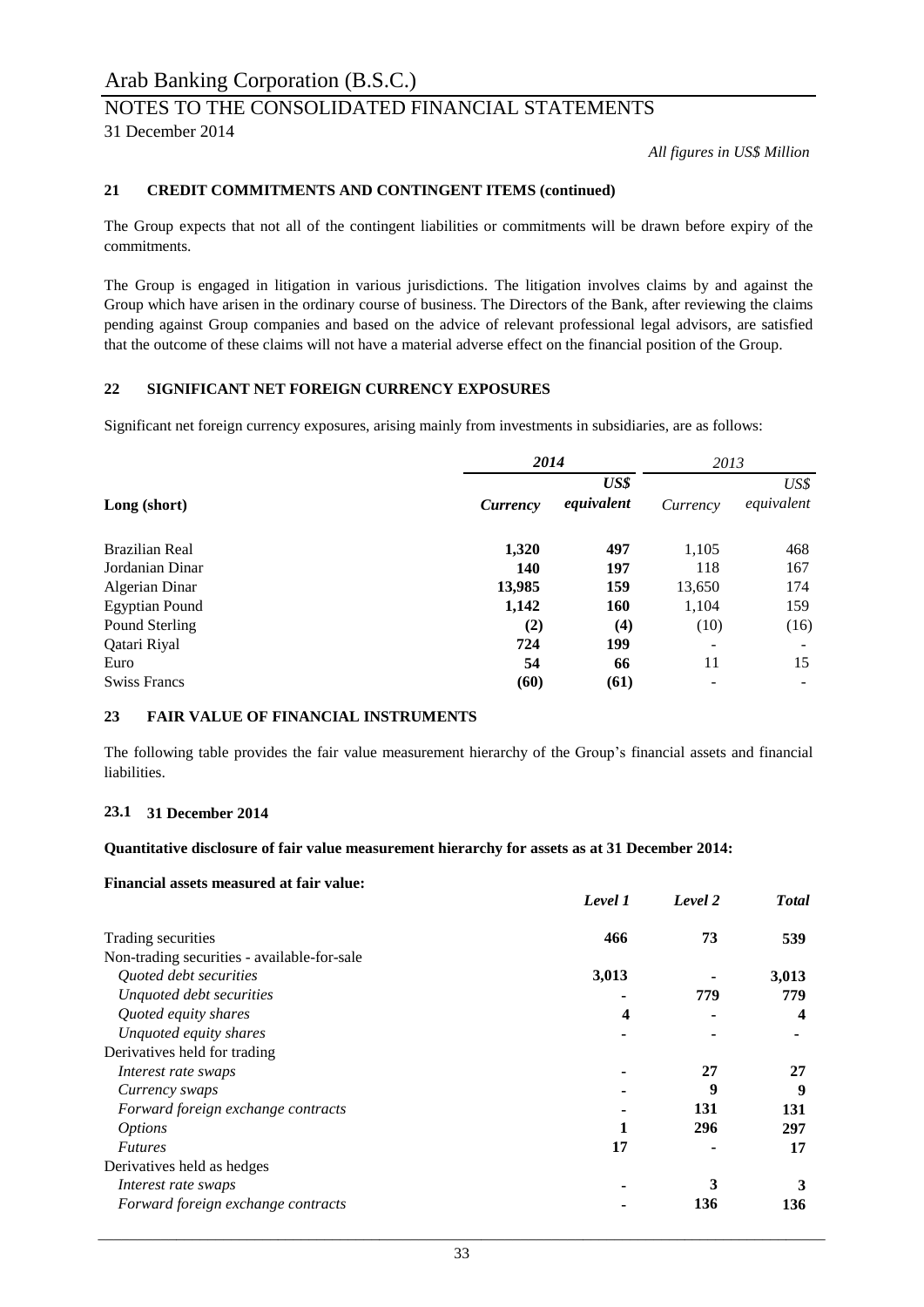# NOTES TO THE CONSOLIDATED FINANCIAL STATEMENTS

31 December 2014

*All figures in US\$ Million*

### **23 FAIR VALUE OF FINANCIAL INSTRUMENTS (continued)**

### **23.1 31 December 2014 (continued)**

### **Quantitative disclosure of fair value measurement hierarchy for liabilities as at 31 December 2014:**

### **Financial liabilities measured at fair value:**

|                                    | Level 1 | Level 2 | <b>T</b> otal |
|------------------------------------|---------|---------|---------------|
| Derivatives held for trading       |         |         |               |
| Interest rate swaps                |         | 23      | 23            |
| Currency swaps                     |         | 25      | 25            |
| Forward foreign exchange contracts |         | 104     | 104           |
| <i>Options</i>                     | 2       | 297     | 299           |
| <i>Futures</i>                     | 29      |         | 29            |
| Derivatives held as hedges         |         |         |               |
| Interest rate swaps                |         |         |               |
| Forward foreign exchange contracts |         |         |               |
|                                    |         |         |               |

### **Fair values of financial instruments not carried at fair value**

Except for the following, the fair value of financial instruments which are not carried at fair value are not materially different from their carrying value.

|                                                                            | Carrying<br>value | Level 1 | Level 2 | <b>Total</b> |
|----------------------------------------------------------------------------|-------------------|---------|---------|--------------|
| <b>Financial assets</b><br>Other non-trading securities                    | 803               | 804     |         | 809          |
| <b>Financial liabilities</b><br>Term notes, bonds and other term financing | 3,891             | 770     | 3.120   | 3,890        |

### **23.2 31 December 2013**

### **Quantitative disclosure of fair value measurement hierarchy for assets as at 31 December 2013:**

### **Financial assets measured at fair value:**

|                                             | Level 1 | Level 2 | <b>Total</b> |
|---------------------------------------------|---------|---------|--------------|
| Trading securities                          | 192     | 2       | 194          |
| Non-trading securities - available-for-sale |         |         |              |
| Quoted debt securities                      | 2,581   |         | 2,581        |
| Unquoted debt securities                    |         | 987     | 987          |
| Quoted equity shares                        | 5       |         | 5            |
| Unquoted equity shares                      |         |         |              |
| Derivatives held for trading                |         |         |              |
| Interest rate swaps                         |         | 42      | 42           |
| Currency swaps                              |         | 11      | 11           |
| Forward foreign exchange contracts          |         | 53      | 53           |
| <i>Options</i>                              | 1       | 63      | 64           |
| <i>Futures</i>                              | 7       |         | 7            |
| Derivatives held as hedges                  |         |         |              |
| Interest rate swaps                         |         | 10      | 10           |
| Forward foreign exchange contracts          |         | 112     | 112          |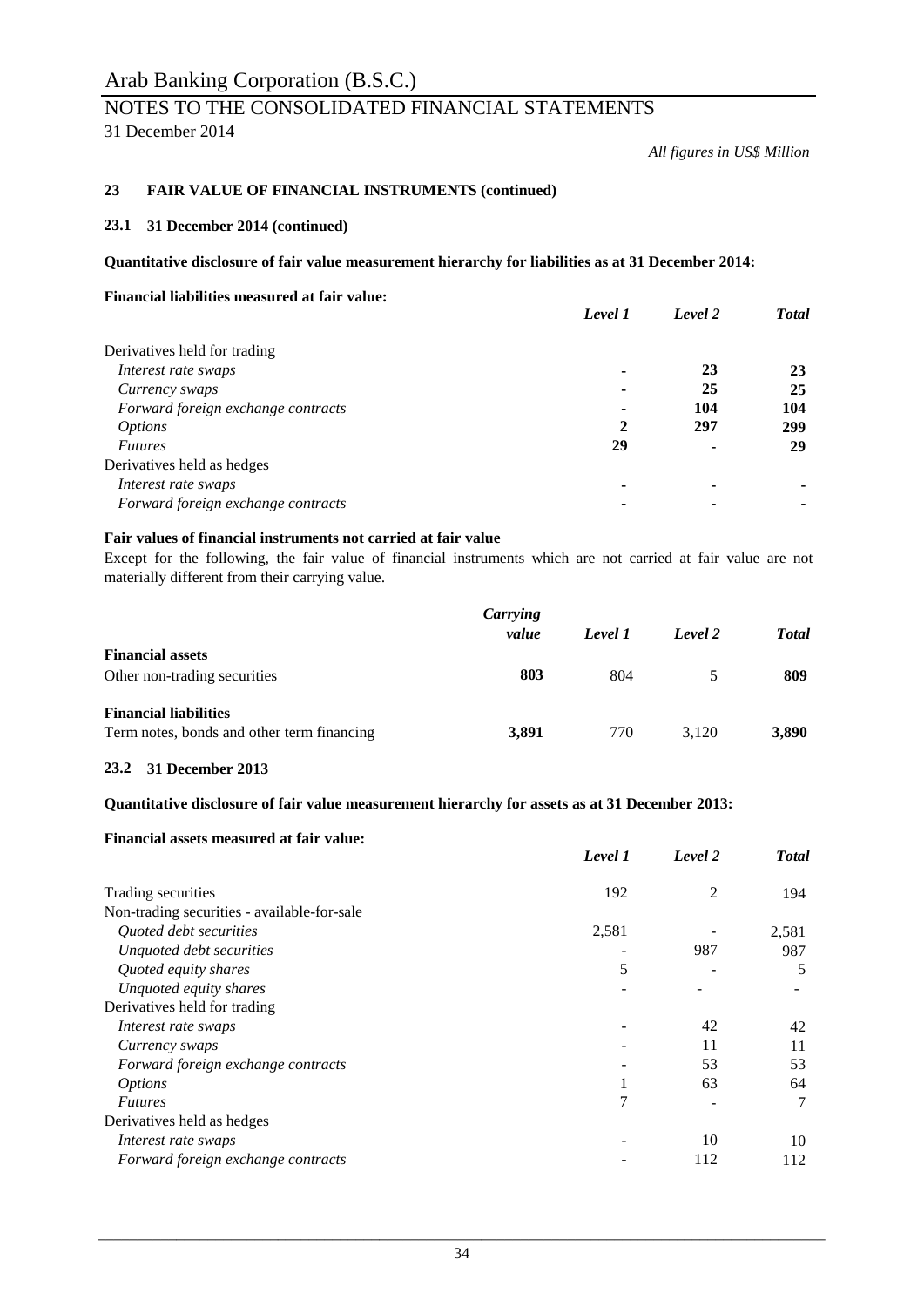# NOTES TO THE CONSOLIDATED FINANCIAL STATEMENTS

31 December 2014

*All figures in US\$ Million*

### **23 FAIR VALUE OF FINANCIAL INSTRUMENTS (continued)**

### **23.2 31 December 2013 (continued)**

### **Quantitative disclosure of fair value measurement hierarchy for liabilities as at 31 December 2013:**

### **Financial liabilities measured at fair value:**

|                                    | Level 1 | Level 2 | <b>Total</b> |
|------------------------------------|---------|---------|--------------|
| Derivatives held for trading       |         |         |              |
| Interest rate swaps                |         | 32      | 32           |
| Currency swaps                     |         | 10      | 10           |
| Forward foreign exchange contracts |         | 59      | 59           |
| <i>Options</i>                     | 2       | 62      | 64           |
| <i>Futures</i>                     | 6       |         | 6            |
| Derivatives held as hedges         |         |         |              |
| Interest rate swaps                |         | 20      | 20           |
| Forward foreign exchange contracts |         |         |              |

### **Fair values of financial instruments not carried at fair value**

Except for the following, the fair value of financial instruments which are not carried at fair value are not materially different from their carrying value.

|                                                                            | Carrying<br>value | Level 1 | Level 2 | <b>Total</b> |
|----------------------------------------------------------------------------|-------------------|---------|---------|--------------|
| <b>Financial assets</b><br>Other non-trading securities                    | 1.490             | 1.427   | 85      | 1.512        |
| <b>Financial liabilities</b><br>Term notes, bonds and other term financing | 2,763             | 715     | 2.000   | 2.715        |

### **Financial instruments in level 1**

The fair value of financial instruments traded in active markets is based on quoted market prices at the balance sheet date. A market is regarded as active if quoted prices are readily and regularly available from an exchange, dealer, broker, industry group, pricing service, or regulatory agency, and those prices represent actual and regularly occurring market transactions on an arm's length basis. The quoted market price used for financial assets held by the group is the current bid price. These instruments are included in Level 1. Instruments included in Level 1 comprise primarily DAX, FTSE 100 and Dow Jones equity investments classified as trading securities or available for sale.

### **Financial instruments in level 2**

The fair value of financial instruments that are not traded in an active market (for example, over-the-counter derivatives) is determined by using valuation techniques. These valuation techniques maximise the use of observable market data where it is available and rely as little as possible on entity specific estimates. If all significant inputs required to fair value an instrument are observable, the instrument is included in level 2.

### **Transfers between level 1 and level 2**

There were no transfers between level 1 and level 2 during the year ended 31 December 2014 (31 December 2013: none).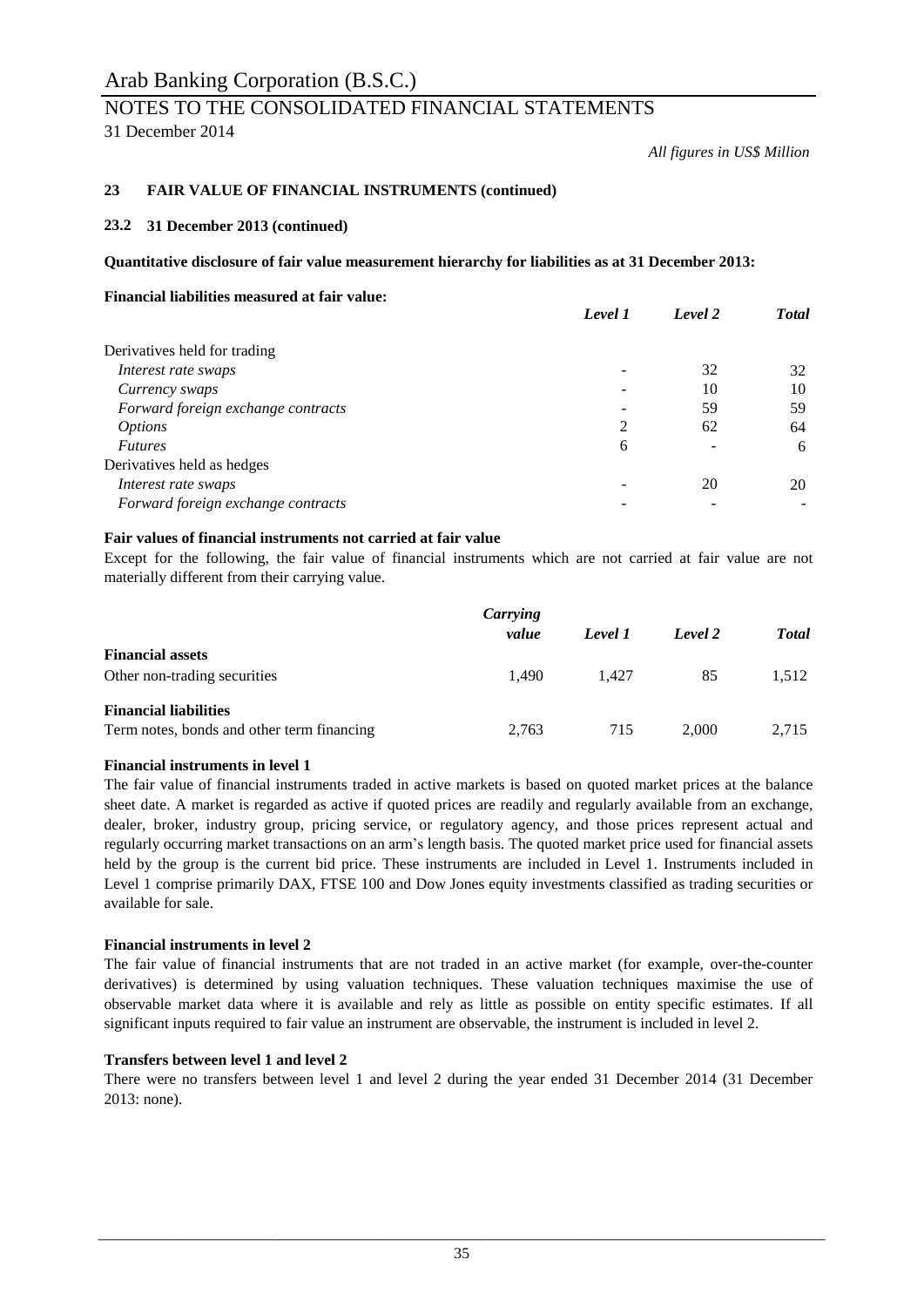31 December 2014

*All figures in US\$ Million*

### **24 RISK MANAGEMENT**

### **Introduction**

Risk is inherent in the Group's activities and is managed through a process of ongoing identification, measurement and monitoring, subject to risk limits and other controls. The Group is exposed to credit risk, liquidity risk, operational and market risk, legal risk and strategic risk as well as other forms of risk inherent in its financial operations.

Over the last few years the Group has invested heavily into developing a comprehensive and robust risk management infrastructure. This includes risk identification processes under credit, market and operational risk spectrums, risk measurement models and rating systems as well as a strong business process to monitor and control these risks.

### **Risk management structure**

Executive Management is responsible for implementing the Group's Risk Strategy/Appetite and Policy Guidelines set by the Board Risk Committee (BRC), including the identification and evaluation on a continuous basis of all significant risks to the business and the design and implementation of appropriate internal controls to minimise them. This is done through the following board committees, senior management committees and the Credit & Risk Group in Head Office.

Within the broader governance infrastructure, the board committees carry the main responsibility of best practice management and risk oversight. At this level, the BRC oversees the definition of risk appetite, risk tolerance standards, and risk process standards to be kept in place. The BRC is also responsible to coordinate with other board committees for monitoring compliance with the requirements of the regulatory authorities in the various countries in which the Group operates.

The Group Audit Committee is responsible to the Board for ensuring that the Group maintains an effective system of financial, accounting and risk management controls and for monitoring compliance with the requirements of the regulatory authorities in the various countries in which the Group operates.

The Group's Head Office Credit Committee (HOCC) is responsible for credit decisions at the higher levels of the Group's lending portfolio, setting country and other high level Group limits, dealing with impaired assets and general credit policy matters.

Each subsidiary is responsible for managing its own risks and has its own Board Risk Committee, Credit Committee and (in the case of major subsidiaries) Asset and Liability Committee (ALCO), or equivalent, with responsibilities generally analogous to the Group committees.

The GALCO is chiefly responsible for defining long-term strategic plans and short-term tactical initiatives for directing asset and liability allocation prudently for the achievement of the Group's strategic goals. GALCO monitors the Group's liquidity and market risks and the Group's risk profile in the context of economic developments and market fluctuations, to ensure that the Group's ongoing activities are compatible with the risk/reward guidelines approved by the BRC. The above management structure, supported by teams of risk and credit analysts, as well as the IT systems provide a coherent infrastructure to carry credit and risk functions in a seamless manner.

The Group Operational Risk Committee (GORCO) ensures that operational risks across ABC group are managed in accordance with the Board approved Operational Risk Management Policy. This includes overseeing the development and implementation of the group-wide framework for the management of operational risk and monitoring of the respect to the stated tolerance for operational risks.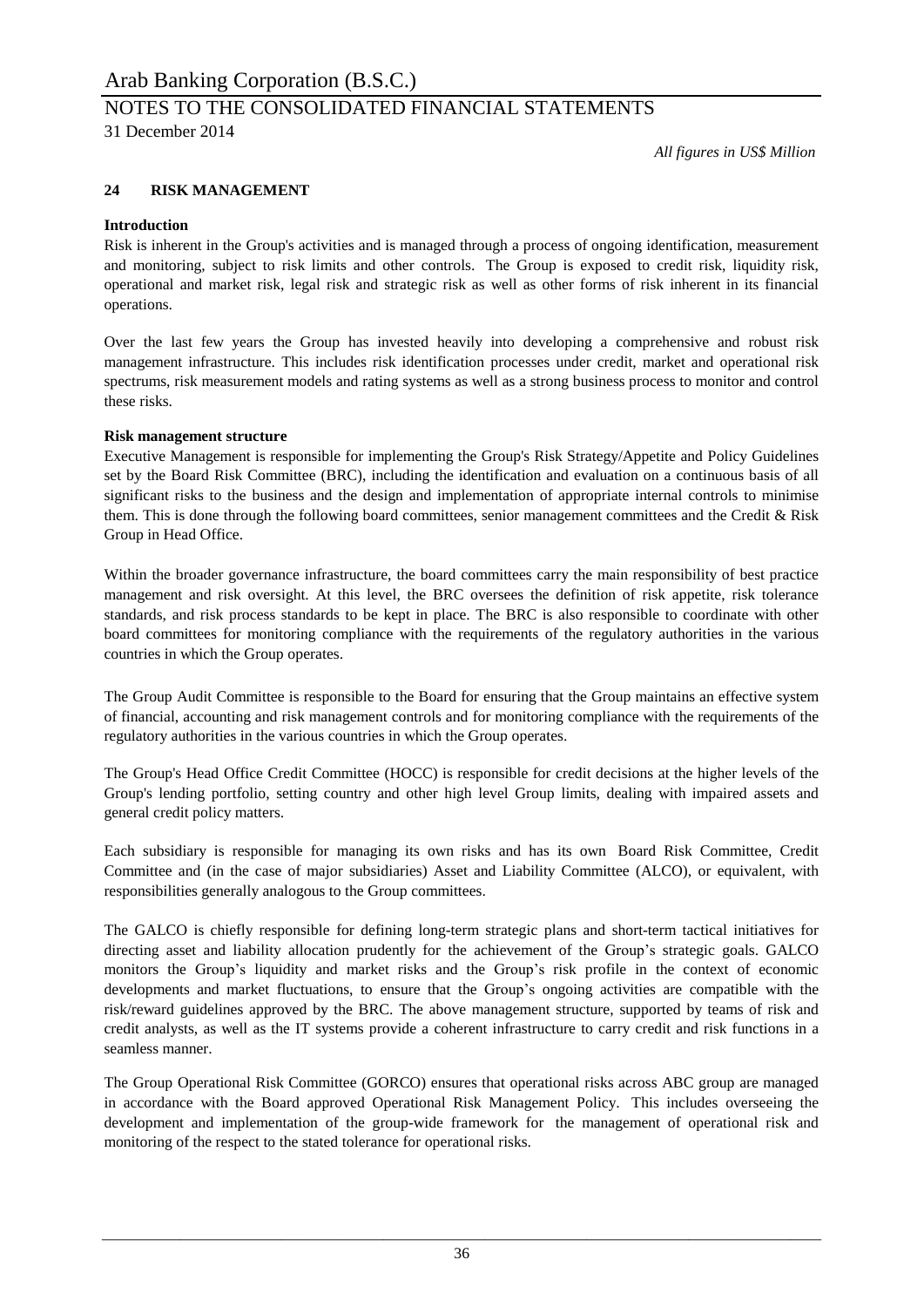31 December 2014

*All figures in US\$ Million*

### **24 RISK MANAGEMENT (continued)**

### **Risk measurement and reporting system**

### **Risk mitigation**

As part of its overall risk management, the Group uses derivatives and other instruments to manage exposures resulting from changes in interest rates, foreign currencies, equity risks, credit risks, and exposures arising from forecast transactions.

The risk profile is assessed before entering into hedge transactions, which are authorised by the appropriate level of seniority within the Group. The effectiveness of hedges is monitored monthly by the Group. In situations of ineffectiveness, the Group will enter into a new hedge relationship to mitigate risk on a continuous basis.

The Group actively uses collateral to reduce its credit risk (see below for details).

### **Excessive risk concentration**

Concentrations arise when a number of counterparties are engaged in similar business activities, or activities in the same geographic region, or have similar economic features that would cause their ability to meet contractual obligations to be similarly affected by changes in economic, political or other conditions. Concentrations indicate the relative sensitivity of the Group's performance to developments affecting a particular industry or geographical **location** 

In order to avoid excessive concentrations of risk, the Group policies and procedures include specific guidelines to focus on country and counterparty limits and maintaining a diversified portfolio. Identified concentrations of credit risks are controlled and managed accordingly.

### **Credit risk**

Credit risk is the risk that the Group will incur a loss because its customers, clients and counterparties failed to discharge their contractual obligations. The Group manages and controls credit risk by setting limits on the amount of risk it is willing to accept for individual counterparties and for geographical and industry concentration, and by monitoring exposures in relation to such limits.

The first level of protection against undue credit risk is through country, industry and other risk threshold limits, together with customer and customer group credit limits, set by the BRC and the HOCC and allocated between the Bank and its banking subsidiaries. Credit exposure to individual customers or customer groups is then controlled through a tiered hierarchy of delegated approval authorities based on the risk rating of the customer under the Group's internal credit rating system. Where unsecured facilities sought are considered to be beyond prudential limits, Group policies require collateral to mitigate the credit risk in the form of cash, securities, legal charges over the customer's assets or third-party guarantees. The Group also employs Risk Adjusted Return on Capital (RAROC) as a measure to evaluate the risk/reward relationship at the transaction approval stage. RAROC analysis is also conducted on a portfolio basis, aggregated for each business segment, business unit and for the whole Group.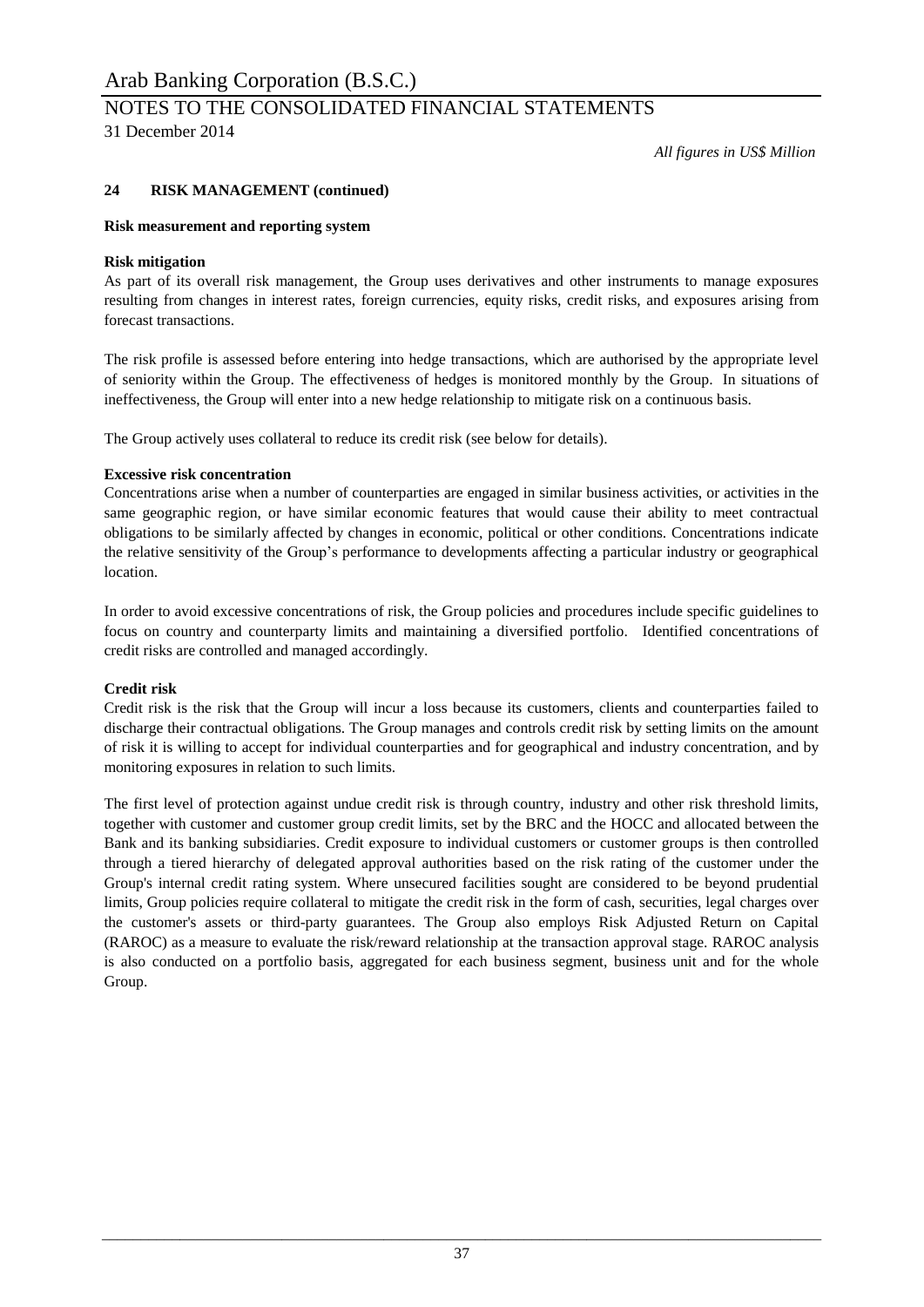## NOTES TO THE CONSOLIDATED FINANCIAL STATEMENTS

31 December 2014

*All figures in US\$ Million*

### **24 RISK MANAGEMENT (continued)**

### **Maximum exposure to credit risk without taking account of any collateral and other credit enhancements**

The Group's concentration of risk is managed by geographical region and by industry sector. The table below shows the maximum exposure to credit risk for the components of the statement of financial position, including credit commitments and contingent items. The maximum exposure is shown gross, before the effect of mitigation through the use of master netting and collateral agreements.

|                                                        | Gross maximum exposure |        |  |
|--------------------------------------------------------|------------------------|--------|--|
|                                                        | 2014                   | 2013   |  |
| Liquid funds                                           | 855                    | 999    |  |
| Trading debt securities                                | 538                    | 192    |  |
| Placements with banks and other financial institutions | 5,870                  | 5,018  |  |
| Securities bought under repurchase agreements          | 987                    | 349    |  |
| Non-trading debt securities                            | 4,595                  | 5,073  |  |
| Loans and advances                                     | 14,819                 | 13,653 |  |
| Other credit exposures                                 | 1,455                  | 1,007  |  |
|                                                        | 29,119                 | 26,291 |  |
| Credit commitments and contingent items (note 21)      | 9,006                  | 9,752  |  |
| Total                                                  | 38,125                 | 36,043 |  |

Where financial instruments are recorded at fair value the amounts shown above represent the current credit risk exposure but not the maximum risk exposure that could arise in the future as a result of changes in values.

For more detail on the maximum exposure to credit risk for each class of financial instrument, references should be made to the specific notes. The effect of collateral and other risk mitigation techniques is shown below.

### **Risk concentration of the maximum exposure to credit risk**

The Group's assets (before taking into account any collateral held or other credit enhancements), liabilities and equity and commitments and contingencies can be analysed by the following geographical regions:

|                |        |        |                        |        | <b>Credit commitments and</b> |       |
|----------------|--------|--------|------------------------|--------|-------------------------------|-------|
|                | Assets |        | Liabilities and equity |        | contingent items              |       |
|                | 2014   | 2013   | 2014                   | 2013   | 2014                          | 2013  |
| Western Europe | 3,499  | 3,474  | 1,136                  | 483    | 1,057                         | 1,835 |
| Arab World     | 12,973 | 9,717  | 22,027                 | 20,238 | 3,493                         | 3,844 |
| Asia           | 1,813  | 2,110  | 80                     | 70     | 432                           | 375   |
| North America  | 2,470  | 2,797  | 1,095                  | 958    | 507                           | 509   |
| Latin America  | 6,951  | 6,862  | 4,697                  | 4,418  | 3,095                         | 2,991 |
| Other          | 1,413  | 1,331  | 84                     | 124    | 422                           | 198   |
| Total          | 29,119 | 26,291 | 29,119                 | 26,291 | 9,006                         | 9,752 |
|                |        |        |                        |        |                               |       |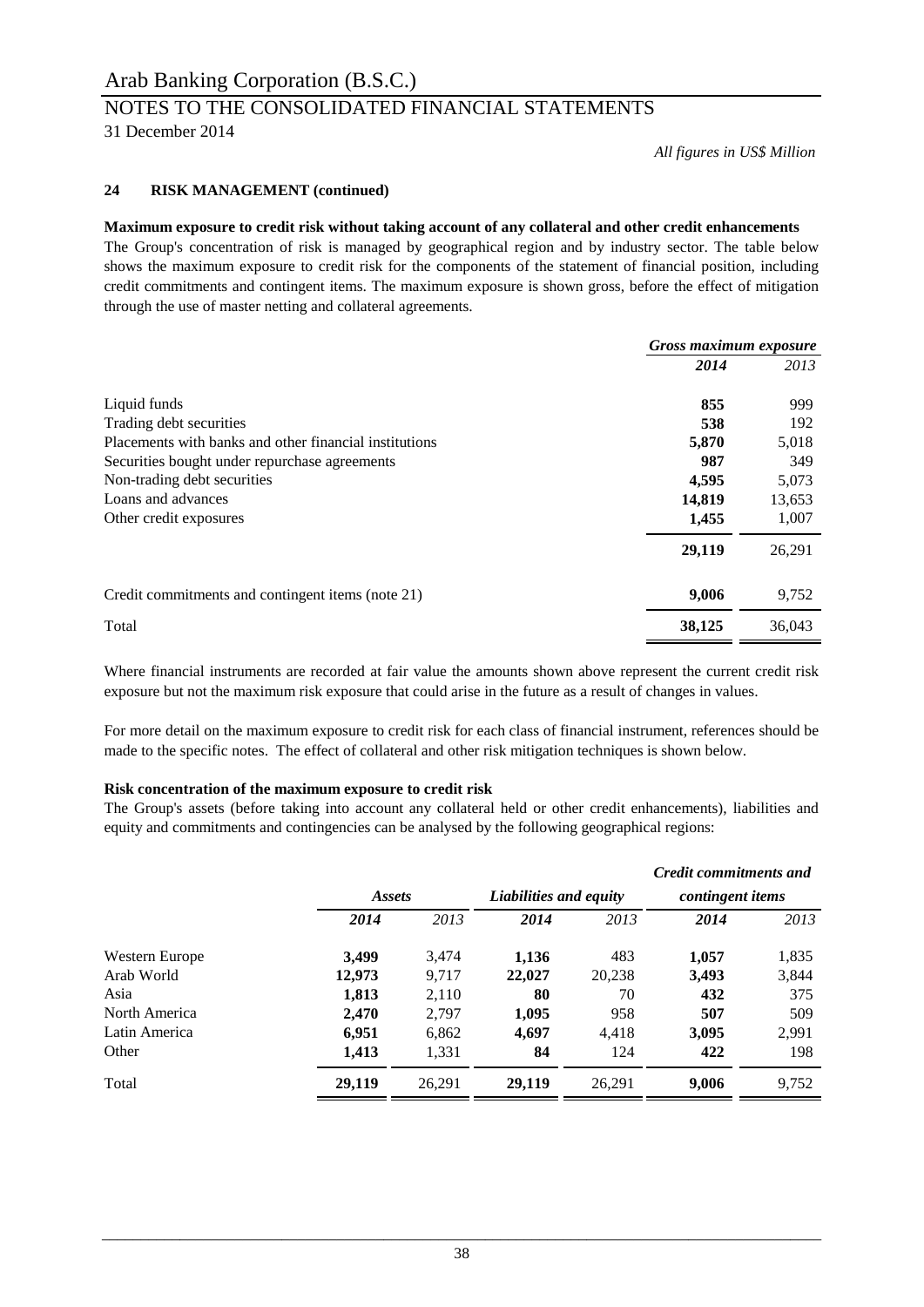# NOTES TO THE CONSOLIDATED FINANCIAL STATEMENTS

31 December 2014

*All figures in US\$ Million*

### **24 RISK MANAGEMENT (continued)**

### **Risk concentration of the maximum exposure to credit risk (continued)**

An industry sector analysis of the Group's financial assets, before and after taking into account collateral held or other credit enhancements, is as follows:

|                                   | Gross maximum exposure |        | Net maximum exposure |        |
|-----------------------------------|------------------------|--------|----------------------|--------|
|                                   | 2014                   | 2013   | 2014                 | 2013   |
| Financial services                | 10,984                 | 10,715 | 10,552               | 10,346 |
| Other services                    | 5,413                  | 4,592  | 5,303                | 4,496  |
| Manufacturing                     | 4,218                  | 4,337  | 4,162                | 4,287  |
| Construction                      | 1,576                  | 1.221  | 1,529                | 1,177  |
| Mining and quarrying              | 873                    | 745    | 869                  | 740    |
| Agriculture, fishing and forestry | 446                    | 487    | 446                  | 487    |
| Trade                             | 556                    | 496    | 547                  | 487    |
| Personal /Consumer finance        | 716                    | 627    | 672                  | 589    |
| Government                        | 4,337                  | 3,071  | 4,283                | 3,056  |
| Total                             | 29,119                 | 26.291 | 28.363               | 25,665 |

An industry sector analysis of the Group's credit commitments and contingent items, before and after taking into account collateral held or other credit enhancements, is as follows:

|                                   | Gross maximum exposure |       | Net maximum exposure |       |
|-----------------------------------|------------------------|-------|----------------------|-------|
|                                   | 2014                   | 2013  | 2014                 | 2013  |
| Financial services                | 3,521                  | 3,355 | 3,281                | 3,009 |
| Other services                    | 2,062                  | 2,759 | 2,054                | 2,755 |
| Manufacturing                     | 1,640                  | 1,972 | 1,631                | 1,954 |
| Construction                      | 915                    | 763   | 912                  | 759   |
| Mining and quarrying              | 405                    | 525   | 405                  | 525   |
| Agriculture, fishing and forestry | 16                     | 9     | 16                   | 9     |
| Trade                             | 250                    | 269   | 247                  | 266   |
| Government                        | 155                    | 25    | 155                  | 25    |
| Other                             | 42                     | 75    | 40                   | 73    |
| Total                             | 9,006                  | 9,752 | 8,741                | 9,375 |
|                                   |                        |       |                      |       |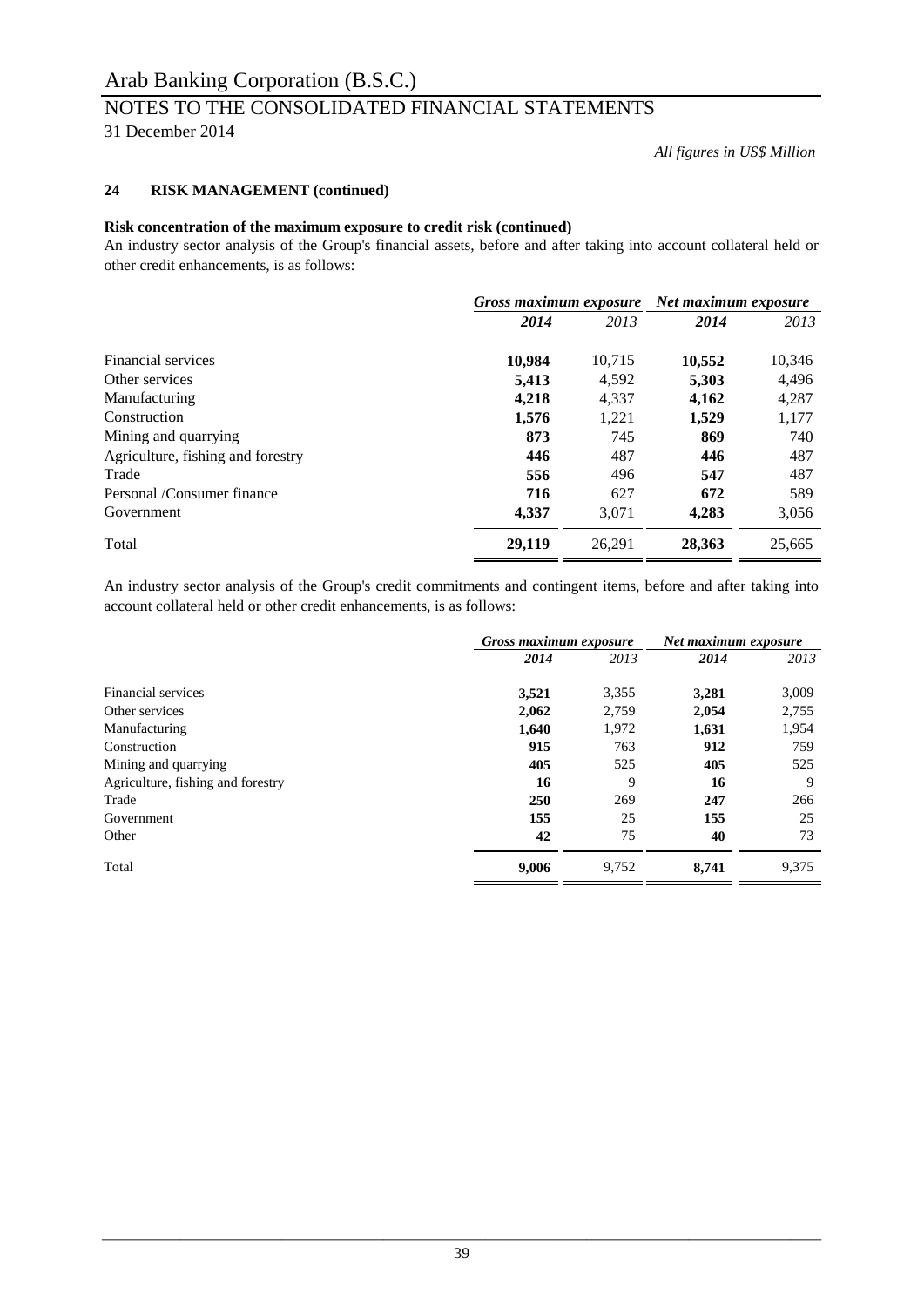## NOTES TO THE CONSOLIDATED FINANCIAL STATEMENTS

31 December 2014

*All figures in US\$ Million*

### **24 RISK MANAGEMENT (continued)**

### **Credit quality per class of financial assets**

The credit quality of financial assets is managed by the Group using internal credit ratings. The table below shows the credit quality by class of financial asset, based on the Group's credit rating system.

| 31 December 2014                |                      | Neither past due nor impaired |                             | Past due                               |              |
|---------------------------------|----------------------|-------------------------------|-----------------------------|----------------------------------------|--------------|
|                                 | <b>High</b><br>grade | <b>Standard</b><br>grade      | $Sub-$<br>standard<br>grade | and<br>individually<br><i>impaired</i> | <b>Total</b> |
| Liquid funds                    | 855                  | ٠                             | ٠                           |                                        | 855          |
| Trading debt securities         | 380                  | 158                           | ٠                           |                                        | 538          |
| Placements with banks and other |                      |                               |                             |                                        |              |
| financial institutions          | 4,609                | 1,261                         |                             |                                        | 5,870        |
| Securities bought under         |                      |                               |                             |                                        |              |
| repurchase agreements           | 987                  |                               | $\blacksquare$              |                                        | 987          |
| Non-trading debt securities     | 3,186                | 1,391                         | ۰                           | 18                                     | 4,595        |
| Loans and advances              | 7,278                | 7,504                         |                             | 37                                     | 14,819       |
| Other credit exposures          | 1,306                | 149                           |                             |                                        | 1,455        |
|                                 | 18,601               | 10,463                        |                             | 55                                     | 29,119       |
|                                 |                      |                               |                             |                                        |              |

| 31 December 2013                | Neither past due nor impaired | Past due                 |                             |                                 |        |
|---------------------------------|-------------------------------|--------------------------|-----------------------------|---------------------------------|--------|
|                                 | High<br>grade                 | <b>Standard</b><br>grade | $Sub-$<br>standard<br>grade | and<br>individually<br>impaired | Total  |
| Liquid funds                    | 999                           | $\overline{\phantom{a}}$ |                             |                                 | 999    |
| Trading debt securities         | 164                           | 28                       |                             |                                 | 192    |
| Placements with banks and other |                               |                          |                             |                                 |        |
| financial institutions          | 3,989                         | 1,029                    |                             |                                 | 5,018  |
| Securities bought under         |                               |                          |                             |                                 |        |
| repurchase agreements           | 349                           |                          |                             |                                 | 349    |
| Non-trading debt securities     | 3,600                         | 1,455                    |                             | 18                              | 5,073  |
| Loans and advances              | 6,412                         | 7,130                    | 6                           | 105                             | 13,653 |
| Other credit exposures          | 870                           | 137                      |                             |                                 | 1,007  |
|                                 | 16,383                        | 9,779                    | 6                           | 123                             | 26,291 |

As at 31 December 2014, the total amount of past due but not impaired assets was US\$ 43 million (2013: US\$ 54 million), all aged under ninety days.

It is the Group's policy to maintain accurate and consistent risk ratings across the credit portfolio through a risk rating system. This facilitates focused management of the applicable risks and the comparison of credit exposures across all lines of business, geographic regions and products. The rating is supported by a variety of financial analytics, combined with processed market information to provide the main inputs for the measurement of counterparty credit risk. All internal ratings are tailored to the various categories and are derived in accordance with the Group's credit policy. The attributable risk ratings are assessed and updated regularly. Each risk rating class has grades equivalent to Moody's, S&P and Fitch rating agencies.

### **Carrying amount per class of financial assets whose terms have been renegotiated as at year-end**

|                    | 2014 | 2013 |
|--------------------|------|------|
| Loans and advances | 191  | 256  |
|                    |      |      |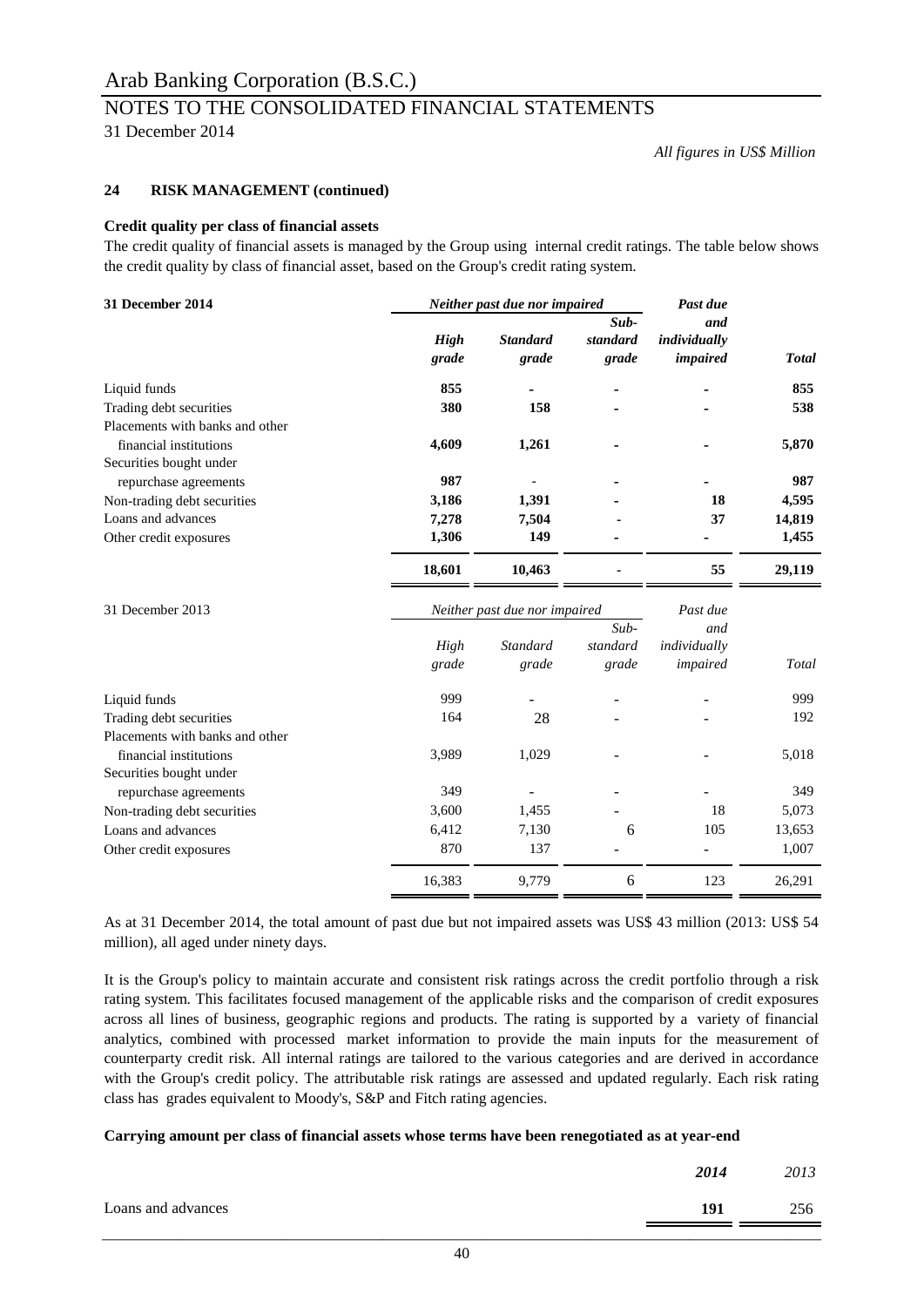31 December 2014

*All figures in US\$ Million*

### **24 RISK MANAGEMENT (continued)**

### **Collateral and other credit enhancements**

The amount and type of collateral depends on an assessment of the credit risk of the counterparty. The types of collateral mainly includes cash and guarantees from banks.

Management monitors the market value of collateral, requests additional collateral in accordance with the underlying agreement, and monitors the market value of collateral obtained during its review of the adequacy of the allowance for impairment losses. The Group also makes use of master netting agreements with counterparties.

### **Settlement risk**

Settlement risk is the risk of loss due to the failure of a counterparty to honour its obligations to deliver cash, securities or other assets as contractually agreed. For certain types of transactions, the Group mitigates this risk through a settlement agent to ensure that a trade is settled only when both parties fulfil their settlement obligations. Settlement approvals form a part of credit approval and limit monitoring procedure.

### **Market risk**

Market risk is the risk that the Group's earnings or capital, or its ability to support business strategy, will be impacted by the change in market rates or prices related to interest rates, equity prices, credit spreads, foreign exchange rates, and commodity prices.

The Group has established risk management policies and limits within which exposure to market risk is monitored, measured and controlled by the Risk Management Department (RMD) with strategic oversight exercised by GALCO. The RMD's Treasury & Financial Market Risk (TFMR) unit is responsible for developing and implementing market risk policy and risk measuring/monitoring methodology and for reviewing all new trading products and product limits prior to GALCO approval. MRM's core responsibility is to measure and report market risk against limits throughout the Group.

### **Interest rate risk**

Interest rate risk arises from the possibility that changes in interest rates will affect future profitability or the fair values of financial instruments. The Group is exposed to interest rate risk as a result of mismatches of interest rate re-pricing of assets and liabilities. The most prominent market risk factor for the Group is interest rates. This risk is minimized as the Group's rate sensitive assets and liabilities are mostly floating rate, where the duration risk is lower. In general, the Group uses matched currency funding and translates fixed rate instruments to floating rate to better manage the duration in the asset book.

The following table demonstrates the sensitivity to a reasonably possible change in interest rates, with all other variables held constant, of the Group's consolidated statement of income.

The sensitivity of the consolidated statement of income is the effect of the assumed changes in interest rates on the net interest income for one year, based on financial assets and financial liabilities held at 31 December, including the effect of hedging instruments. The sensitivity of equity is calculated by revaluing fixed rate available-for-sale financial assets, including the effect of any associated hedges and swaps. Substantially all the available-for-sale non-trading securities held by the Group are floating rate assets. Hence, the sensitivity to changes in equity due to interest rate changes is insignificant.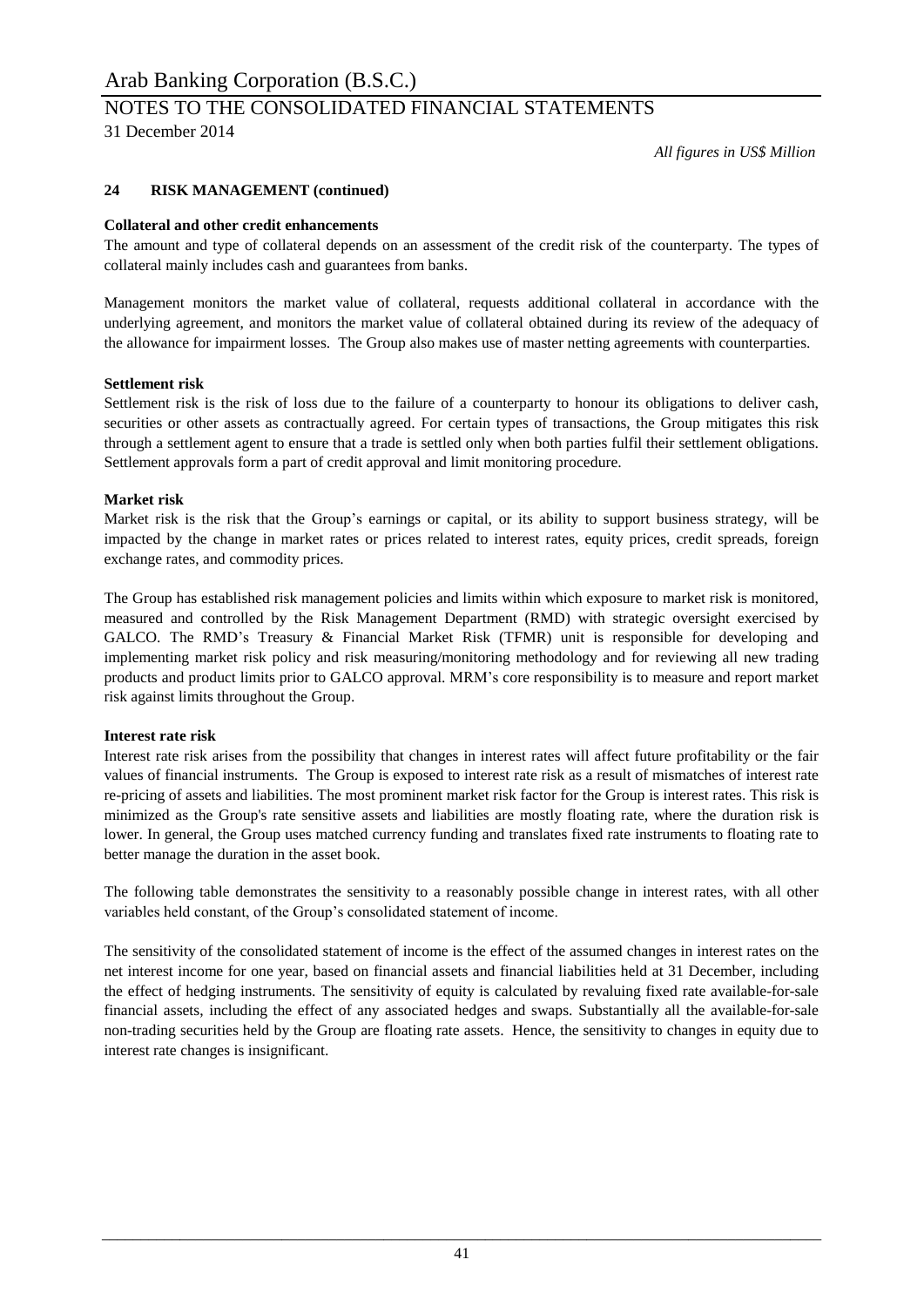# NOTES TO THE CONSOLIDATED FINANCIAL STATEMENTS

31 December 2014

*All figures in US\$ Million*

### **24 RISK MANAGEMENT (continued)**

### **Interest rate risk (continued)**

|                       | 2014        |                    |                         |              |  |  |  |  |  |
|-----------------------|-------------|--------------------|-------------------------|--------------|--|--|--|--|--|
|                       | Increase in |                    | Sensitivity Decrease in | Sensitivity  |  |  |  |  |  |
|                       |             | basis statement of | <b>basis</b>            | statement of |  |  |  |  |  |
|                       | points      | income             | points                  | income       |  |  |  |  |  |
| <b>US Dollar</b>      | 25          | 6                  | 25                      | (6)          |  |  |  |  |  |
| Euro                  | 25          |                    | 25                      |              |  |  |  |  |  |
| <b>Pound Sterling</b> | 25          | (1)                | 25                      | 1            |  |  |  |  |  |
| <b>Brazilian Real</b> | 25          |                    | 25                      |              |  |  |  |  |  |
| <b>Others</b>         | 25          | 1                  | 25                      | (1)          |  |  |  |  |  |
|                       |             |                    |                         |              |  |  |  |  |  |
|                       |             |                    | 2013                    |              |  |  |  |  |  |
|                       | Increase in |                    | Sensitivity Decrease in | Sensitivity  |  |  |  |  |  |
|                       | basis       | statement of       | basis                   | statement of |  |  |  |  |  |
|                       | points      | income             | points                  | income       |  |  |  |  |  |
| <b>US Dollar</b>      | 25          | 4                  | 25                      |              |  |  |  |  |  |
| Euro                  | 25          | $\overline{2}$     | 25                      | (4)          |  |  |  |  |  |
| Pound Sterling        | 25          | (1)                | 25                      | (2)<br>1     |  |  |  |  |  |
| <b>Brazilian Real</b> | 25          |                    | 25                      |              |  |  |  |  |  |

### **Currency risk**

Currency risk is the risk that the value of a financial instrument will fluctuate due to changes in foreign exchange rates.

The table below indicates the currencies to which the Group had significant exposure at 31 December 2014 on its monetary assets and liabilities and its forecast cash flows. The analysis calculates the effect of a reasonably possible movement of the currency rate against the US\$, with all other variables held constant on the consolidated statement of income (due to the fair value of currency sensitive trading and non-trading monetary assets and liabilities) and equity (due to the change in fair value of currency swaps and forward foreign exchange contracts used as fair value hedges) and the effect of the impact of foreign currency movements on the structural positions of the Bank in its subsidiaries. A negative amount in the table reflects a potential net reduction in the consolidated statement of income or equity, while a positive amount reflects a potential net increase.

|                       |                                    |                                          | 2013                       |                                       |                                   |                            |  |  |
|-----------------------|------------------------------------|------------------------------------------|----------------------------|---------------------------------------|-----------------------------------|----------------------------|--|--|
|                       | Change in<br>currency<br>rate in % | <b>Effect</b> on<br>profit<br>before tax | <b>Effect</b> on<br>equity | Change in<br>currency<br>rate in $\%$ | Effect on<br>profit<br>before tax | <i>Effect on</i><br>equity |  |  |
| <b>Currency</b>       |                                    |                                          |                            |                                       |                                   |                            |  |  |
| <b>Brazilian Real</b> | $+/- 5\%$                          | ۰                                        | $+/-25$                    | $+/- 5\%$                             | $-/-1$                            | $+/-24$                    |  |  |
| Pound Sterling        | $+/- 5\%$                          | ٠                                        | $\blacksquare$             | $+/- 5\%$                             | $+/-1$                            | $\overline{\phantom{a}}$   |  |  |
| <b>Egyptian Pound</b> | $+/- 5\%$                          | $\blacksquare$                           | $+/-8$                     | $+/- 5\%$                             | $\overline{\phantom{0}}$          | $+/-8$                     |  |  |
| Jordanian Dinar       | $+/- 5\%$                          | $+/-1$                                   | $+/-9$                     | $+/- 5\%$                             |                                   | $+/-8$                     |  |  |
| Algerian Dinar        | $+/- 5\%$                          | $\blacksquare$                           | $+/-8$                     | $+/- 5\%$                             |                                   | $+/-9$                     |  |  |
| Oatari Rival          | $+/- 5\%$                          | $+/-10$                                  | $\blacksquare$             | $+/- 5\%$                             |                                   |                            |  |  |
| Euro                  | $+/- 5\%$                          | $+/-3$                                   | $\blacksquare$             | $+/- 5\%$                             | $-/-4$                            |                            |  |  |
| <b>Swiss Francs</b>   | $+/- 5\%$                          | $-1+3$                                   |                            | $+/- 5\%$                             |                                   |                            |  |  |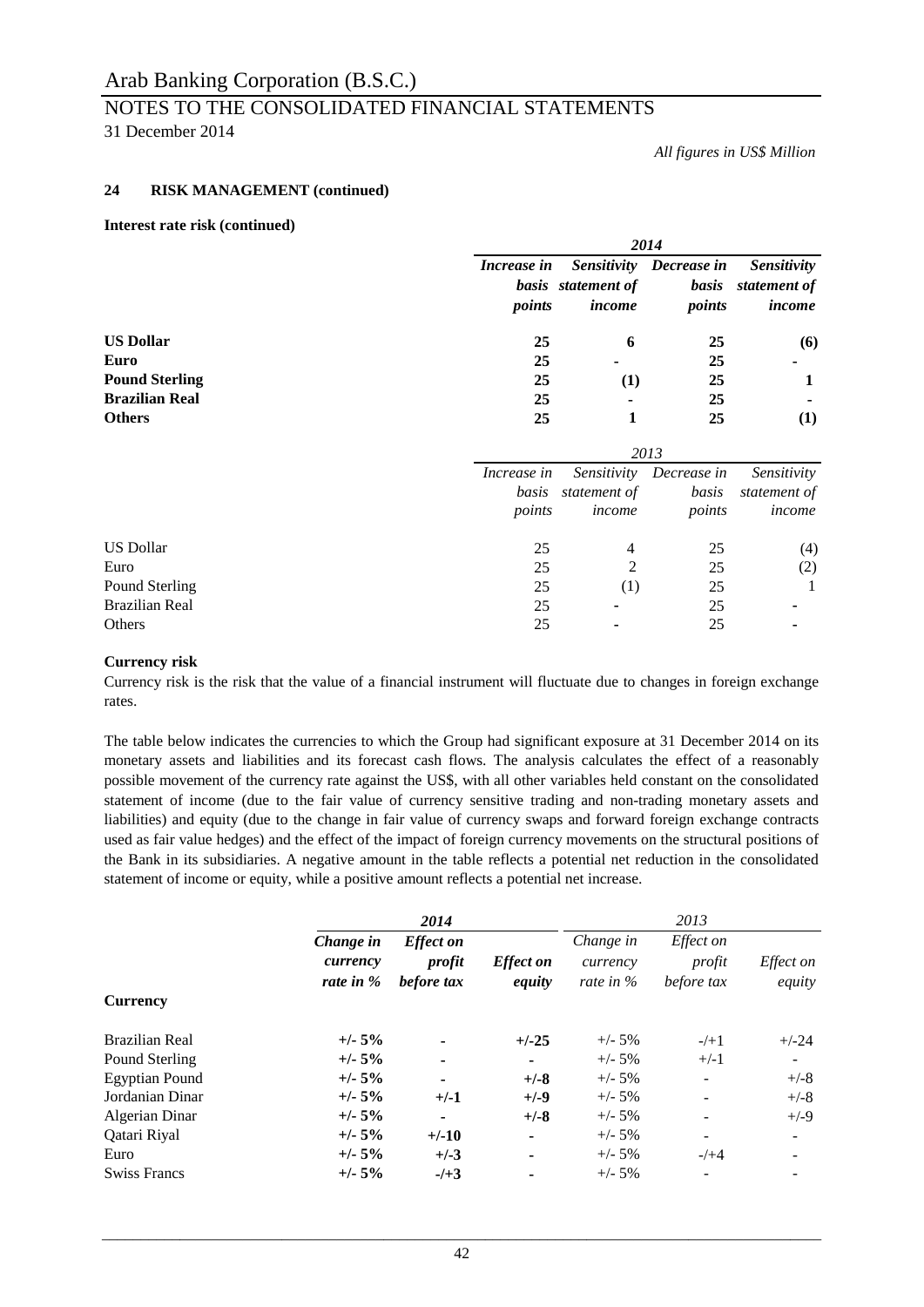31 December 2014

*All figures in US\$ Million*

### **24 RISK MANAGEMENT (continued)**

### **Equity price risk**

Equity price risk is the risk that the fair values of equities decrease as the result of changes in the levels of equity indices and the value of individual stocks. The non-trading equity price risk exposure arises from the Group's securities portfolio.

The effect on equity (as a result of a change in the fair value of trading equity instruments and equity instruments held as available for sale) due to a reasonably possible change in equity indices or the net asset values, with all other variables held constant, is as follows:

|                                    | 2014                               |                  | 2013                                          |                      |
|------------------------------------|------------------------------------|------------------|-----------------------------------------------|----------------------|
|                                    |                                    | <b>Effect</b> on |                                               | Effect on            |
|                                    |                                    | statement        |                                               | statement            |
|                                    | % Change in<br><i>equity price</i> | equity           | of income/ % Change in<br><i>equity price</i> | of income/<br>equity |
| <b>Trading equities</b>            | $+/- 5\%$                          | ٠                | $+/- 5\%$                                     |                      |
| <b>Available-for-sale equities</b> | $+/- 5\%$                          | $+/-2$           | $+/- 5\%$                                     | $+/-2$               |

### **Operational risk**

Operational risk is defined as the risk of loss resulting from inadequate or failed internal processes or systems or from external events. Operational risk is inherent in all business activities and can never be eliminated entirely; however shareholder value can be preserved and enhanced by managing, mitigating and, in some cases, insuring against operational risk. To achieve this goal the Operational Risk Management Unit has developed an operational risk framework, which includes identification, measurement, management, and monitoring and risk control/mitigation elements. A variety of underlying processes are being deployed across the Group including risk and control self-assessments, Key Risk Indicators (KRI), group-wide Control Standards, control environment scans and new product review & approval processes.

The Group intends to make operational risk transparent throughout the enterprise, to which end processes are being developed to provide for regular reporting of relevant operational risk management information to business management, senior management, the GORCO, the BRC and the Board of Directors generally.

Group policy dictates that the operational functions of booking, recording and monitoring of transactions are carried out by staff that are independent of the individuals initiating the transactions. Each business line – including Operations, Information Technology, Human Resources, Legal & Compliance and Financial Control - is further responsible for employing the aforementioned framework processes and control programmes to manage its operational risk within the guidelines established by the Group's policy and procedures. To ensure that all operational risks to which the Group is exposed are adequately managed, support functions are also involved in the identification, measurement, management, monitoring and control/mitigation of operational risk, as appropriate.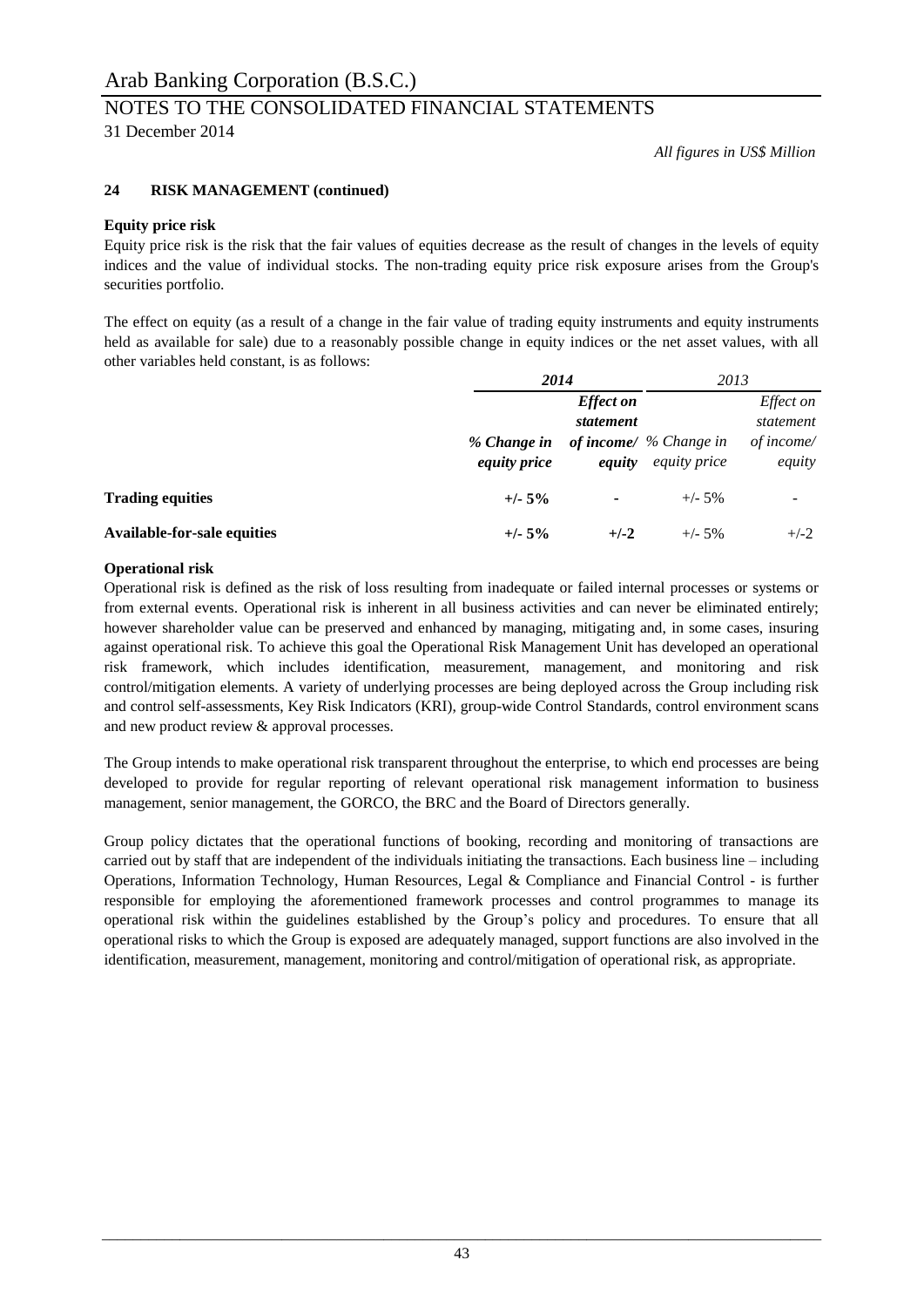31 December 2014

*All figures in US\$ Million*

#### **24 RISK MANAGEMENT (continued)**

### **Liquidity risk**

Liquidity risk is the risk that the Group will be unable to meet its payment obligations when they fall due under normal and stress circumstances. To limit this risk, management has arranged diversified funding sources in addition to its core deposit base, manages assets with liquidity in mind, and monitors future cash flows and liquidity on a daily basis. This incorporates an assessment of expected cash flows and the availability of high grade collateral which could be used to secure additional funding if required.

The Group maintains liquid assets at prudential levels to ensure that cash can quickly be made available to honour all its obligations, even under adverse conditions. The Group is generally in a position of excess liquidity, its principal sources of liquidity being its deposit base, liquidity derived from its operations and inter-bank borrowings. The Minimum Liquidity Guideline (MLG) is used to manage and monitor daily liquidity. The MLG represents the minimum number of days the Group can survive the combined outflow of all deposits and contractual drawdowns, under market value driven encashability scenarios.

In addition, the internal liquidity/maturity profile is generated to summarize the actual liquidity gaps versus the revised gaps based on internal assumptions.

The table below summarises the maturity profile of the Group's financial liabilities at 31 December 2014 based on contractual undiscounted repayment obligations. See the next table for the expected maturities of these liabilities. Repayments which are subjected to notice are treated as if notice were to be given immediately. However, the Group expects that many customers will not request repayment on the earliest date the Group could be required to pay and the table does not reflect the expected cash flows indicated by the Group's deposit retention history.

| At 31 December 2014                                                                           | Within 1<br>month | $1 - 3$<br>months | $3 - 6$<br>months | $6 - 12$<br>months | $1 - 5$<br>years | $5 - 10$<br>years | $10 - 20$<br>years       | <b>Total</b> |
|-----------------------------------------------------------------------------------------------|-------------------|-------------------|-------------------|--------------------|------------------|-------------------|--------------------------|--------------|
| <b>Financial liabilities</b>                                                                  |                   |                   |                   |                    |                  |                   |                          |              |
| Deposits from customers                                                                       | 8,519             | 1,276             | 1,136             | 2,005              | 1,091            | 304               | 16                       | 14,347       |
| Deposits from banks and other financial institutions                                          | 1,827             | 1,205             | 1,147             | 927                | 721              | 60                | л                        | 5,888        |
| Securities sold under repurchase agreements                                                   | ۰                 | 4                 | 74                | ۰                  | 2                | 11                |                          | 91           |
| Certificates of deposits                                                                      | 10                | 4                 |                   | 5                  | 23               | ۰                 |                          | 49           |
| Interest payable and other liabilities                                                        | 1,050             | 41                | 54                | 48                 | 44               |                   | $\blacksquare$           | 1,241        |
| Term notes, bonds and other term financing                                                    |                   |                   |                   | ٠                  | 3,775            | 600               | $\overline{\phantom{0}}$ | 4,375        |
| Total non-derivative undiscounted financial liabilities<br>on statement of financial position | 11,406            | 2,530             | 2,418             | 2,985              | 5,656            | 979               | 17                       | 25,991       |
| <b>ITEMS OFF STATEMENT OF FINANCIAL POSITION</b>                                              |                   |                   |                   |                    |                  |                   |                          |              |
| Gross settled foreign currency derivatives                                                    | 5,654             | 1,183             | 320               | 716                | 299              | 244               | ۰                        | 8,416        |
| Guarantees                                                                                    | 3,348             |                   |                   | $\blacksquare$     |                  |                   |                          | 3,348        |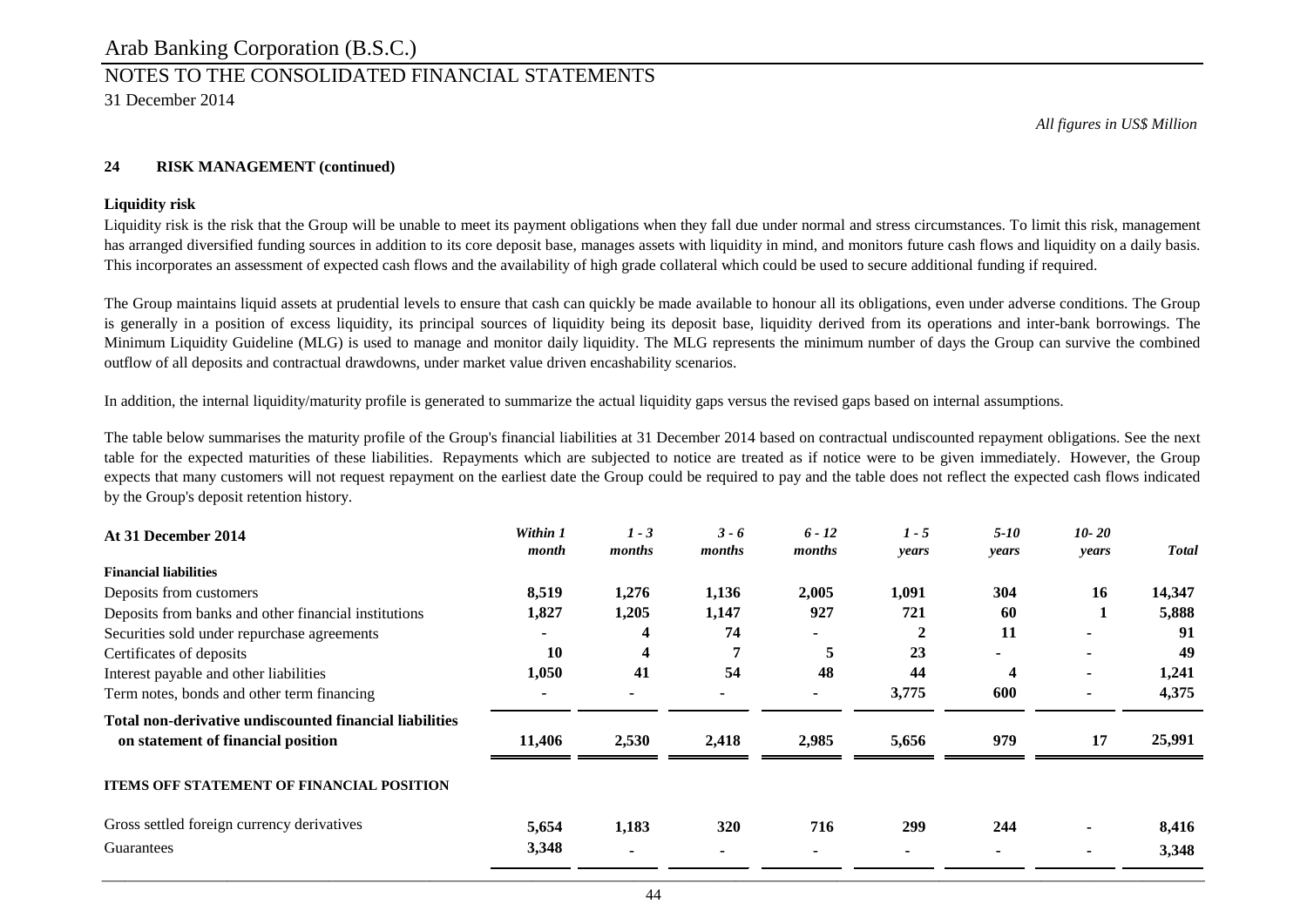31 December 2014

*All figures in US\$ Million*

### **24 RISK MANAGEMENT (continued)**

### **Liquidity risk (continued)**

| At 31 December 2013                                                                           | Within 1<br>month        | $1 - 3$<br>months | $3 - 6$<br>months | $6 - 12$<br>months | $1 - 5$<br>years | $5 - 10$<br>years | $10 - 20$<br>years       | Total  |
|-----------------------------------------------------------------------------------------------|--------------------------|-------------------|-------------------|--------------------|------------------|-------------------|--------------------------|--------|
| <b>Financial liabilities</b>                                                                  |                          |                   |                   |                    |                  |                   |                          |        |
| Deposits from customers                                                                       | 8,819                    | 1,899             | 402               | 757                | 1,177            | 331               | 22                       | 13,407 |
| Deposits from banks and other financial institutions                                          | 2,053                    | 933               | 962               | 662                | 851              | 3                 |                          | 5,464  |
| Securities sold under repurchase agreements                                                   |                          |                   | 129               | $\mathcal{D}$      | 42               | 16                |                          | 190    |
| Certificates of deposits                                                                      |                          | 4                 |                   |                    | 13               |                   |                          | 30     |
| Interest payable and other liabilities                                                        | 722                      | 23                | 31                | 30                 | 49               | 3                 |                          | 858    |
| Term notes, bonds and other term financing                                                    | $\overline{\phantom{a}}$ |                   |                   | -                  | 2,569            | 597               | $\overline{\phantom{a}}$ | 3,166  |
| Total non-derivative undiscounted financial liabilities<br>on statement of financial position | 11,595                   | 2,860             | 1,529             | 1,458              | 4,701            | 950               | 22                       | 23,115 |
| ITEMS OFF STATEMENT OF FINANCIAL POSITION                                                     |                          |                   |                   |                    |                  |                   |                          |        |
| Gross settled foreign currency derivatives                                                    | 2,925                    | 1,128             | 295               | 481                | 201              | 276               |                          | 5,306  |
| Guarantees                                                                                    | 3,289                    |                   |                   |                    |                  |                   |                          | 3,289  |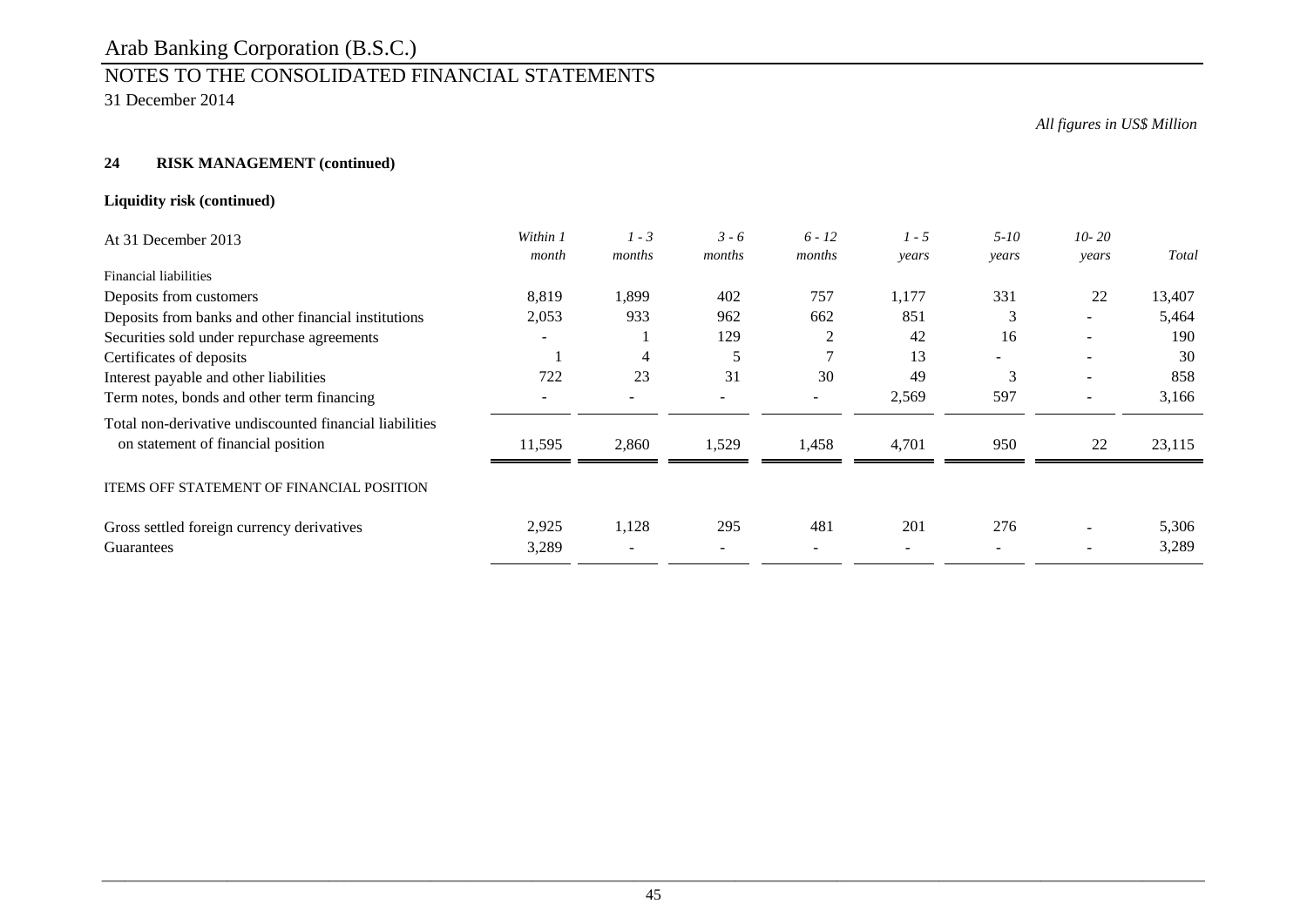31 December 2014

*All figures in US\$ Million*

#### **24 RISK MANAGEMENT (continued)**

### **Liquidity risk (continued)**

The maturity analysis of assets and liabilities analysed according to when they are expected to be recovered or settled or when they could be realised.

|                                            |          |                         |         |                  | <b>Total</b> |          |                  |                  |                |                | <b>Total</b> |              |
|--------------------------------------------|----------|-------------------------|---------|------------------|--------------|----------|------------------|------------------|----------------|----------------|--------------|--------------|
| At 31 December 2014                        | Within 1 | $1 - 3$                 | $3 - 6$ | $6 - 12$         | within 12    | $1 - 5$  | $5 - 10$         | $10 - 20$        | Over $20$      |                | over 12      |              |
|                                            | month    | months                  | months  | months           | months       | years    | years            | years            | years          | <b>Undated</b> | months       | <b>Total</b> |
| <b>ASSETS</b>                              |          |                         |         |                  |              |          |                  |                  |                |                |              |              |
| Liquid funds                               | 677      | 83                      | 78      | 24               | 862          | 47       |                  |                  |                |                | 47           | 909          |
| Trading securities                         | 15       | 38                      | 53      | 25               | 131          | 189      | 205              | 14               |                |                | 408          | 539          |
| Placements with banks and other financial  |          |                         |         |                  |              |          |                  |                  |                |                |              |              |
| institutions                               | 5,041    | 555                     | 274     | $\blacksquare$   | 5,870        |          |                  |                  |                |                |              | 5,870        |
| Securities bought under repurchase         |          |                         |         |                  |              |          |                  |                  |                |                |              |              |
| agreements                                 | 987      |                         |         |                  | 987          |          |                  |                  |                |                |              | 987          |
| Non-trading securities                     | 2,033    | 75                      | 935     | 600              | 3,643        | 855      | 105              | 8                | $\overline{2}$ | 14             | 984          | 4,627        |
| Loans and advances                         | 1,764    | 2,086                   | 2,084   | 2,153            | 8,087        | 5,426    | 1,155            | 119              | 32             |                | 6,732        | 14,819       |
| Others                                     | 22       | 21                      | 22      | 47               | 112          | 121      | 26               | $\boldsymbol{2}$ | $\blacksquare$ | 1,344          | 1,493        | 1,605        |
| <b>Total assets</b>                        | 10,539   | 2,858                   | 3,446   | 2,849            | 19,692       | 6,638    | 1,491            | 143              | 34             | 1,358          | 9,664        | 29,356       |
| <b>LIABILITIES, SHAREHOLDERS' EQUITY</b>   |          |                         |         |                  |              |          |                  |                  |                |                |              |              |
| AND NON-CONTROLLING INTERESTS              |          |                         |         |                  |              |          |                  |                  |                |                |              |              |
| Deposits from customers                    | 5,434    | 988                     | 893     | 1,350            | 8,665        | 5,036    | 233              | 11               |                |                | 5,280        | 13,945       |
| Deposits from banks and other financial    |          |                         |         |                  |              |          |                  |                  |                |                |              |              |
| institutions                               | 1,580    | 1,115                   | 1,137   | 910              | 4,742        | 891      | 34               | 1                |                |                | 926          | 5,668        |
| Certificates of deposit                    | 11       | 3                       | 7       | $\boldsymbol{4}$ | 25           | 22       |                  |                  |                |                | 22           | 47           |
| Securities sold under repurchase           |          |                         |         |                  |              |          |                  |                  |                |                |              |              |
| agreements                                 |          | $\overline{\mathbf{4}}$ | 74      |                  | 78           | 1        | 8                |                  |                |                | 9            | 87           |
| Term notes, bonds and other term financing |          |                         |         |                  | ۰.           | 3,497    | 394              |                  |                |                | 3,891        | 3,891        |
| Others                                     | 31       | 41                      | 54      | 48               | 174          | 44       | $\boldsymbol{4}$ |                  |                | 1,070          | 1,118        | 1,292        |
| Shareholders' equity and non-controlling   |          |                         |         |                  |              |          |                  |                  |                |                |              |              |
| interests                                  |          |                         |         |                  |              |          |                  |                  |                | 4,426          | 4,426        | 4,426        |
| Total liabilities, shareholders' equity    |          |                         |         |                  |              |          |                  |                  |                |                |              |              |
| and non-controlling interests              | 7,056    | 2,151                   | 2,165   | 2,312            | 13,684       | 9,491    | 673              | 12               |                | 5,496          | 15,672       | 29,356       |
| Net liquidity gap                          | 3,483    | 707                     | 1,281   | 537              | 6,008        | (2, 853) | 818              | 131              | 34             | (4, 138)       | (6,008)      |              |
| Cumulative net liquidity gap               | 3,483    | 4,190                   | 5,471   | 6,008            |              | 3,155    | 3,973            | 4,104            | 4,138          |                |              |              |
|                                            |          |                         |         |                  |              |          |                  |                  |                |                |              |              |

Within 1 month are primarily liquid securities that can be sold under repurchase agreements. Deposits are continuously replaced with other new deposits or rollover from the same or different counterparties, based on available lines of credit.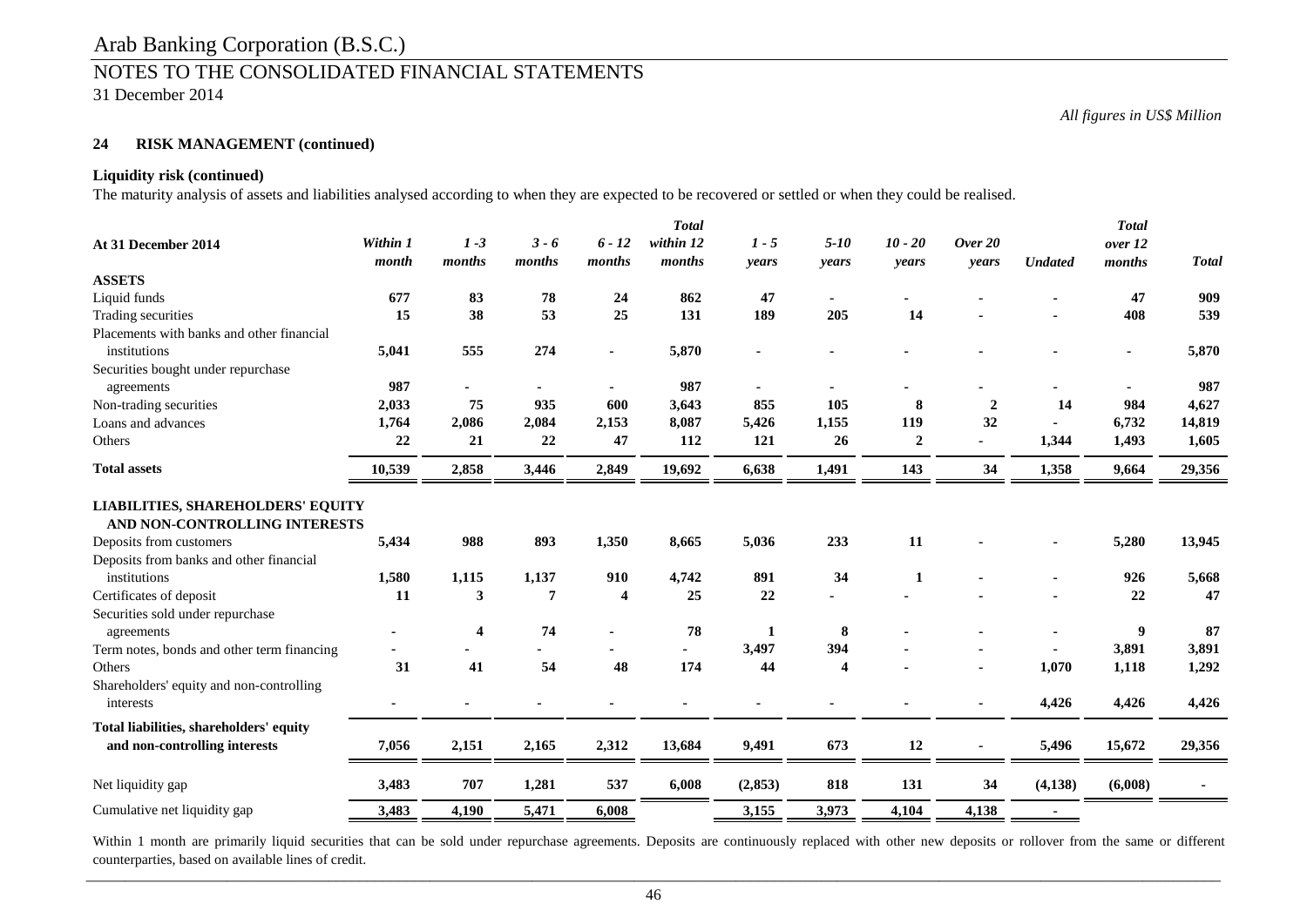31 December 2014

### **24 RISK MANAGEMENT (continued)**

*All figures in US\$ Million*

## **Liquidity risk (continued)**

|                                                                          |          |                |         |          | Total     |         |                |           |                          |                | Total   |        |
|--------------------------------------------------------------------------|----------|----------------|---------|----------|-----------|---------|----------------|-----------|--------------------------|----------------|---------|--------|
| At 31 December 2013                                                      | Within 1 | $1 - 3$        | $3 - 6$ | $6 - 12$ | within 12 | $1 - 5$ | $5 - 10$       | $10 - 20$ | Over $20$                |                | over 12 |        |
|                                                                          | month    | months         | months  | months   | months    | years   | years          | years     | years                    | <b>Undated</b> | months  | Total  |
| <b>ASSETS</b>                                                            |          |                |         |          |           |         |                |           |                          |                |         |        |
| Liquid funds                                                             | 668      | 201            | 90      | 74       | 1,033     | $22\,$  |                |           |                          |                | 22      | 1,055  |
| Trading securities                                                       |          |                |         | 12       | 12        | 60      | 98             | 22        |                          | $\overline{2}$ | 182     | 194    |
| Placements with banks and other                                          |          |                |         |          |           |         |                |           |                          |                |         |        |
| financial institutions                                                   | 3,835    | 595            | 259     | 329      | 5,018     |         |                |           |                          |                |         | 5,018  |
| Securities bought under repurchase                                       |          |                |         |          |           |         |                |           |                          |                |         |        |
| agreements                                                               | 249      | 100            |         |          | 349       |         |                |           |                          |                |         | 349    |
| Non-trading securities                                                   | 2,783    | 206            | 849     | 522      | 4.360     | 667     | 17             | 27        | 2                        | 43             | 756     | 5,116  |
| Loans and advances                                                       | 1,331    | 2,015          | 1.611   | 1,962    | 6.919     | 5,422   | 1.211          | 90        | 11                       |                | 6,734   | 13,653 |
| Others                                                                   | 14       | 23             | 20      | 33       | 90        | 97      | $\overline{7}$ | 8         | $\sim$                   | 958            | 1,070   | 1,160  |
| Total assets                                                             | 8,880    | 3,140          | 2,829   | 2,932    | 17,781    | 6,268   | 1,333          | 147       | 13                       | 1,003          | 8,764   | 26,545 |
| LIABILITIES, SHAREHOLDERS' EQUITY<br>AND NON-CONTROLLING INTERESTS       |          |                |         |          |           |         |                |           |                          |                |         |        |
| Deposits from customers                                                  | 6,692    | 1,474          | 415     | 711      | 9,292     | 3,471   | 253            | 14        |                          |                | 3,738   | 13,030 |
| Deposits from banks and other financial                                  |          |                |         |          |           |         |                |           |                          |                |         |        |
| institutions                                                             | 2,052    | 928            | 954     | 648      | 4,582     | 671     | 2              |           |                          |                | 673     | 5,255  |
| Certificates of deposit                                                  | 2        | $\overline{4}$ | 5       | 6        | 17        | 12      |                |           |                          |                | 12      | 29     |
| Securities sold under repurchase                                         |          |                |         |          |           |         |                |           |                          |                |         |        |
| agreement                                                                |          |                | 127     |          | 128       | 34      | 13             |           |                          |                | 47      | 175    |
| Term notes, bonds and other term financing                               |          |                |         |          | $\sim$    | 2,371   | 392            |           |                          |                | 2,763   | 2,763  |
| Others                                                                   | 29       | 23             | 31      | 30       | 113       | 49      | $\mathfrak{Z}$ |           |                          | 769            | 821     | 934    |
| Shareholders' equity and non-controlling                                 |          |                |         |          |           |         |                |           |                          |                |         |        |
| interests                                                                |          |                |         |          |           |         |                |           | $\overline{\phantom{a}}$ | 4,359          | 4,359   | 4,359  |
| Total liabilities, shareholders' equity and<br>non-controlling interests | 8,775    | 2,429          | 1,532   | 1,396    | 14,132    | 6,608   | 663            | 14        |                          | 5,128          | 12,413  | 26,545 |
| Net liquidity gap                                                        | 105      | 711            | 1,297   | 1,536    | 3,649     | (340)   | 670            | 133       | 13                       | (4, 125)       | (3,649) |        |
| Cumulative net liquidity gap                                             | 105      | 816            | 2.113   | 3.649    |           | 3,309   | 3.979          | 4.112     | 4,125                    |                |         |        |
|                                                                          |          |                |         |          |           |         |                |           |                          |                |         |        |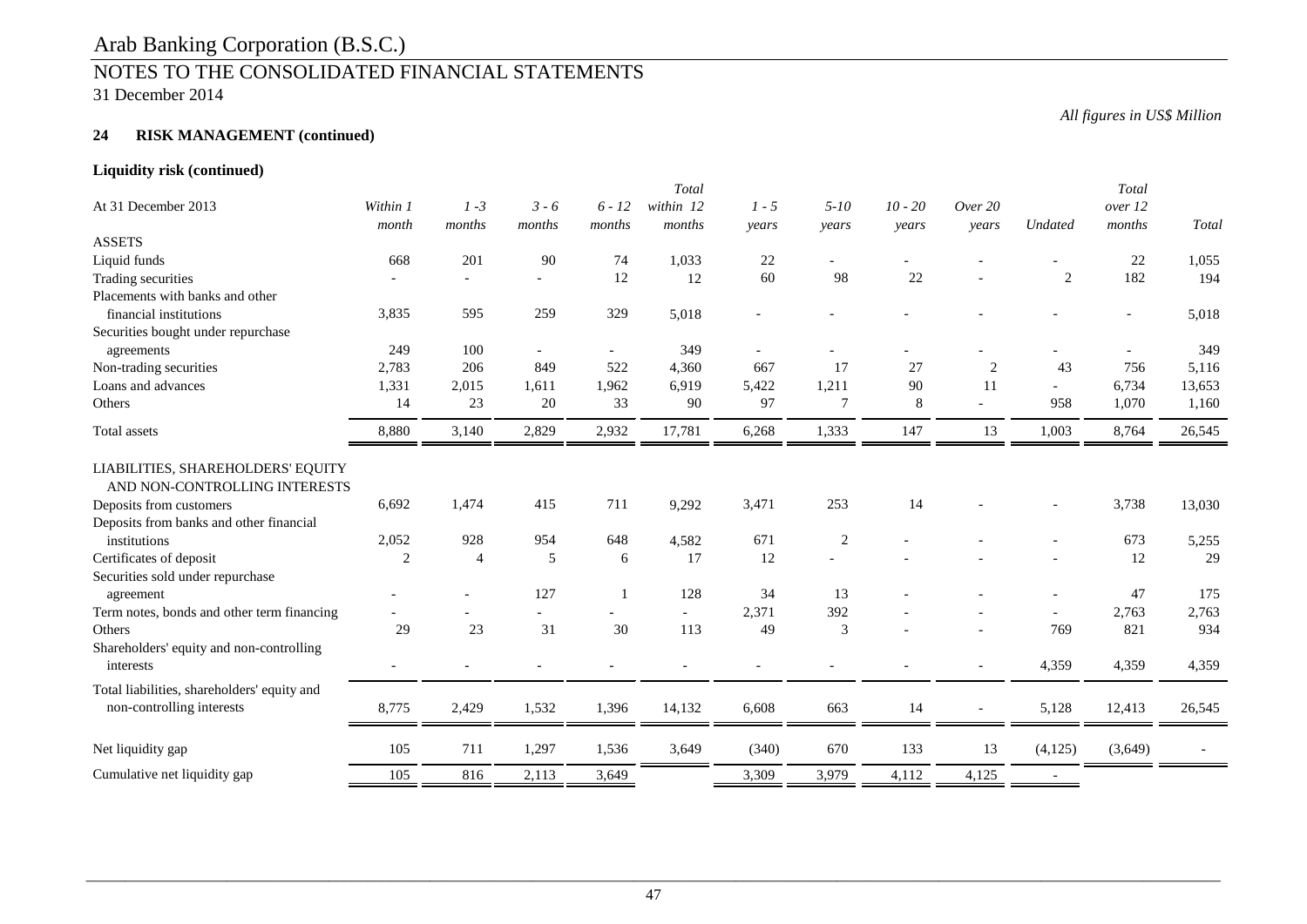# NOTES TO THE CONSOLIDATED FINANCIAL STATEMENTS

31 December 2014

*All figures in US\$ Million*

### **25 OPERATING SEGMENTS**

For management purposes, the Group is organised into five operating segments which are based on business units and their activities. The Group has accordingly been structured to place its activities under the distinct divisions which are as follows:

- **MENA subsidiaries** cover retail, corporate and treasury activities of subsidiaries in North Africa and Levant;
- $\bullet$ **International wholesale banking** encompasses corporate and structured finance, trade finance, Islamic banking services and syndications;
- $\bullet$ **Group treasury** comprises treasury activities of Bahrain Head Office, New York and London;
- **ABC Brasil** primarily reflects the commercial banking and treasury activities of the Brazilian subsidiary Banco ABC Brasil S.A., focusing on the corporate and middle market segments in Brazil; and
- **Other** includes activities of Arab Financial Services B.S.C. (c).

|                                                                                |              |                      | 2014         |               |                |               |
|--------------------------------------------------------------------------------|--------------|----------------------|--------------|---------------|----------------|---------------|
|                                                                                |              | <b>International</b> |              |               |                |               |
|                                                                                | <b>MENA</b>  | wholesale            | <b>Group</b> | ABC           |                |               |
|                                                                                | subsidiaries | banking              | treasury     | <b>Brasil</b> | <b>Other</b>   | <b>Total</b>  |
| Net interest income                                                            | 129          | 108                  | 51           | 252           | $\mathbf{1}$   | 541           |
| Other operating income                                                         | 51           | 102                  | 73           | 95            | 26             | 347           |
| <b>Total operating income</b>                                                  | 180          | 210                  | 124          | 347           | 27             | 888           |
| Profit before impairment provisions                                            | 86           | 148                  | 105          | 213           | 5              | 557           |
| Impairment (provisions) write-back - net                                       | (6)          | (15)                 | $\mathbf{1}$ | (44)          |                | (64)          |
| Profit before taxation and unallocated                                         |              |                      |              |               |                |               |
| operating expenses                                                             | 80           | 133                  | 106          | 169           | 5              | 493           |
| <b>Taxation on foreign operations</b><br><b>Unallocated operating expenses</b> | (23)         | (9)                  | (2)          | (33)          |                | (67)<br>(108) |
| Profit for the year                                                            |              |                      |              |               |                | 318           |
| <b>Operating assets</b>                                                        | 3,603        | 9,091                | 9,247        | 7,352         | 63             | 29,356        |
| <b>Operating liabilities</b>                                                   | 2,981        |                      | 15,643       | 6,296         | 10             | 24,930        |
|                                                                                |              |                      | 2013         |               |                |               |
|                                                                                |              | <b>International</b> |              |               |                |               |
|                                                                                | <b>MENA</b>  | wholesale            | Group        | ABC           |                |               |
|                                                                                | subsidiaries | banking              | treasury     | <b>Brasil</b> | Other          | Total         |
| Net interest income                                                            | 117          | 105                  | 59           | 221           | $\overline{2}$ | 504           |
| Other operating income                                                         | 50           | 102                  | 65           | 111           | 25             | 353           |
| Total operating income                                                         | 167          | 207                  | 124          | 332           | 27             | 857           |
| Profit before impairment provisions                                            | 79           | 142                  | 101          | 197           | 6              | 525           |
| Impairment (provisions) write-back - net                                       | (6)          | (20)                 | 12           | (36)          | $\mathbf{1}$   | (49)          |
| Profit before taxation and unallocated<br>operating expenses                   | 73           | 122                  | 113          | 161           | 7              | 476           |
| Taxation on foreign operations                                                 | (22)         | (7)                  | (1)          | (41)          |                | (71)          |
| Unallocated operating expenses                                                 |              |                      |              |               |                | (108)         |
| Profit for the year                                                            |              |                      |              |               |                | 297           |
| Operating assets                                                               | 3,249        | 8,238                | 8,302        | 6,690         | 66             | 26,545        |
| <b>Operating liabilities</b>                                                   | 2,808        |                      | 13,799       | 5,565         | 14             | 22,186        |
|                                                                                |              |                      |              |               |                |               |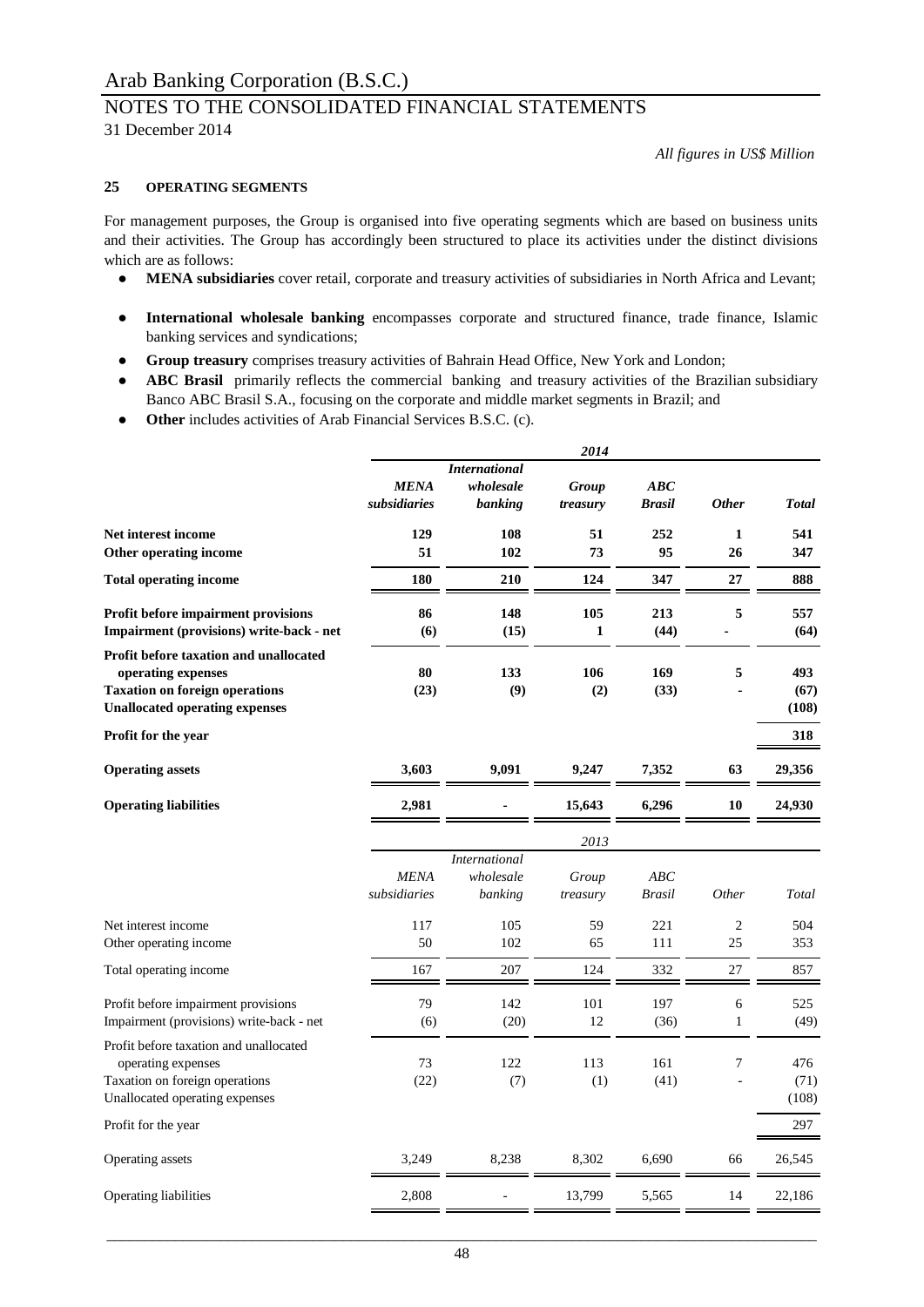## NOTES TO THE CONSOLIDATED FINANCIAL STATEMENTS

31 December 2014

*All figures in US\$ Million*

### **25 OPERATING SEGMENTS (continued)**

### **Geographical information**

The Group operates in six geographic markets: Middle East and North Africa, Western Europe, Asia, North America, Latin America and others. The following table show the external total operating income of the major units within the Group, based on the country of domicile of the entity for the years ended 31 December 2014 and 2013:

| 2014                          | Bahrain | <b>ABCIB</b> | Banco<br>ABC<br><b>Brasil</b> | Other | Total |
|-------------------------------|---------|--------------|-------------------------------|-------|-------|
| <b>Total operating income</b> | 167     | 117          | 347                           | 257   | 888   |
| 2013                          |         |              |                               |       |       |
| Total operating income        | 170     | 126          | 332                           | 229   | 857   |

There were no revenues derived from transactions with a single external customer that amounted to 10% or more of the Group's revenue (2013: same).

Non-current assets consist of premises and equipment and are not material to the Group.

### **26 REPURCHASE AND RESALE AGREEMENTS**

Proceeds from assets sold under repurchase agreements at the year-end amounted to US\$ 87 million (2013: US\$ 175 million). The carrying value of securities sold under repurchase agreements at the year-end amounted to US\$ 109 million (2013: US\$ 179 million).

Amounts paid for assets purchased under resale agreements at the year-end amounted to US\$ 987 million (2013: US\$ 349 million) and relate to customer product and treasury activities. The market value of the securities purchased under resale agreements at the year-end amounted to US\$ 1,004 million (2013: US\$ 367 million).

#### **27 TRANSACTIONS WITH RELATED PARTIES**

Related parties represent the ultimate parent, major shareholders, associates, directors and key management personnel of the Group and entities controlled, jointly controlled or significantly influenced by such parties. Pricing policies and terms of these transactions are approved by the Group's management.

The year-end balances in respect of related parties included in the consolidated financial statements are as follows:

|                                            | <i><b>Ultimate</b></i><br>parent | <b>Major</b><br>shareholder | <b>Directors</b> | 2014  | 2013  |
|--------------------------------------------|----------------------------------|-----------------------------|------------------|-------|-------|
| Deposits from customers                    | 3.144                            | 30                          | 4                | 3,178 | 2,801 |
| Term notes, bonds and other term financing | 1.505                            | 670                         | ٠                | 2.175 | 2,000 |
| Short-term self-liquidating trade and      |                                  |                             |                  |       |       |
| transaction-related contingent items       | 494                              |                             | ٠                | 494   | 996   |
| Other assets                               | 295                              | ۰                           |                  | 295   | 60    |

Other assets comprise the fair value of derivatives transactions entered into with the parent US\$ 295 million (2013 : USD 60 million) and fully covered by equal and opposite deals with highly rated financial institutions with the Group having no open position. Consequently, the Group does not have any market risk on these transactions.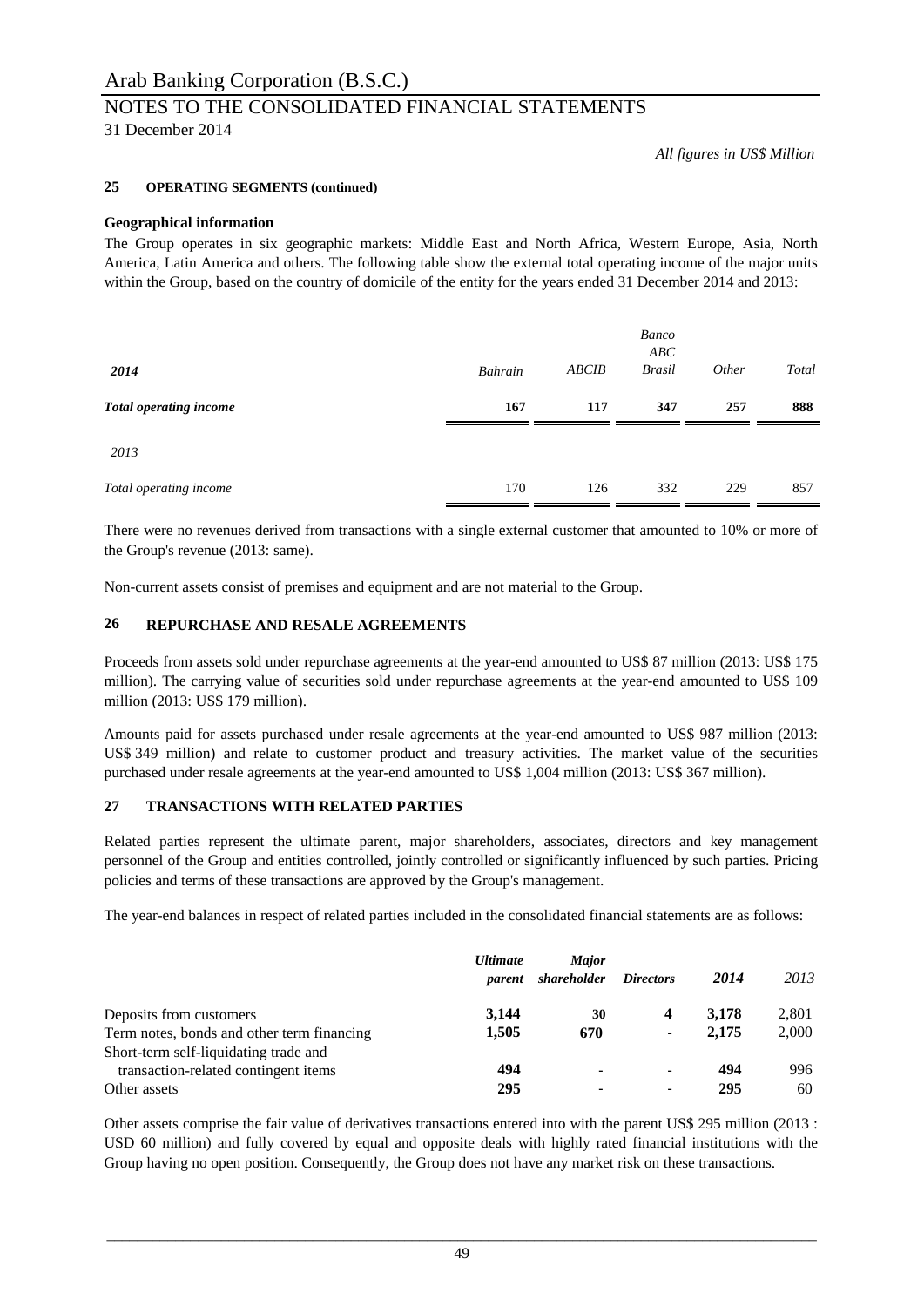31 December 2014

### *All figures in US\$ Million*

#### **27 TRANSACTIONS WITH RELATED PARTIES (continued)**

The income and expenses in respect of related parties included in the consolidated financial statements are as follows:

|                                                             | 2014 | 2013 |
|-------------------------------------------------------------|------|------|
| Commission income                                           | 11   |      |
| Interest expense                                            | 57   | 48   |
| Compensation of the key management personnel is as follows: |      |      |
|                                                             | 2014 | 2013 |
| Short term employee benefits                                | 18   | 21   |
| Post employment benefits                                    | 4    | 11   |
|                                                             | 22   | 32   |

#### **28 FIDUCIARY ASSETS**

Funds under management at the year-end amounted to US\$ 15,147 million (2013: US\$ 15,901 million). These assets are held in a fiduciary capacity and are not included in the consolidated statement of financial position.

#### **29 ISLAMIC DEPOSITS AND ASSETS**

Deposits from customers and banks and financial institutions include Islamic deposits of US\$ 552 million (2013: US\$ 449 million). Loans and advances and non-trading securities include Islamic assets of US\$ 1,559 million (2013: US\$ 1,353 million) and US\$ 282 million (2013: US\$ 219 million).

#### **30 ASSETS PLEDGED AS SECURITY**

At the statement of financial position date, in addition to the items mentioned in note 26, assets amounting to US\$ 281 million (2013: US\$ 383 million) have been pledged as security for borrowings and other banking operations.

#### **31 BASIC AND DILUTED EARNINGS PER SHARE AND PROPOSED DIVIDENDS AND TRANSFERS**

### **31.1 Basic and diluted earnings per share**

Basic earnings per share is calculated by dividing the profit for the year by the weighted average number of shares during the year. No figures for diluted earnings per share have been presented, as the Bank has not issued any capital based instruments which would have any impact on earnings per share, when exercised.

The Group's earnings for the year (before proposed dividends) are as follows:

|                                                                                    | 2014  | 2013  |
|------------------------------------------------------------------------------------|-------|-------|
| Profit attributable to the shareholders of the parent                              | 256   | 239   |
| Weighted average number of shares outstanding during the year (millions)           | 3,110 | 3,110 |
| Basic and diluted earnings per share (US\$)                                        | 0.08  | 0.08  |
| 31.2<br><b>Proposed dividends and transfers</b>                                    |       |       |
|                                                                                    | 2014  | 2013  |
| Proposed cash dividend for 2014 of US\$ 0.05 per share (2013: US\$ 0.05 per share) | 156   | 156   |

The proposed cash dividend is subject to regulatory approvals and approval at the Annual General Meeting.

In 2013, a transfer of US\$ 50 million from General Reserve to Retained Earnings was done following approval at the Annual General Meeting.